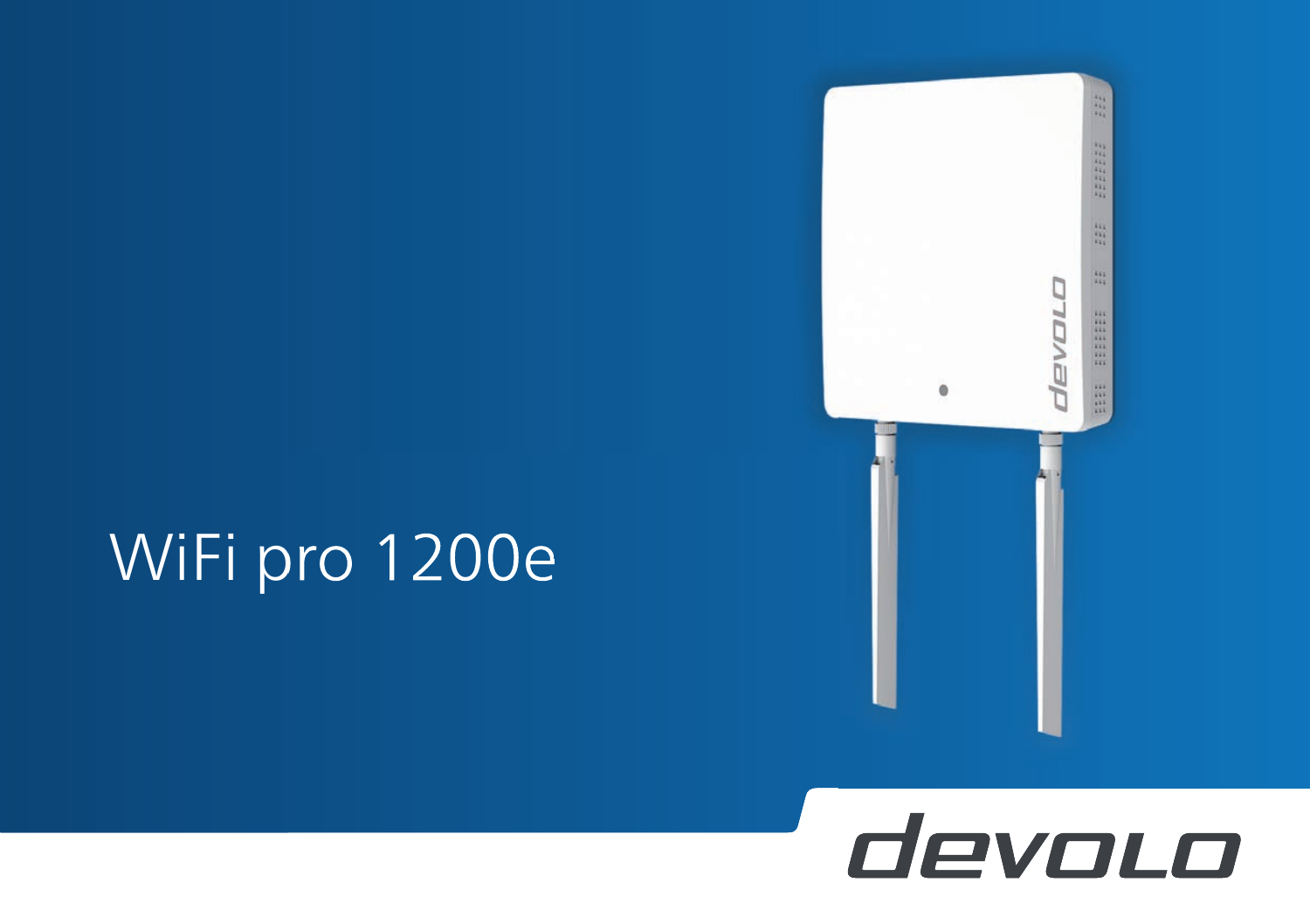## devolo WiFi pro 1200e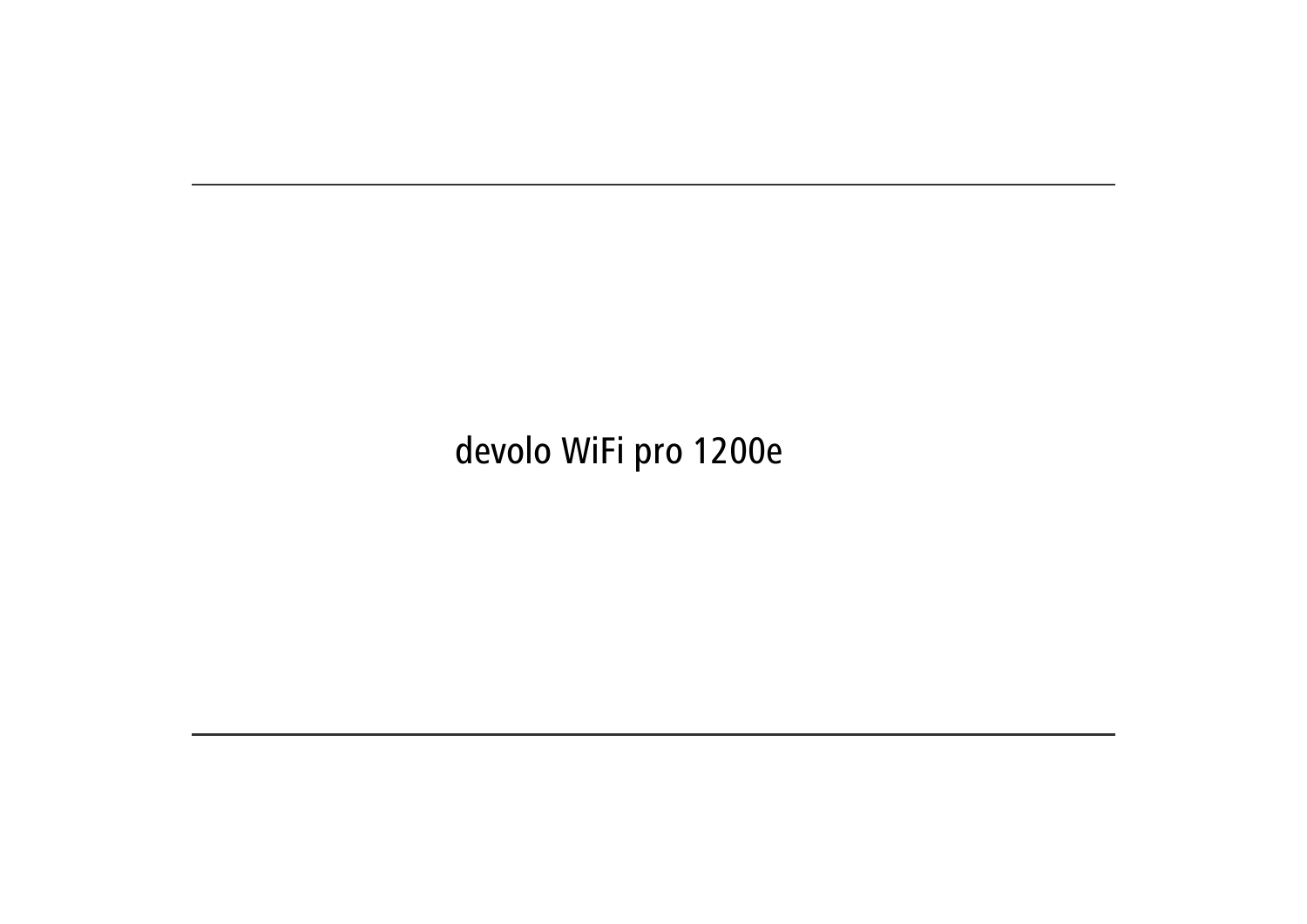#### © 2016 devolo AG Aachen (Germany)

While the information in this manual has been compiled with great care, it may not be deemed an assurance of product characteristics. devolo shall be liable only to the degree specified in the terms of sale and delivery.

The reproduction and distribution of the documentation and software supplied with this product and the use of its contents is subject to written authorization from devolo. We reserve the right to make any alterations that arise as the result of technical development.

#### **Trademarks**

Linux® is a registered trademark of Linus Torvalds.

Ubuntu®is a registered trademark of Canonical Ltd.

Windows<sup>®</sup> and Microsoft<sup>®</sup> are registered trademarks of Microsoft, Corp.

Wi-Fi $^{\circledR}$ , Wi-Fi Protected Access<sup>TM</sup>, WPA<sup>TM</sup>, WPA2<sup>TM</sup> and Wi-Fi Protected Setup<sup>TM</sup> are registered trademarks of the Wi-Fi Alliance $^{\circledR}$ .

devolo, dLAN<sup>®</sup>, Vianect<sup>®</sup> and the devolo logo are registered trademarks of devolo AG.

*The firmware package from devolo contains files which are covered by different licenses, in particular under devolo proprietary license and under open source license (GNU General Public License, GNU Lesser General Public License or FreeBSD License). The source code which is available for Open Source distribution can be requested in writing from gpl@devolo.de.* 

All other names mentioned may be trademarks or registered trademarks of their respective owners. Subject to change without notice. No liability for technical errors or omissions.

#### devolo AG

Charlottenburger Allee 60

52068 Aachen

Germany

**www.devolo.com**

Aachen, April 2016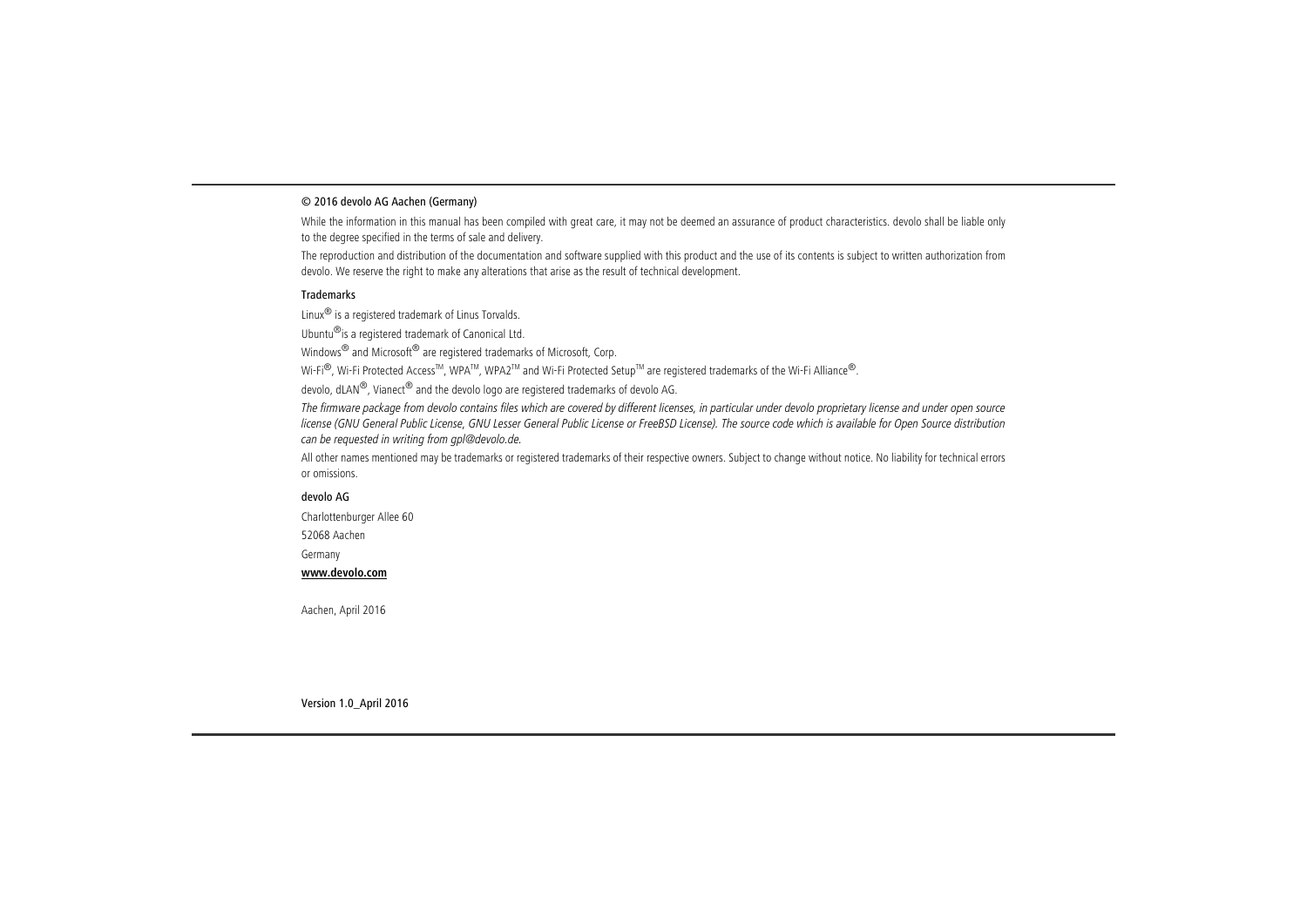## Contents

| $\mathbf{1}$   | 1 <sub>1</sub><br>1.2 | 1.1.1<br>1.1.2<br>1.1.3                            |                                                                                                                 |  |
|----------------|-----------------------|----------------------------------------------------|-----------------------------------------------------------------------------------------------------------------|--|
| $\mathbf{2}$   | 2.1<br>2.2            | 221<br>2.2.2<br>7.7.3<br>2.2.4                     | All about the network influences in the series of the series of the series of the series of the series of the s |  |
| 3              | 3.1<br>3.2<br>3.3     | 3.1.1<br>3.2.1<br>3.2.2<br>3.2.3<br>3.2.4<br>3.3.1 |                                                                                                                 |  |
| $\overline{4}$ | 4.1<br>4.2            |                                                    |                                                                                                                 |  |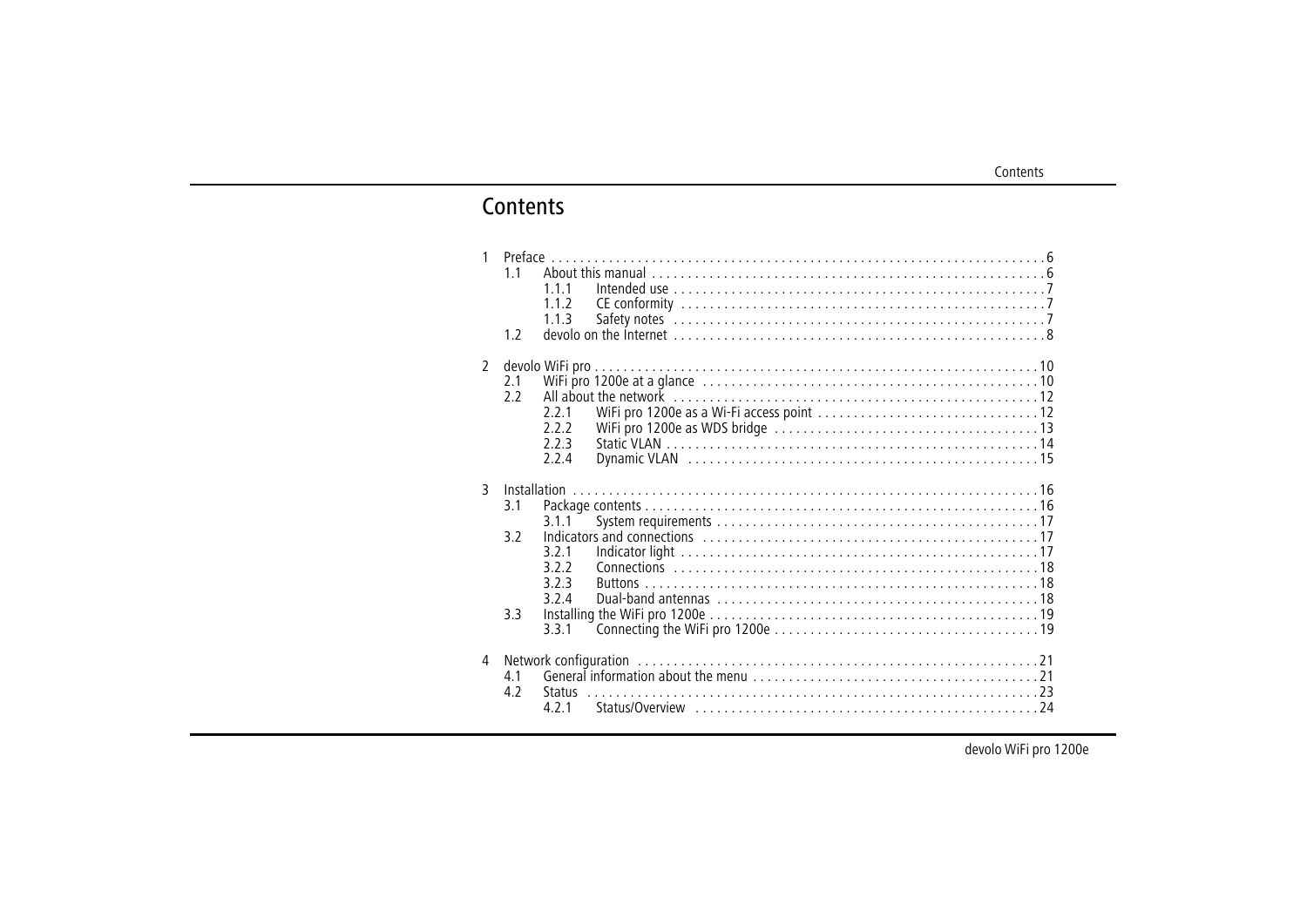|   |          | 4.2.2      |              |
|---|----------|------------|--------------|
|   |          | 4.2.3      |              |
|   | 4.3      | System     |              |
|   |          | 4.3.1      |              |
|   |          | 4.3.2      |              |
|   |          | 4.3.3      |              |
|   |          | 4.3.4      |              |
|   |          | 4.3.5      |              |
|   |          | 4.3.6      |              |
|   |          | 4.3.7      |              |
|   |          | 4.3.8      |              |
|   |          | 4.3.9      |              |
|   | 4.4      | <b>IAN</b> |              |
|   |          | 4.4.1      |              |
|   |          | 4.4.2      |              |
|   |          | 4.4.3      |              |
|   | 4.5      | Wi-Fi      |              |
|   |          | 4.5.1      | Wi-Fi/Status |
|   |          | 4.5.2      |              |
|   |          | 4.5.3      |              |
|   |          | 4.5.4      |              |
|   |          | 4.5.5      |              |
|   |          |            |              |
|   |          | 4.5.6      |              |
|   |          |            |              |
| 5 | Appendix |            |              |
|   | 5.1      |            |              |
|   |          | 5.1.1      |              |
|   |          | 5.1.2      |              |
|   |          | 5.1.3      |              |
|   | 5.2      |            |              |
|   | 5.3      |            |              |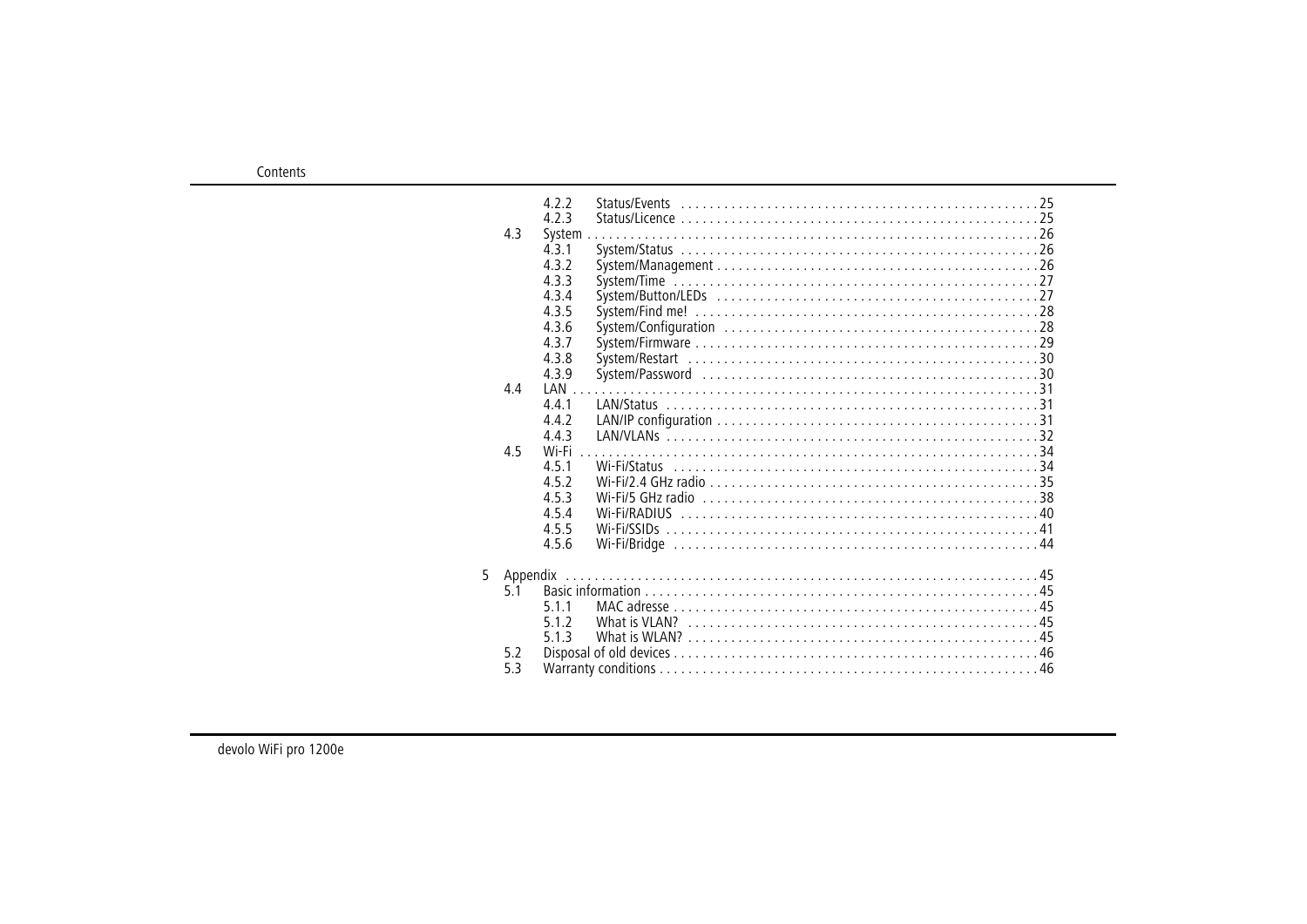## <span id="page-5-0"></span>1 Preface

*Thank you for placing your trust in this product.*

### <span id="page-5-1"></span>1.1 About this manual

Carefully read all instructions before setting up the device and store the manual and/or installation guide for later reference.

After a presentation of the WiFi pro 1200e with sample applications in **Chapter 2**, **Chapter 3** will cover successfully setting up your WiFi pro 1200e. **Chapter <sup>4</sup>** describes in detail the setting options of the built-in configuration interface and thereby also access to the Wi-Fi. Basic information to "MAC-address" "Wi-Fi" and "VLAN", information of environmental compatibility of the device and our warranty conditions can be found in **Chapter 5** and conclude the manual.

You can find the technical data for the WiFi pro 1200e on the Internet under www.devolo.com/en/business-solutions.

### Description of the symbols

Here we briefly describe the meaning of the symbols used in this manual.



*Very important note. Failure to observe this note may result in damage.*



*Important note that should be observed.*



*Additional information, background material and configuration tips for your device.*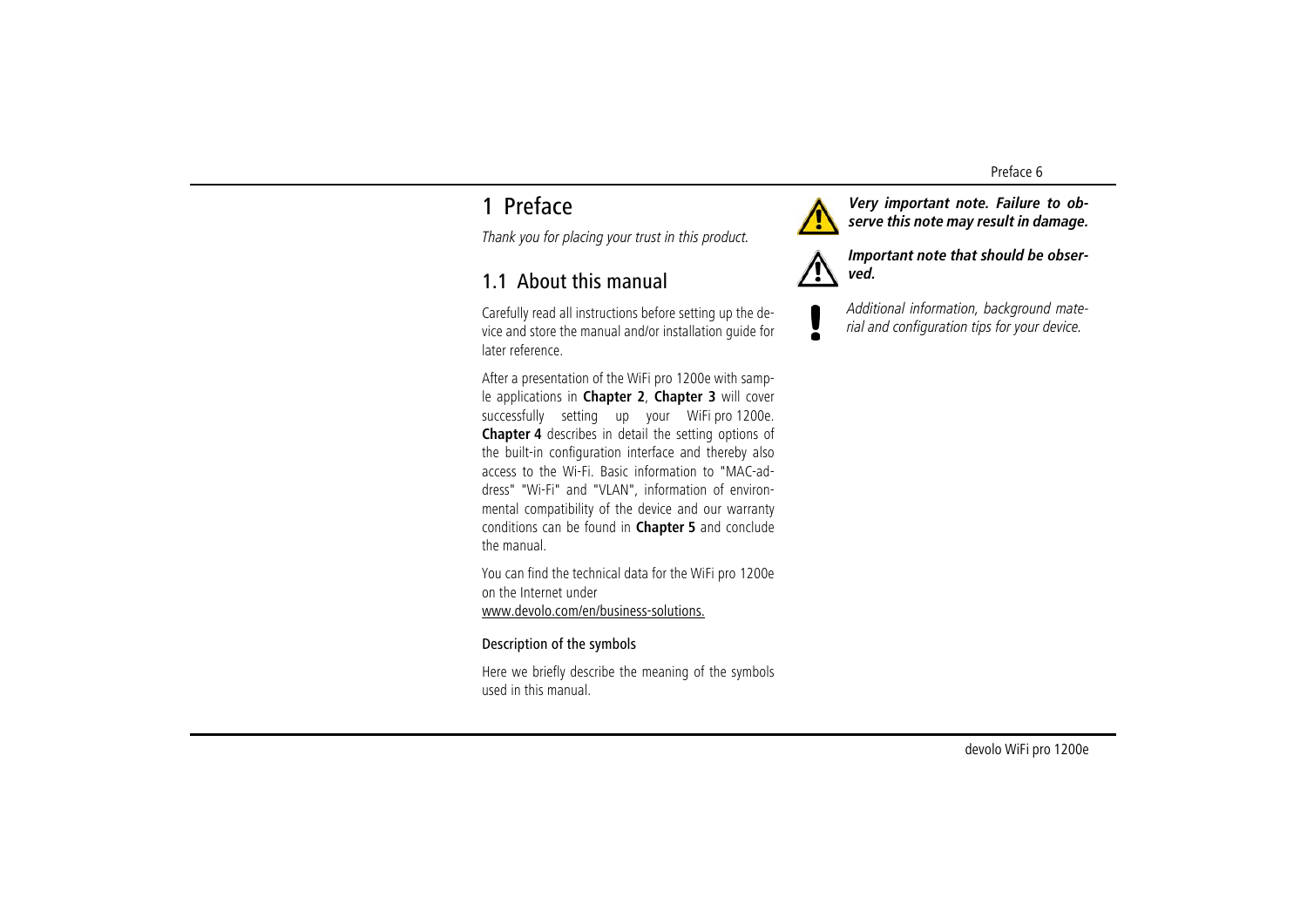### <span id="page-6-0"></span>1.1.1 Intended use

Use the adapter as described in these instructions to prevent damage and injuries.



### <span id="page-6-1"></span>1.1.2 CE conformity

This product complies with the technical requirements of the directive 2014/53/EU, 2014/35/EU, 2014/30/EU and the other relevant provisions of the FTEG.

The product is class A equipment. Class A devices may cause interference when used in residential environments.

### *This product is designed for use in the EU, Switzerland and Norway.*

*"2014/53/EU" is a radio directive. It applies to radio equipment. Observance of this directive is verified by the use of harmonized European norms.*

<span id="page-6-3"></span>You can find the CE declaration of this product on the enclosed product CD or under www.devolo.com/en/business-solutions.

### <span id="page-6-4"></span><span id="page-6-2"></span>1.1.3 Safety notes

It is essential to have read and understood all safety and operating instructions before the devolo device is used for the first time; keep them safe for future reference.



### DANGER due to electricity

Users should never **open** devolo devices. **Opening the device poses a risk of electric shock!**

Users do not need to carry out any maintenance on devolo devices. In the event of damage, disconnect the devolo device from the mains supply by pulling it or its plug out of the power outlet. Then contact qualified specialist personnel (after-sales service) exclusively. **Damage** is deemed to have occurred, for example,

- if the power plug is damaged
- if the devolo device has been showered with liquid (e.g. rain or water).
- if the devolo device is inoperable.
- $\bullet$  if the housing of the devolo device is damaged.

devolo devices may only be operated using a **mains power supply**, as described on the **nameplate**.

To disconnect devolo devices from the mains supply, pull the device itself or its mains plug from the power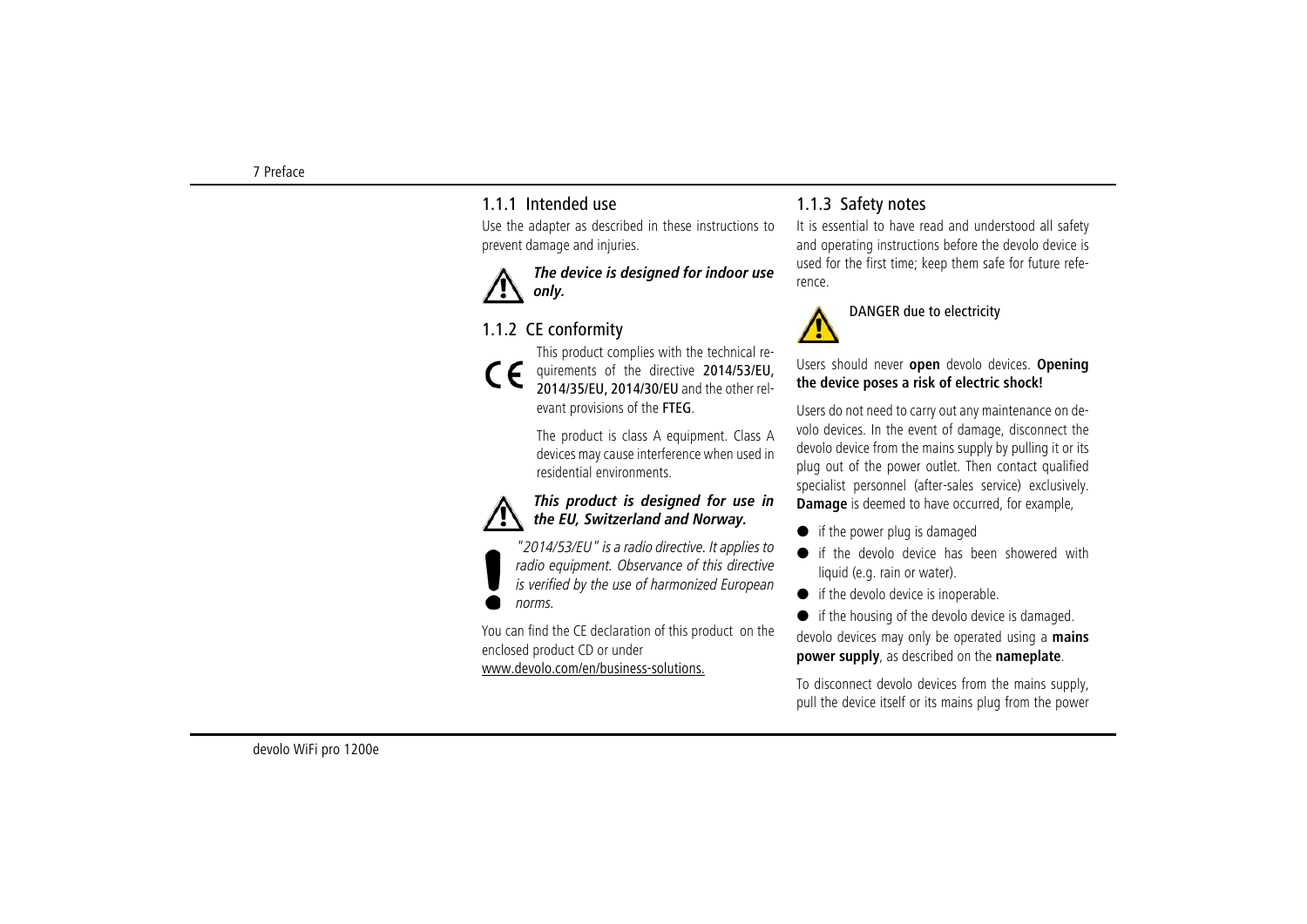### outlet. **The power outlet and all connected network devices should be easily accessible so that you can pull the mains plug quickly if needed.**

Only use devolo devices at a dry location.

**Disconnect devolo devices from the mains supply to clean!** Avoid solvent cleaning agents since they can cause damage to the housing. Only use a dry towel for cleaning.



### DANGER due to overheating

Multiple devolo devices must not **be interlocked**.

devolo devices should only be installed at locations that guarantee adequate ventilation. Slots and openings on the housing are used for ventilation:

- Do not **cover** devolo devices when operating.
- Do not place **any objects on** devolo devices.
- **•** Do not insert **any objects** into the **openings** of devolo devices.
- devolo devices must **not** be placed directly **next to** an open **flame** (such as fire or candles).
- $\bullet$  devolo devices must **not be exposed to direct heat radiation** (e.g. radiator, direct sunlight).

### <span id="page-7-0"></span>1.2 devolo on the Internet

For detailed information on our products, visit www.devolo.com/en/business-solutions.

The devolo business area not only contains product descriptions and documentation, but also updates of devolo software and your device's firmware. We especially recommend the descriptions of the "dLAN pro network," which are arranged according to **Application**, **Sectors** and **Integration**, where you can find lots of interesting background information.

If you have any further ideas or suggestions related to our products, please don't hesitate to contact us at support@devolo.com!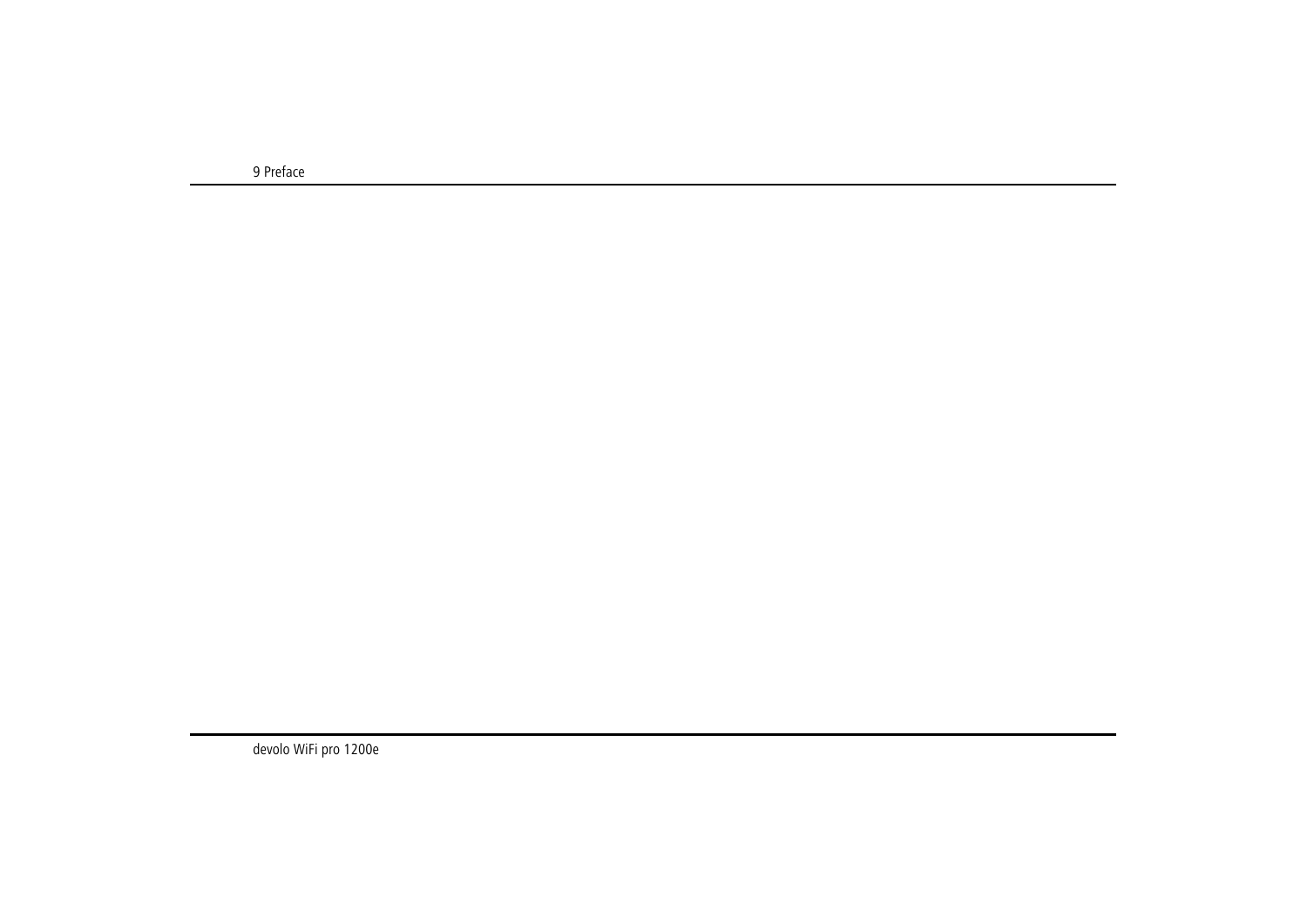### <span id="page-9-0"></span>2 devolo WiFi pro

The new WiFi pro series from devolo Business Solutions features six high-performance WiFi access points that are designed specifically for professional use and are ideal for environments with many mobile users (BYOD = Bring Your Own Device) and high data traffic.

Additional devices can easily be connected and supplied with power via additional Gigabit Ethernet ports with PoE support.

The professional delos firmware provides administrators with numerous installation, set-up and monitoring options. All devices provide the IEEE 802.11ac wireless standard and reliably supply 2.4 GHz as well as 5 GHz devices. IEEE 802.1x and up to 16 SSIDs ensure maximum network security. The configuration of VLAN and dynamic VLAN is just as simple as configuring the legacy rate sets and viewing Syslog entries.

### <span id="page-9-1"></span>2.1 WiFi pro 1200e at a glance

- Wi-Fi access point for easy wall mounting using the provided mounting kit
- 2 external dual-band antennas for improved transmitting power
- 2 gigabit Ethernet ports for a direct high-speed connection
- PoE in—Operation via PoE (Power over Ethernet) possible in accordance with IEEE 802.3at; (802.3af when using 20 MHz wide channels)
- Improved wireless coverage thanks to adjustable RF output power and receiving sensitivity
- $\bullet$ Improved range thanks to 2×2 MIMO technology
- Fastest Wi-Fi at speeds up to 1200 Mbps (IEEE 802.11ac at speeds up to 866 Mbps and IEEE 802.11n at speeds up to 300 Mbps)
- $\bullet$ Concurrent 2.4 GHz and 5 GHz operation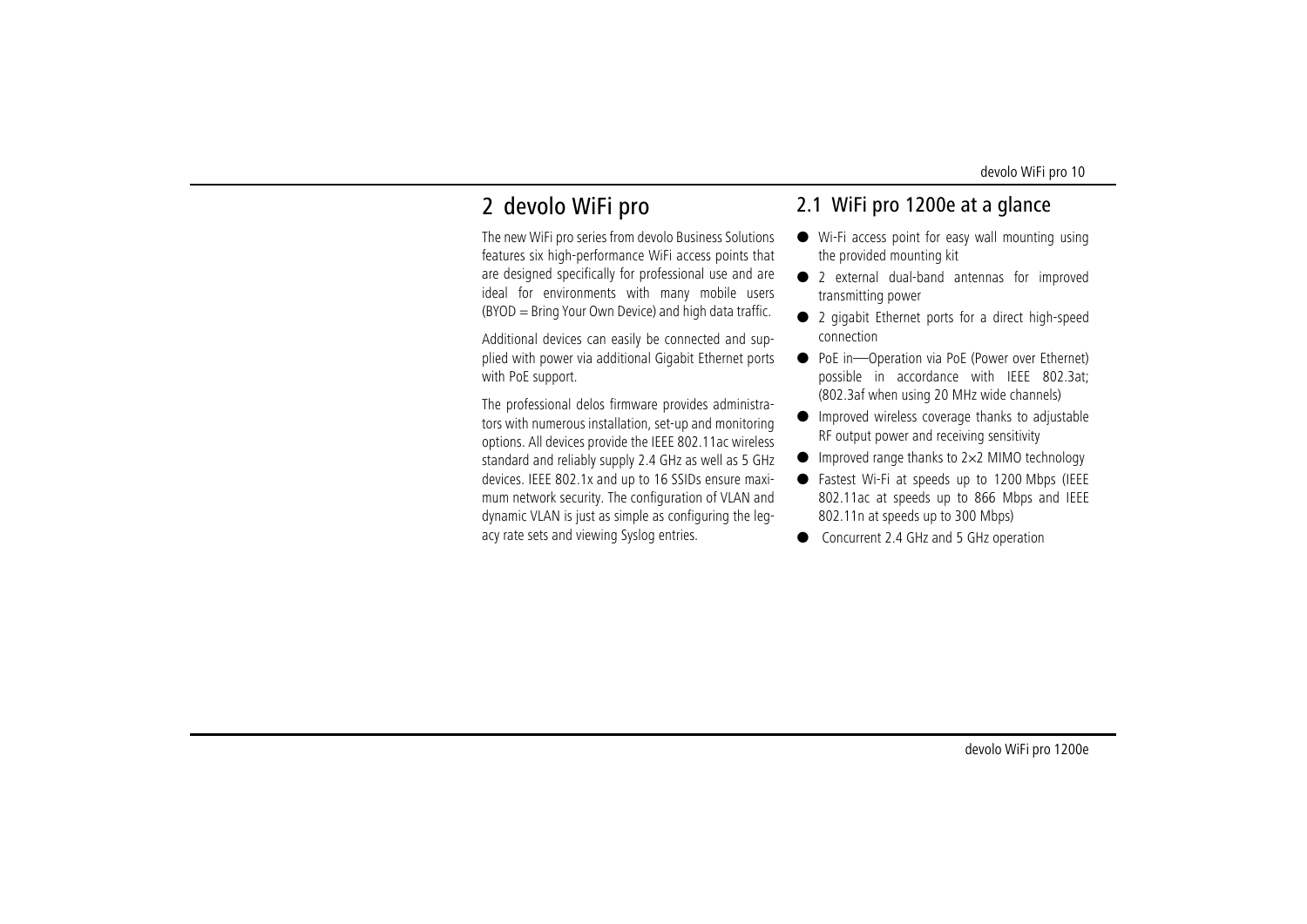• Supports up to 16 SSIDs (8  $\times$  2.4 GHz and 8  $\times$  5 GHz)—ideal for multiple departments, user groups, customers or guests

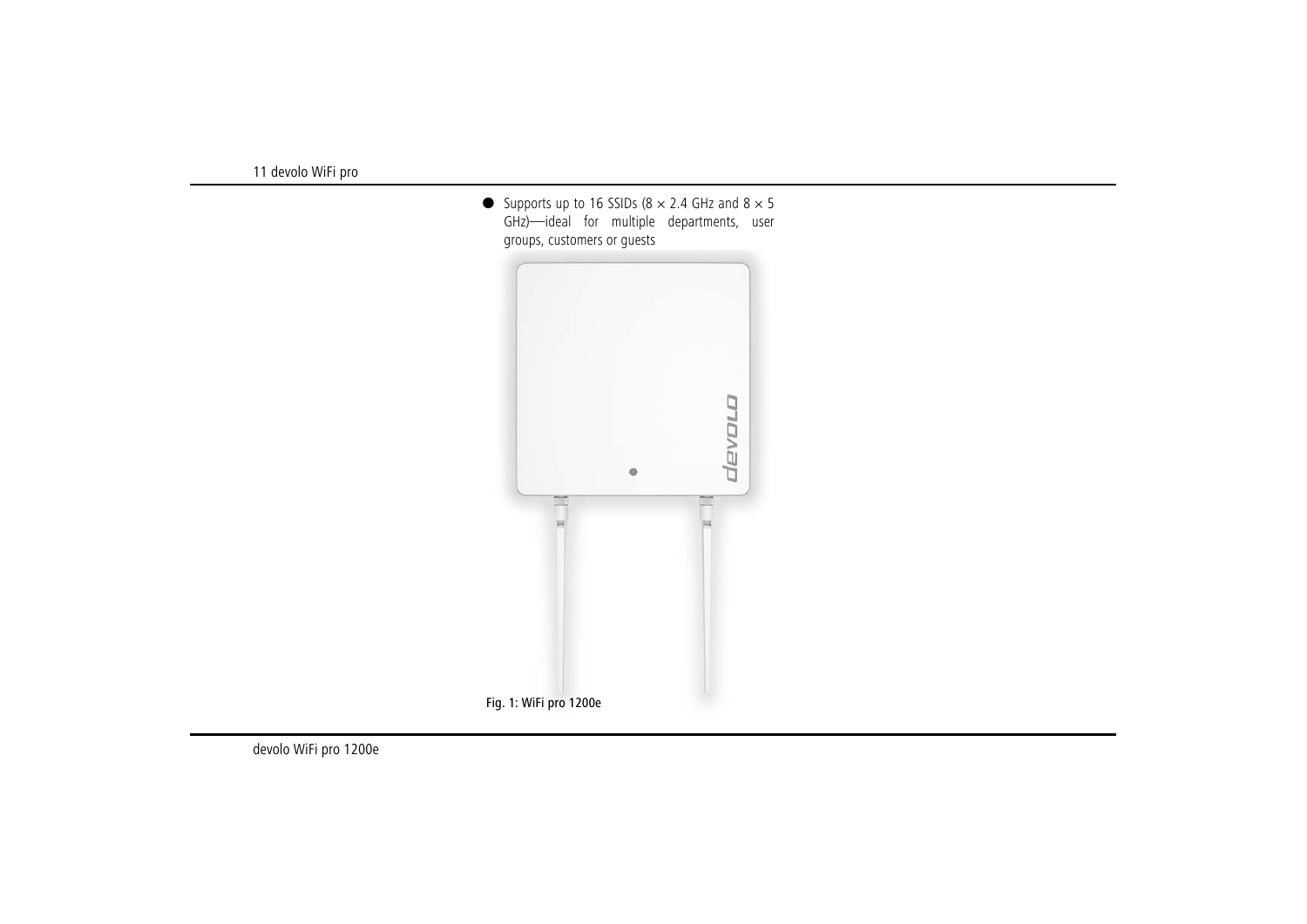### <span id="page-11-0"></span>2.2 All about the network

This chapter describes application scenarios in order to provide an overview of the various WiFi pro networks possible with the WiFi pro 1200e.

## <span id="page-11-1"></span>2.2.1 WiFi pro 1200e as a Wi-Fi access point

<span id="page-11-2"></span>As a Wi-Fi access point, the WiFi pro 1200e provides the other Wi-Fi stations with a network connection andInternet, either wirelessly or via Ethernet.

Figure 2 shows how the WiFi pro 1200e establishes the connection from Wi-Fi stations to the switch connected via Ethernet.



Fig. 2: Wi-Fi access point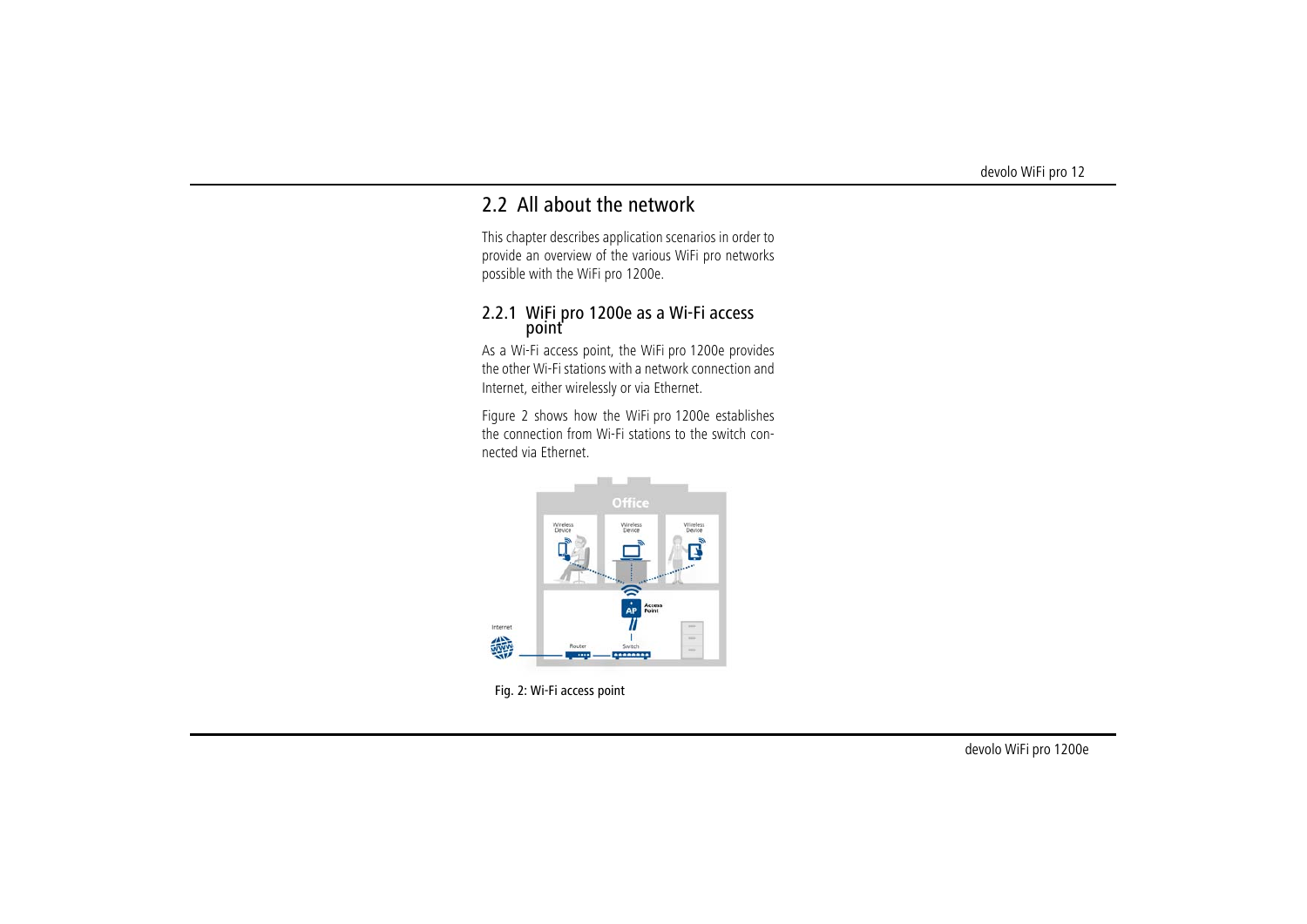### <span id="page-12-2"></span><span id="page-12-0"></span>2.2.2 WiFi pro 1200e as WDS bridge

Wireless bridging is the wireless connection of Wi-Fi networks and is used to expand network coverage.

*WDS (***W***ireless* **D***istribution* **S***ystem) is a process for data addressing in accordance with the IEEE 802.11 standard.* 

<span id="page-12-1"></span>Figure 3 shows two different Wi-Fi networks, which are connected to each other via WDS using two WiFi pro 1200e or to the Internet router.



#### Fig. 3: WDS bridge

*To ensure optimal and reliable functionality of the WiFi pro 1200e, the device has to be operated in Wi-Fi networks consisting of devolo WiFi pro devices.*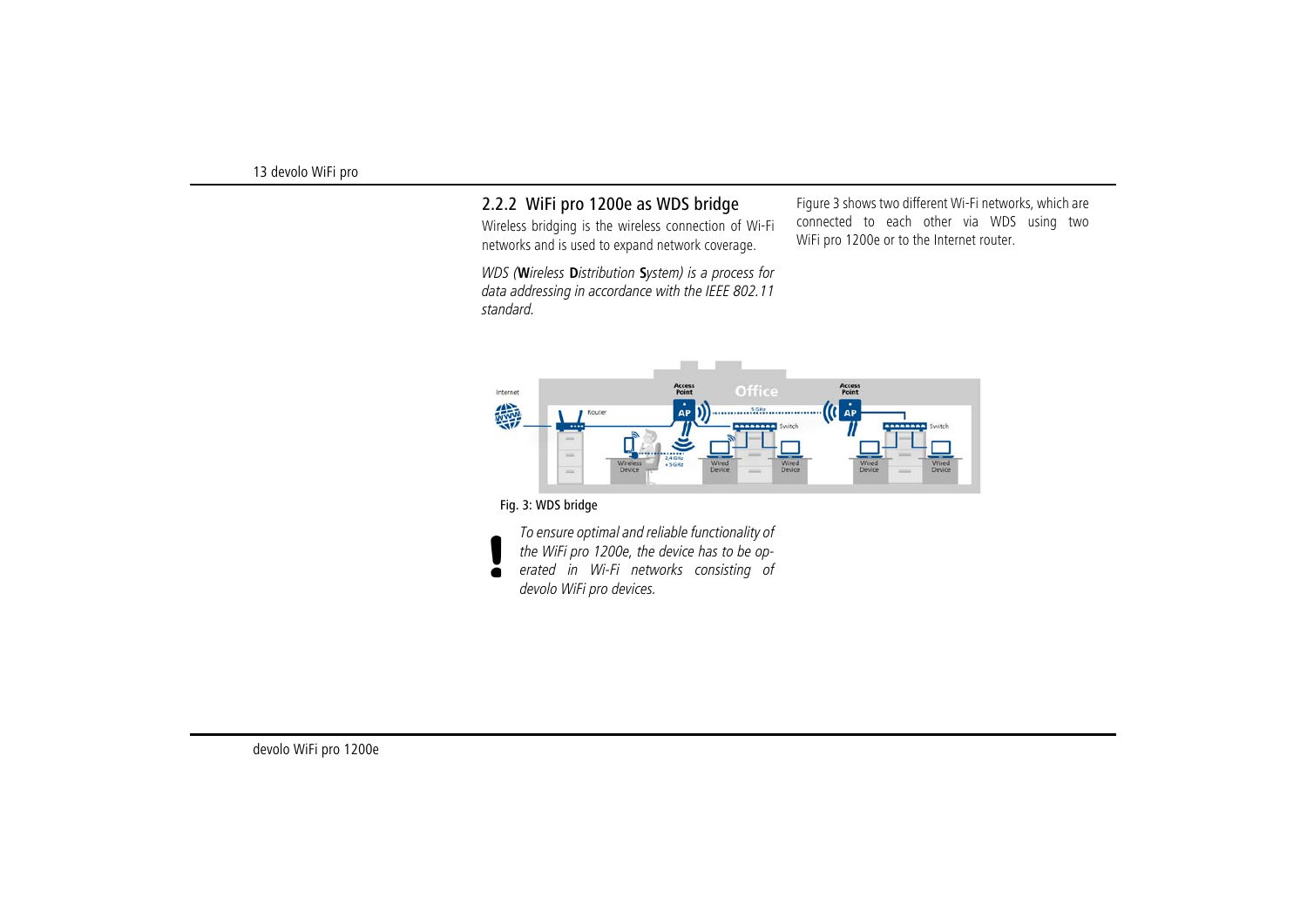### <span id="page-13-4"></span><span id="page-13-1"></span><span id="page-13-0"></span>2.2.3 Static VLAN

VLANs provide the option of assigning the payload from WiFi users from various user groups (e.g. employees from various departments or guests) to any VLAN and, therefore, separating the data streams in your network from each other.

The payload is transmitted to or received by the LAN port using a prefixed VLAN tag.

Proper use of the VLANs requires a managed Ethernet switch to which the WiFi pro 1200e is connected.

The first VLAN that you create is configured automatically as the Management VLAN (**untagged**). The Management VLAN is used for configuration and operation of the WiFi access point. This includes communication with DHCP, DNS, RADIUS and a time server.

<span id="page-13-3"></span>Once you have created additional VLANs, there is an option to change the Management VLAN or convert it to **tagged**. In this case, make sure that the port of the connected Ethernet switch is appropriately configured for this purpose.



*If you can no longer access the WiFi pro 1200e due to a configuration error, you can reset it to its factory defaults by holding the reset button for 10 seconds using a pointed object (e.g. paperclip).* 

*More information can be found in Chapter* **[Reset](#page-17-3)***.*

<span id="page-13-5"></span><span id="page-13-2"></span>

Fig. 4: Static VLAN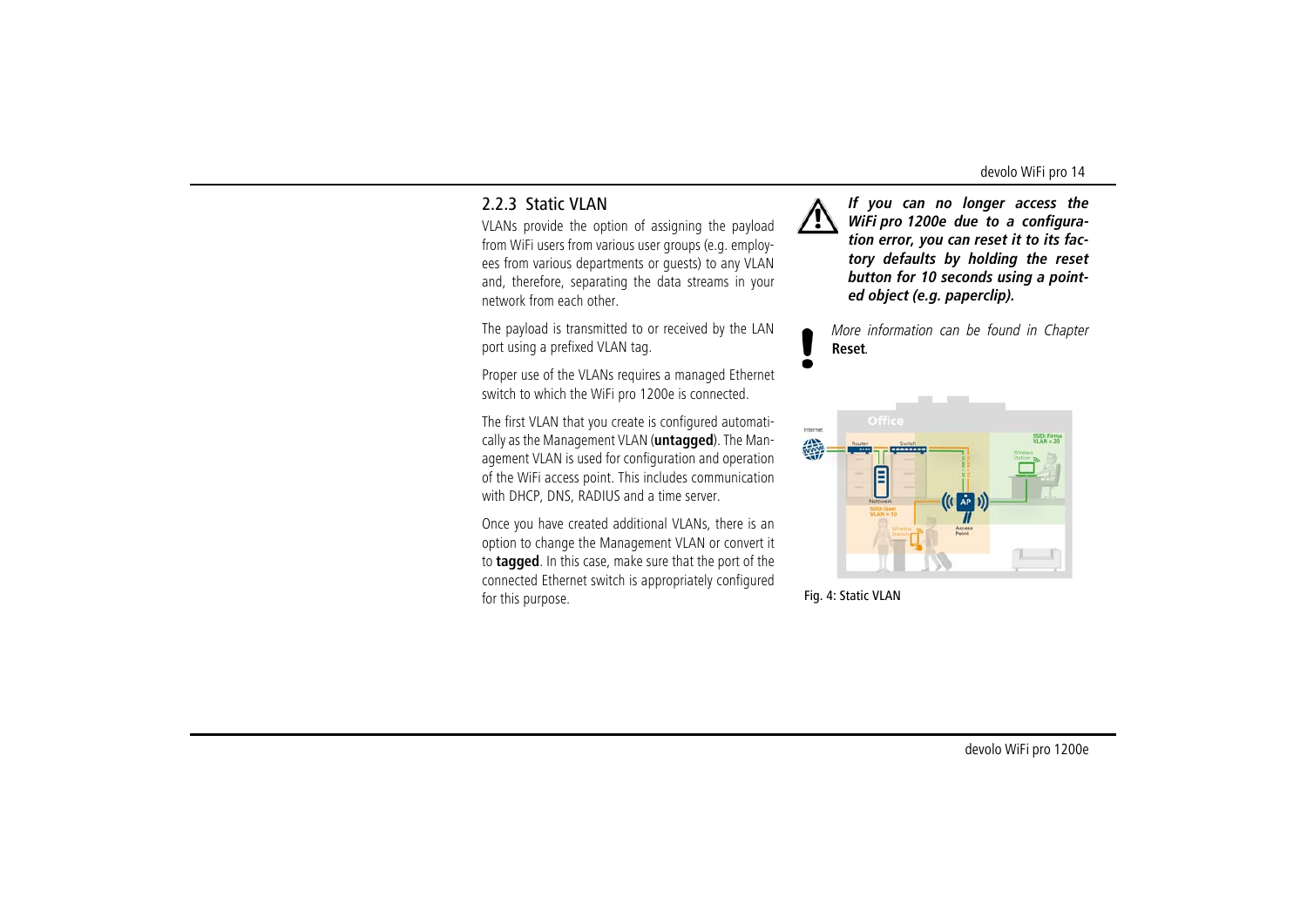### <span id="page-14-1"></span><span id="page-14-0"></span>2.2.4 Dynamic VLAN

<span id="page-14-3"></span>The use of dynamic VLANs (virtual LANs) in Enterprise WiFi provides a series of advantages for the administrator and WiFi users.

The following applies to WiFi users:

- <span id="page-14-5"></span>- The WiFi network (SSID) can be located more easily, because only one SSID is visible for various VLANs.
- $\bullet$  This provides more bandwidth for payloads within a WiFi network, because each additional broadcast SSID worsens the efficiency of the radio interface.

The following applies to administrators:

- <span id="page-14-4"></span>● Central assignment of WiFi users to VLANs in the RADIUS server or an associated directory service.
- Dynamic change to the assignment without interaction by the WiFi user.

<span id="page-14-2"></span>Here, a standard VLAN can be defined for an SSID. If the RADIUS server does not provide a VLAN assignment for a user, the user is assigned automatically to the default VLAN.

If no default VLAN is configured, these users are rejected from using the WiFi access point. Adding a VLAN is not required for this configuration. Management data are transmitted **untagged** and the payloads from users are given the VLAN tag assigned by the RADIUS.



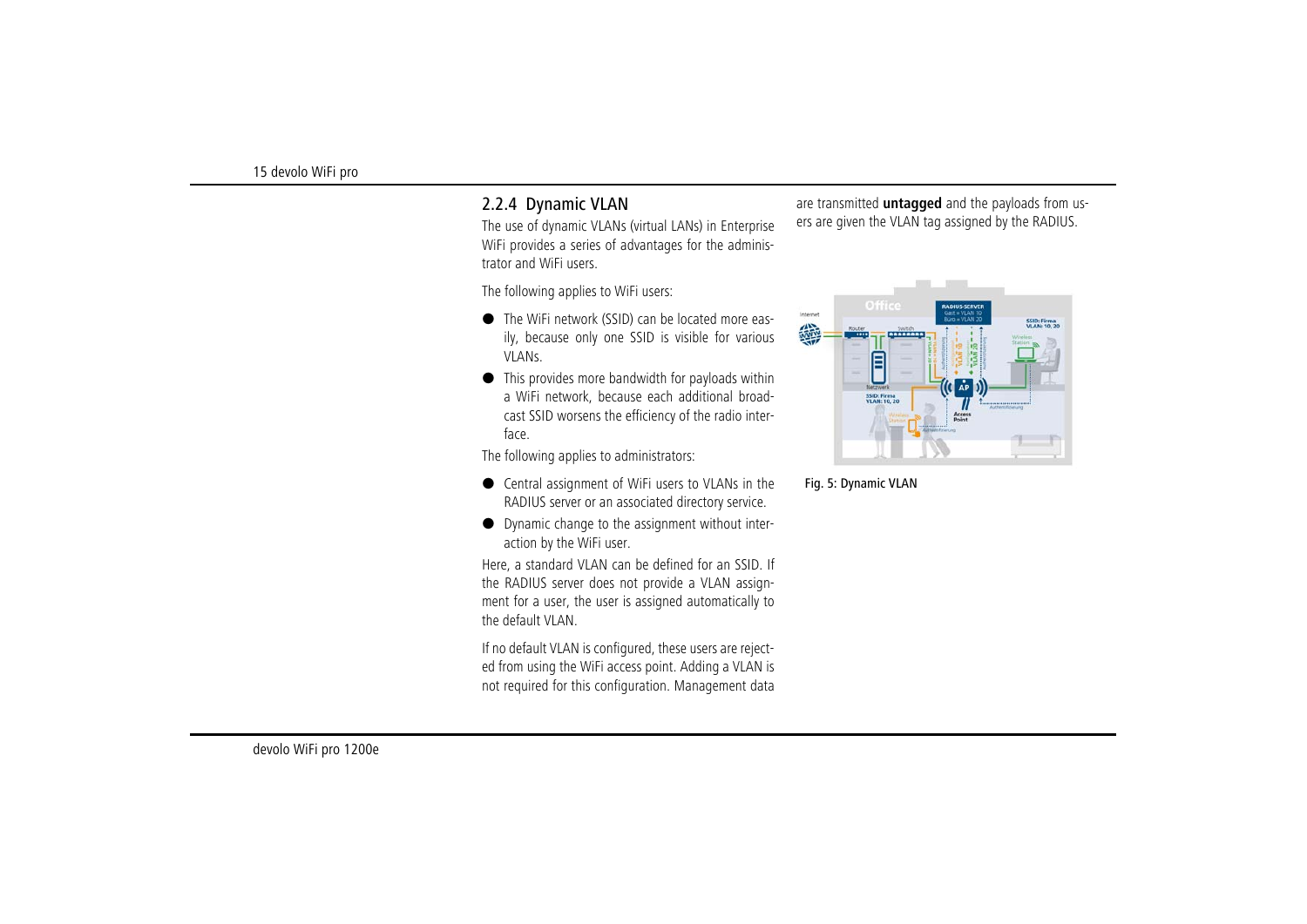### <span id="page-15-0"></span>3 Installation

This chapter covers everything you need to know to set up your WiFi pro 1200e. We describe functions as well as the installation and connection of the device.

### <span id="page-15-2"></span><span id="page-15-1"></span>3.1 Package contents

Please ensure that the delivery is complete before beginning with the installation of your WiFi pro 1200e:

### - **Single Kit**:

- WiFi pro 1200e
- 12 V/2.5 A mains adapter
- 2 screw-on dual-band antennas
- $\circlearrowright$  Installation hardware for wall mounting
- $\circlearrowright$  Hard copy of installation guide and CE declaration of conformity
- $\circlearrowright$  Documentation at www.devolo.com/en/business-solutions

devolo reserves the right to change the package contents without prior notice.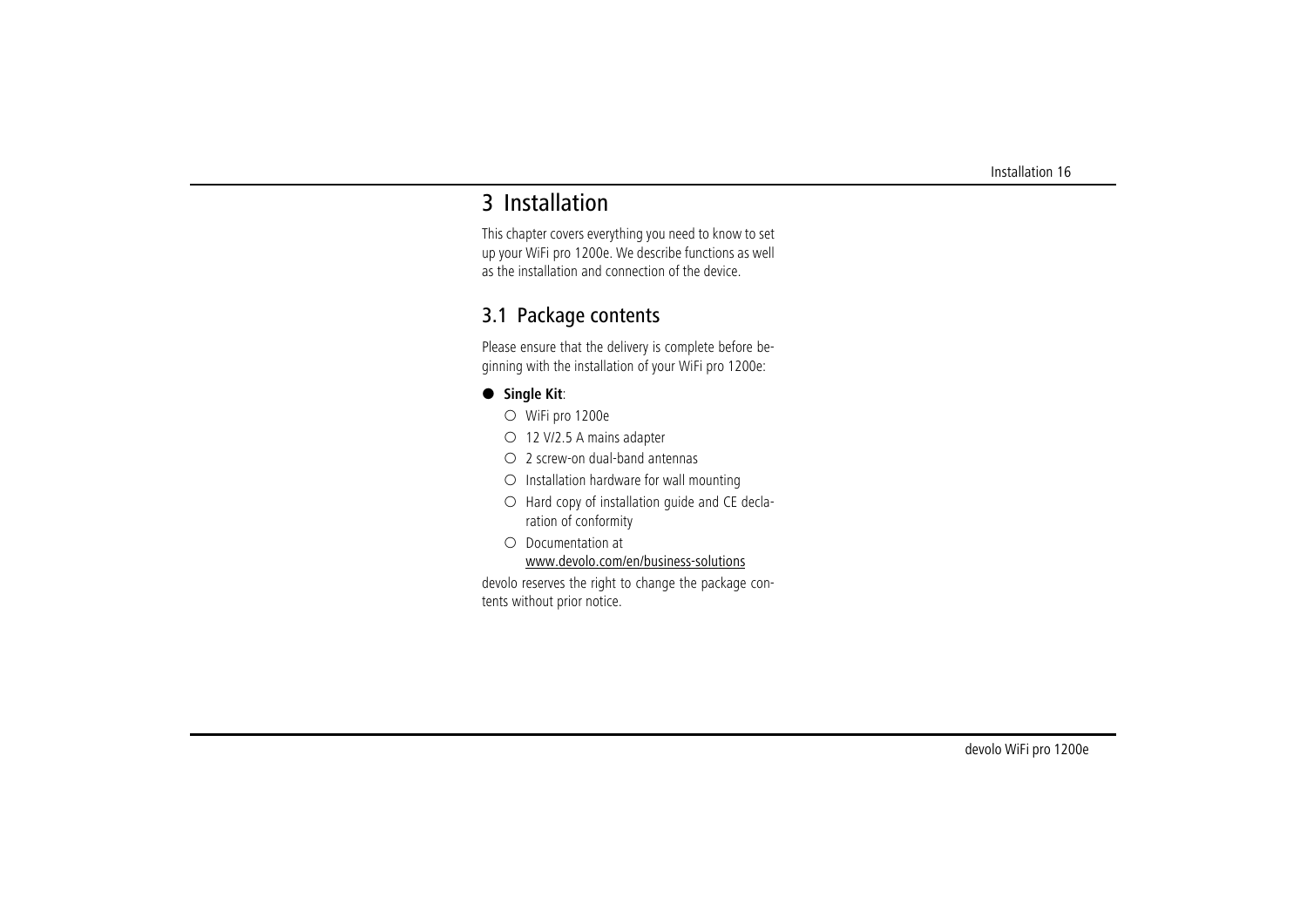### <span id="page-16-0"></span>3.1.1 System requirements

The WiFi pro 1200e is not operating system-dependent. To display the web interface, all you need is an upto-date web browser, such as IE, Firefox, Chrome, Safari, EDGE, etc.

### <span id="page-16-1"></span>3.2 Indicators and connections

The WiFi pro 1200e is equipped with:

- $\bullet$  1 indicator light
- $\bullet$ 2 external dual-band antennas
- $\bullet$ 1 12 V DC/2.5 A power jack



- 2 Gigabit Ethernet connections
	- 1 PoE in accordance with 802.3at (PoE in)
- $\bullet$ Reset button





### <span id="page-16-3"></span><span id="page-16-2"></span>3.2.1 Indicator light

The WiFi pro 1200e indicator light (LED) is located on the top of the device and displays all statuses of the WiFi pro 1200e by illuminating and/or flashing in different ways:

- **Orange** flashing and illumination behaviour
	- $\circlearrowright$  The LED lights up if the 2.4 GHz Wi-Fi is activated.
- **Blue** flashing and illumination behaviour
	- $\circlearrowright$  The LED lights up if the 5 GHz Wi-FiWi-Fi is activated.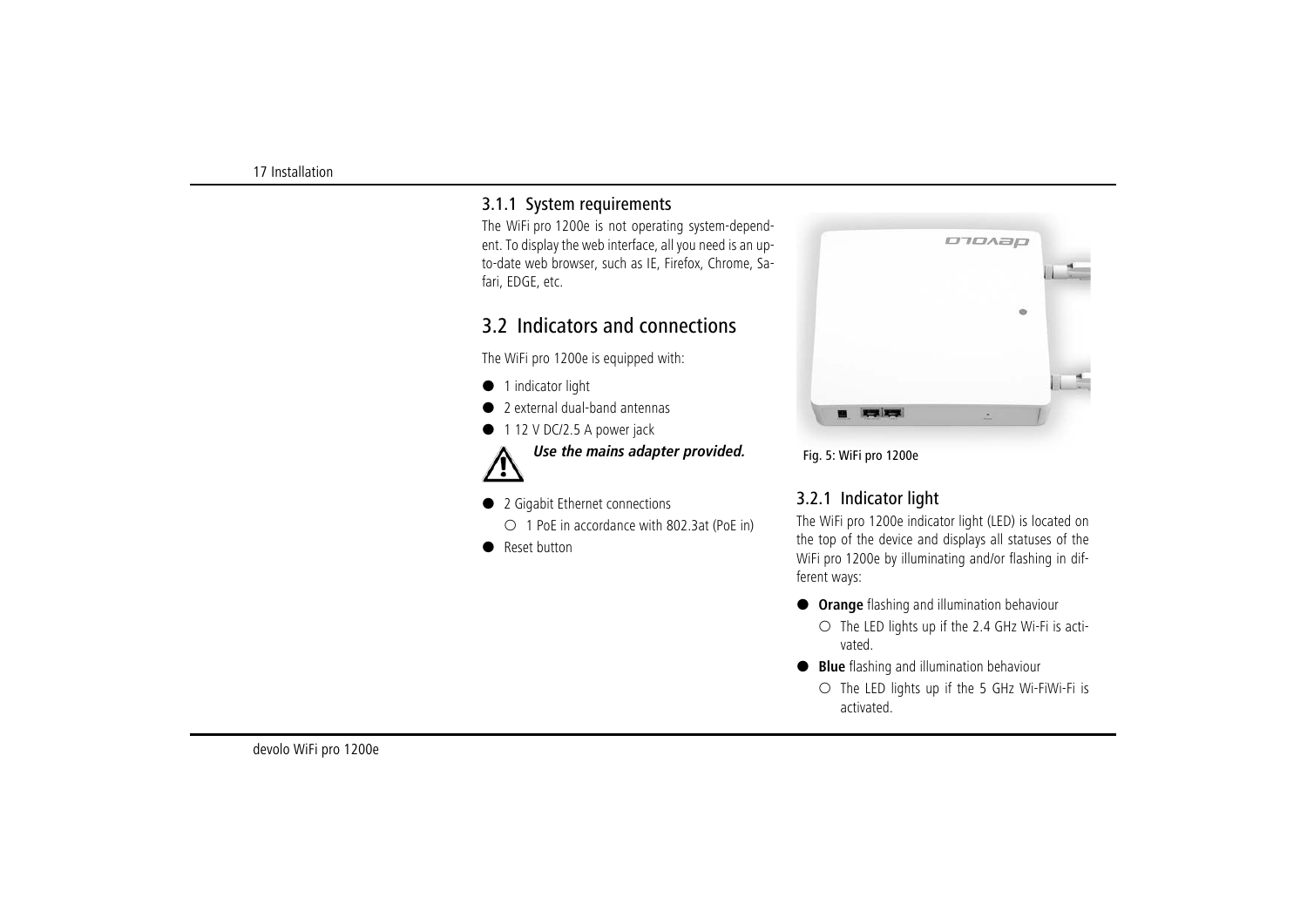- **Purple** flashing and illumination behaviour
	- $\circlearrowright$  The LED lights up if both Wi-Fi frequency bands are activated.
	- $\circ$  The LED flashes in 5 second cycles if both Wi-Fi frequency bands are deactivated.

### <span id="page-17-5"></span><span id="page-17-0"></span>3.2.2 Connections

The following connections (see fig. 7: WiFi pro 1200e) are located on the left side of the device. The connections are described from left to right.

### 12 V DC IN

Here, connect the WiFi pro 1200e to the power using the mains adapter provided.



*To prevent damage to the device, the WiFi pro 1200e is supplied with power either only using the 12 V DC IN connection or only using the LAN 1 (PoE) connection.* 

### LAN 1 (PoE)

This is where you can use an Ethernet cable to connect the WiFi pro 1200e to the network.

<span id="page-17-6"></span>The PoE functionality allows the WiFi pro 1200e to be supplied with power through a connected PoE-compatible device (e.g. PoE switch).

To ensure full functionality, the WiFi pro 1200e must be supplied with IEEE 802.3at.

### LAN 2

This is where you can use an Ethernet cable to connect the WiFi pro 1200e to the network.

### <span id="page-17-3"></span><span id="page-17-1"></span>3.2.3 Buttons

### <span id="page-17-7"></span><span id="page-17-4"></span>Reset

The Reset button has two different functions:

- **The device restarts** if you press the Reset button **for approximately 3 seconds**.
- $\bullet$  To change the configuration of the WiFi pro 1200e back to the **factory defaults**, press the Reset button **for more than 10 seconds**. Keep in mind that all settings that have already been configured will be lost!
	- *You can use a pointed object (such as a paper clip) to press the Reset button.*

### <span id="page-17-8"></span><span id="page-17-2"></span>3.2.4 Dual-band antennas

The external Wi-Fi antennas are for connecting to other network devices wirelessly.

The connections are designed using reverse polarity SMA (RP-SMA).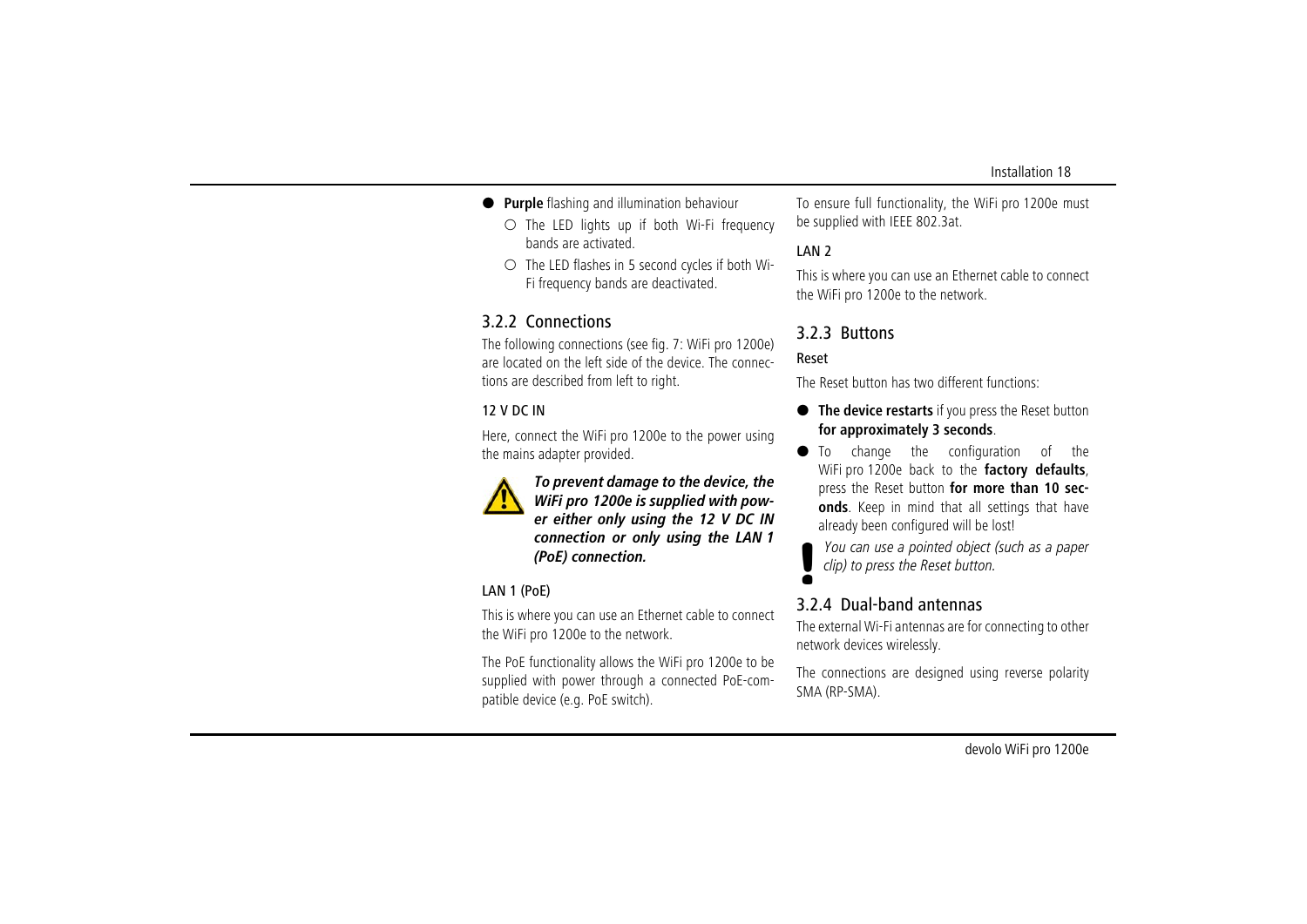### <span id="page-18-0"></span>3.3 Installing the WiFi pro 1200e

- Screw the 2 antennas handtight into the threads provided.



<span id="page-18-2"></span>*If mounting onto a wall using screws, make sure that no gas, water or power lines in the wall get damaged. There is a danger of electric shock!*

- Using the holder as a template, drill holes into the desired location and insert wallplugs.
- Screw in the provided (longer) screws leaving a space of 3-4 mm between the head of the screw and the wall.
- Screw in the holder onto the WiFi pro 1200e using the provided (shorter) screws.
- Now, place the WiFi pro 1200e with the antennas pointing downward onto the screw heads in the wall along with the holder.



*The ventilation slots on the top side of the WiFi pro 1200e must not be covered. Sufficient ventilation mustbe ensured!*

# <span id="page-18-1"></span>3.3.1 Connecting the WiFi pro 1200e



*To prevent damage to the device, the WiFi pro 1200e is supplied with power either only using the 12 V DC IN connection or only using the LAN 1 (PoE) connection.*

Finally, to supply the WiFi pro 1200e with power:

- **either** plug the barrel connector for the mains adapter into the **12 V DC** power connection on the WiFi pro 1200e and plug the mains adapter into a power outlet
- **or** use a PoE cable to connect the **LAN 1 (PoE)** connection of the WiFi pro 1200e to the PoE connection of a device supplying power.



*To disconnect the device from themains supply, unplug the device from the power outlet or remove the PoE cable if the PoE supply is being used. The power outlet and all connected network cables should be easily accessible so that you can pull out the mains plug quickly if needed.*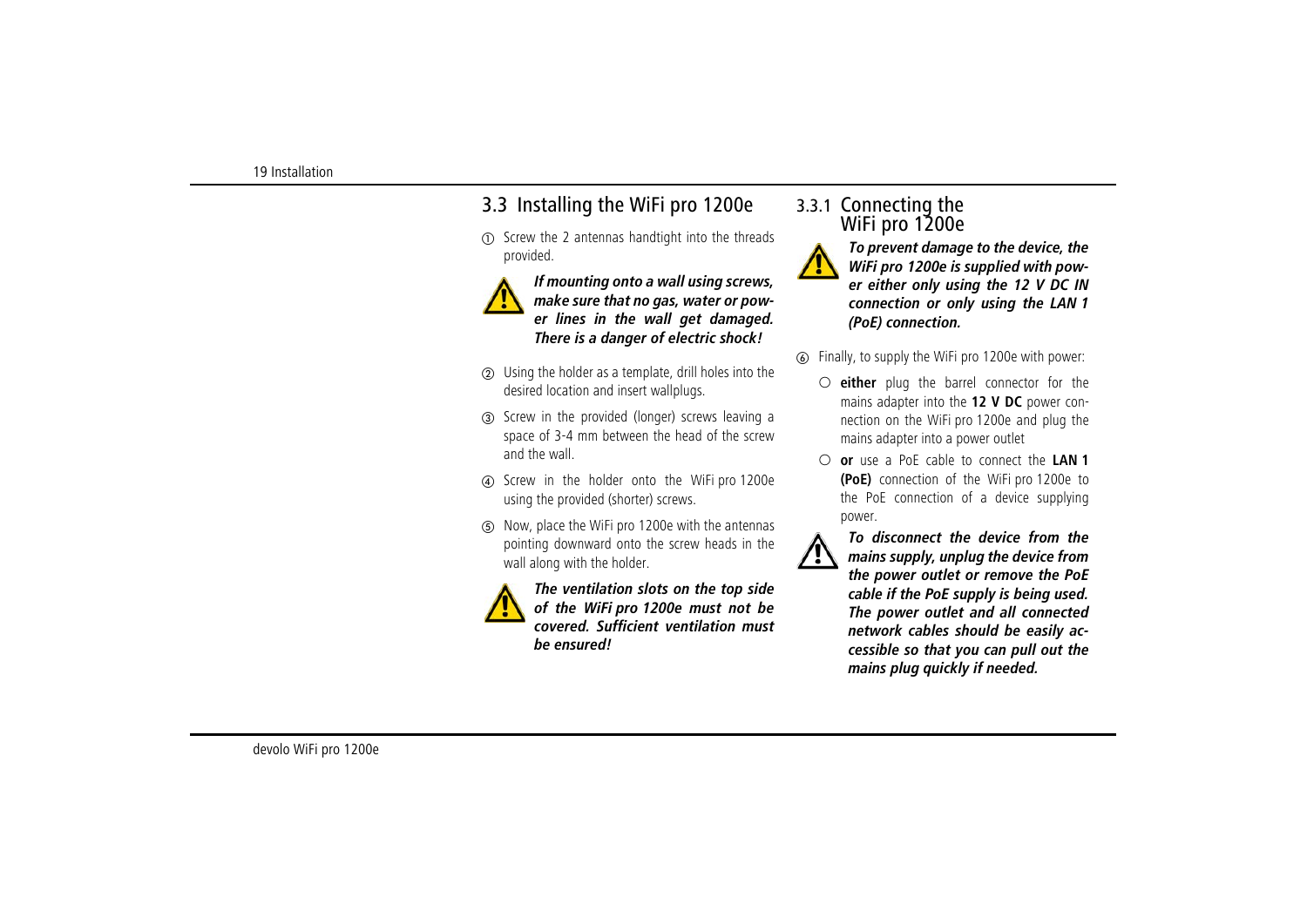- If you would like to connect the WiFi pro 1200e to your Internet router over Ethernet, connect both devices using an Ethernet cable.
- You can find more information on configuring your WiFi pro 1200e in Chapter **[4 Network con](#page-20-2)[figuration](#page-20-2)**.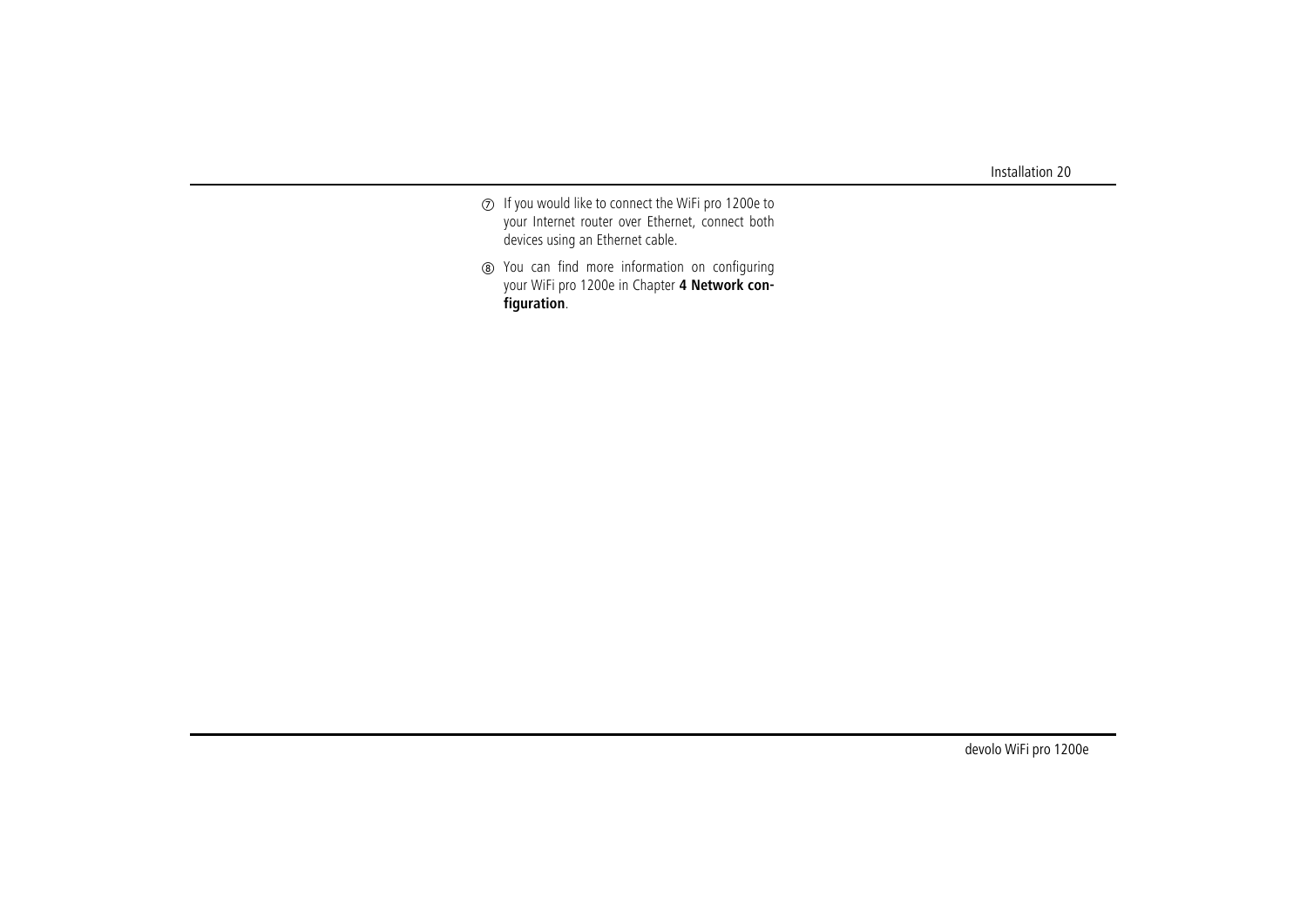## <span id="page-20-2"></span><span id="page-20-0"></span><sup>4</sup> Network configuration

<span id="page-20-3"></span>All settings for operating the device can be adjusted on the interface of the WiFi pro 1200e.

The WiFi pro 1200e can be accessed via the device's IP address (encrypted access via https).



You can also access the WiFi pro 1200e device interface using the network overview in Windows.



The host name of the WiFi pro 1200e is comprise **devolo-XXX; XXX** are the last three digits of the serial number.



*The option Use this to accept network settings automatically from a DHCP server is enabled for theWiFi pro 1200e in the factory defaults. The IP address of theWiFi pro 1200e can be found on your DHCP server.*

### <span id="page-20-1"></span>4.1 General information about the menu

All menu functions are described in the corresponding interface as well as in the associated chapter in the manual. The sequence of the description in the manual follows the structure of the menu.

### Logging in

<span id="page-20-4"></span>By default, the web interface is not protected by a password. Assigning a login password is mandatory when logging in for the first time to prevent unauthorised access by third parties.

|        | You have to protect access to your device with a password! |                                   |        |      |  |  |
|--------|------------------------------------------------------------|-----------------------------------|--------|------|--|--|
|        | Enter new password:                                        | The minimum password length is 8. |        |      |  |  |
| ed of  | Confirm new password:                                      |                                   |        |      |  |  |
| serial |                                                            |                                   | Cancel | Save |  |  |
|        |                                                            |                                   |        |      |  |  |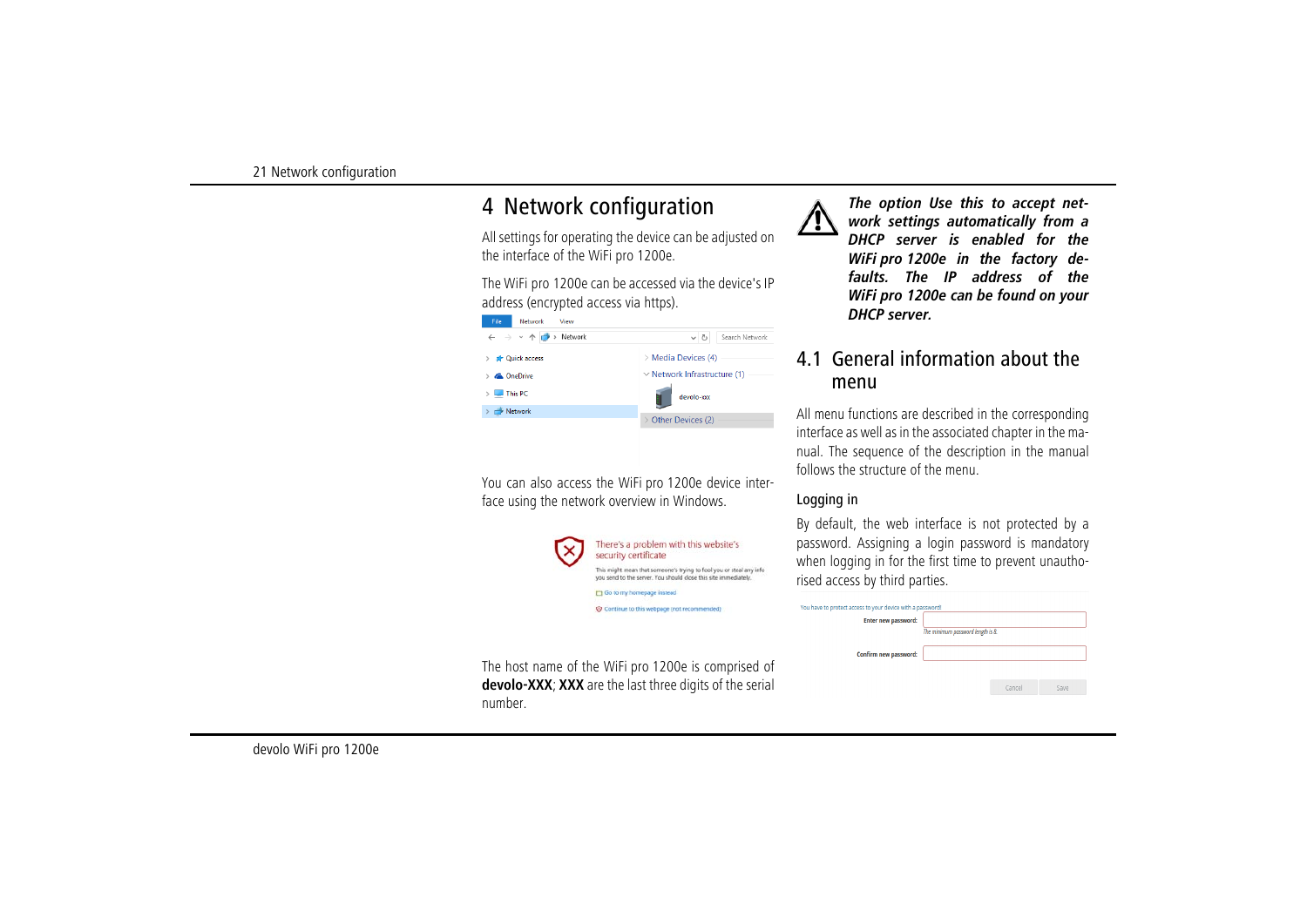Enter your existing password each time you login again and confirm by pressing **Log in**.

| Please log in with your password! |          |       |  |
|-----------------------------------|----------|-------|--|
| Password:                         | Password |       |  |
|                                   |          | Login |  |
|                                   |          |       |  |

### Logging out



Log out of the web interface by clicking **Log out**.

### Language selection



Select the desired language in the language selection list.

The central areas of the web interface and their sub-categories are listed on the left edge. Click the entry for an area to move directly into it.

| <b>G</b> Status     |
|---------------------|
| Overview            |
| Logs                |
| Licenses            |
| <sup>o</sup> System |
| <b>កំ</b> រូ LAN    |
| WiFi                |

### Making changes

As soon as a change is made, an asterisk (\*) is displayed in the header of the corresponding menu page.

### Required fields

Fields with a red border are required fields. This means entries must be made in these fields to continue withthe configuration.

### Help text blank fields

Fields that have not been filled in yet contain greyed out help text, which indicates the required content for the field. This help text disappears immediately once content has been entered.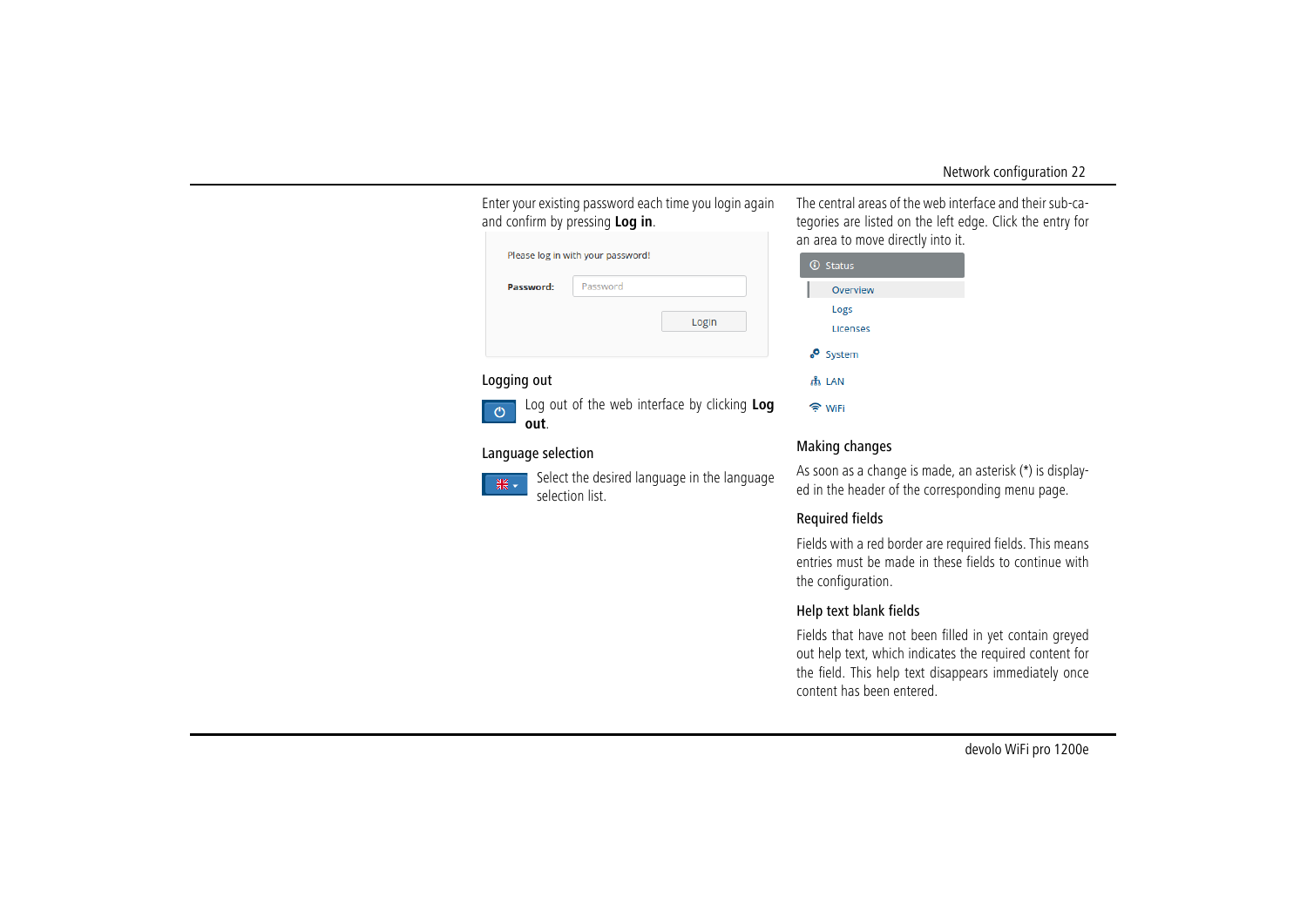#### Default settings

Some fields contain default settings which ensure the greatest amount of compatibility and ease of use. Default settings are identified with an **\*** in drop-down menus.

Default settings can of course be replaced with customised information.

### Recommended settings

Some fields contain recommended settings for networks with a large number of users.

- *Settings intended to support a large number*
- *of users limit the performance and the compa-*
- *tibility of the network.*

Recommended settings can of course be replaced with customised information.

### Tables

You can make changes within a table by clicking the corresponding table row. In edit mode, the corresponding table rows have a blue background and the cursor becomes a hand.

Tables have a filter function to make them easier towork with. The search function can be limited evenfurther using special characters like **!** or **" "**.

#### Invalid entries

Entry errors are either highlighted by a red border or error messages are shown.

#### **Buttons**

Click **Save** to save the settings for the respective web interface area.

Click **Back** or use the **Menu path** above the buttons to exit the respective web interface area.

Click the **Recycle bin** icon to delete an entry.

Click the **Arrow** icon to refresh a list.

### <span id="page-22-0"></span>4.2 Status

In the **Status** area, you can track the status of the WiFi pro 1200e as well as the status of your connected Wi-Fi and LAN devices.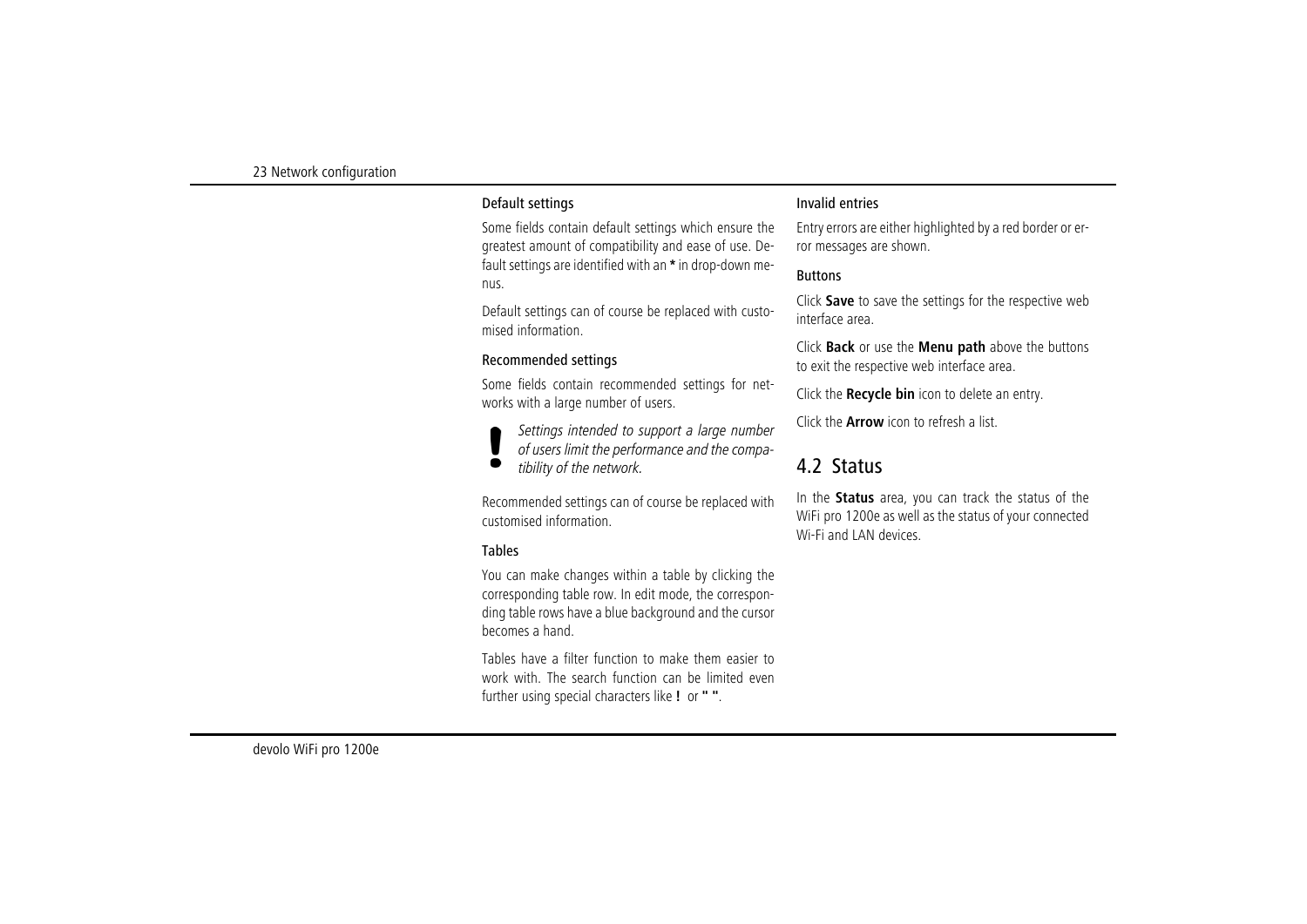### <span id="page-23-0"></span>4.2.1 Status/Overview

#### System

You can see status information for your device here.

| <b>System</b>                                                |                                                             |  |  |  |
|--------------------------------------------------------------|-------------------------------------------------------------|--|--|--|
| <b>Information</b>                                           |                                                             |  |  |  |
| Name:<br>Firmware version:<br>Uptime:<br>CPU load (15 min.): | devolo-123<br>2.1.0 (2016-03-16)<br>0 days, 00:52:43<br>30% |  |  |  |

### LAN

You can see status information for a cable-based network such as protocol information or the connection speed of both Ethernet ports, etc. here.

| LAN                      |                  |  |  |  |  |
|--------------------------|------------------|--|--|--|--|
| IP <sub>v4</sub>         |                  |  |  |  |  |
| Protocol:                | dhcp             |  |  |  |  |
| Address/Subnet:          | 192.168.0.209/24 |  |  |  |  |
| Default gateway:         | 192.168.0.100    |  |  |  |  |
| Name server:             | 192.168.0.100    |  |  |  |  |
| <b>Ethernet</b>          |                  |  |  |  |  |
| <b>LAN 1:</b>            | 1000 Mbit/s      |  |  |  |  |
| <b>VLANs</b>             |                  |  |  |  |  |
| <b>Configured VLANs:</b> | 3                |  |  |  |  |
|                          |                  |  |  |  |  |

#### Wi-Fi

You can see status information for a wireless networksuch as frequency channels in use, SSIDs in use and connected Wi-Fi devices here.

| WiFi                            |               |  |
|---------------------------------|---------------|--|
| <b>5 GHz Radio</b>              |               |  |
| Actual channel:                 | 36 (5180 MHz) |  |
| <b>Enabled SSIDs:</b>           | 1/1           |  |
| <b>Connected WiFi stations:</b> | n             |  |
| 2.4 GHz Radio                   |               |  |
| Actual channel:                 | 1 (2412 MHz)  |  |
| <b>Enabled SSIDs:</b>           | 1/1           |  |
| <b>Connected WiFi stations:</b> | n             |  |
| <b>Bridge</b>                   |               |  |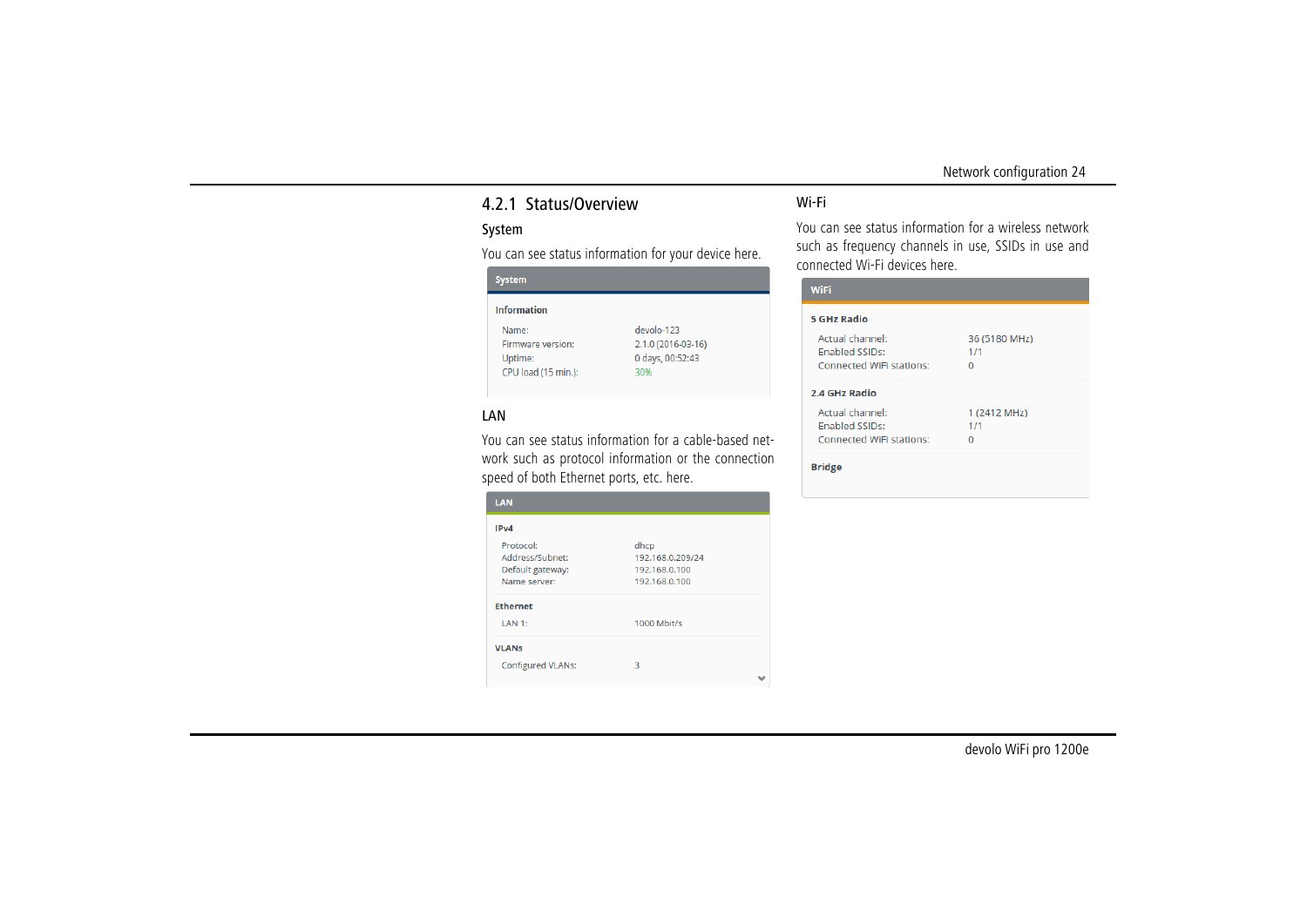### <span id="page-24-0"></span>4.2.2 Status/Events

You can see your WiFi pro 1200e syslog entries here.

| Date $\sim$                 | Log Level     | Origin | Message                                                        |
|-----------------------------|---------------|--------|----------------------------------------------------------------|
| Wed Mar 16<br>22:19:13 2016 | daemon.notice | netifd | vlan1 (14159): Lease of 192.168.0.209 obtained, lease time 120 |
| Wed Mar 16<br>22:19:13 2016 | daemon.notice | netifd | vlan1 (14159): Sending renew                                   |
| Wed Mar 16<br>22:18:13 2016 | daemon.notice | netifd | vlan1 (14159): Lease of 192.168.0.209 obtained, lease time 120 |
| Wed Mar 16<br>22:18:13 2016 | daemon.notice | netifd | vlan1 (14159): Sending renew                                   |
| Wed Mar 16<br>22:17:13 2016 | daemon.notice | netifd | vlan1 (14159): Lease of 192.168.0.209 obtained, lease time 120 |
| Wed Mar 16<br>22:17:13 2016 | daemon notice | netifd | vlan1 (14159): Sending renew                                   |
| Wed Mar 16<br>22:16:13 2016 | daemon.notice | netifd | vlan1 (14159): Lease of 192.168.0.209 obtained, lease time 120 |
| Wed Mar 16<br>22:16:13 2016 | daemon.notice | netifd | vlan1 (14159): Sending renew                                   |

You can search for specific entries using the **Search** field.

Reorganise the list by category by clicking the **column header**.

Refresh the list by clicking the **Arrow** icons. The list is refreshed automatically in 10 second intervals.

### <span id="page-24-1"></span>4.2.3 Status/Licence

Licence information for this product can be found in this area on the web surface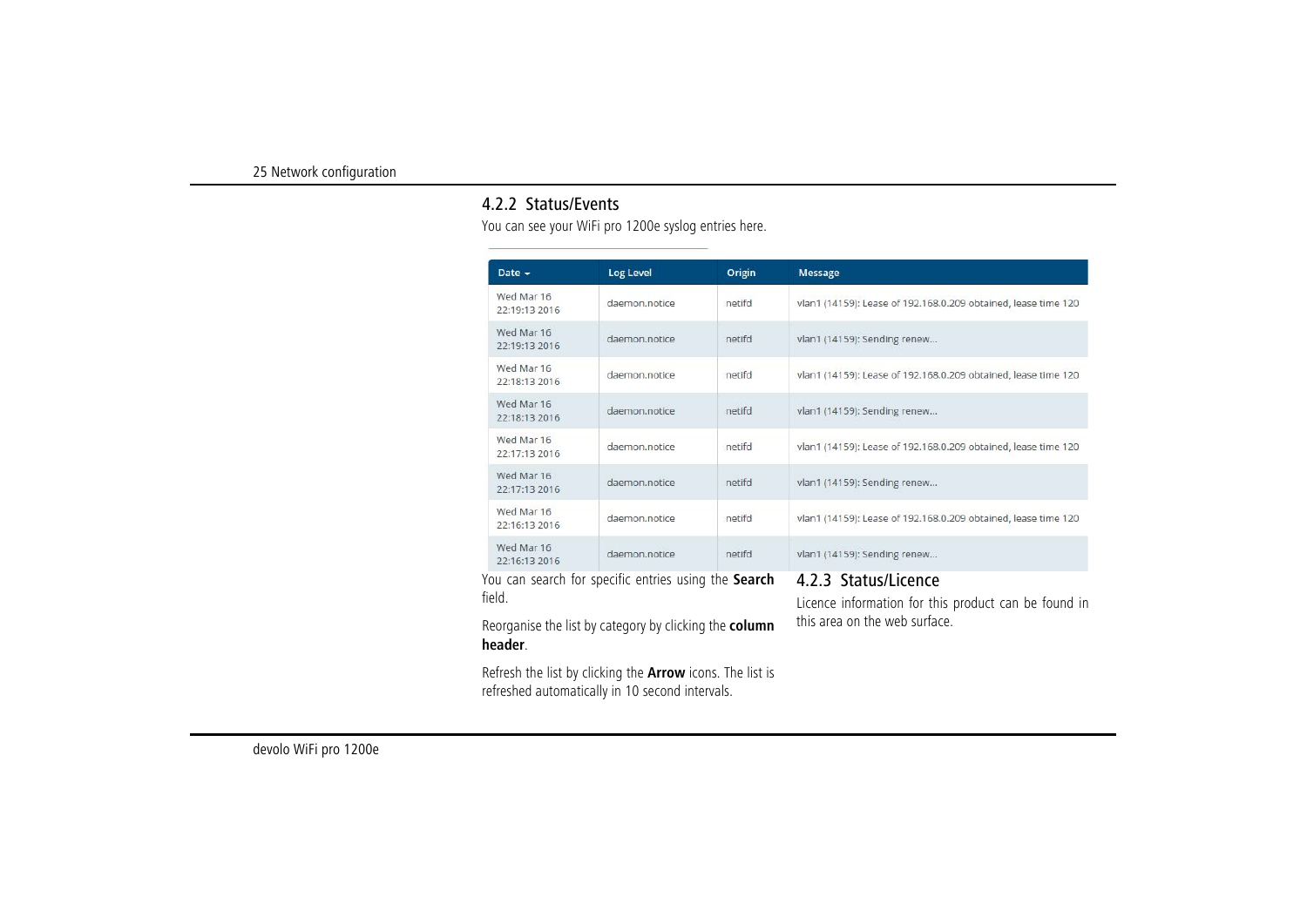### <span id="page-25-0"></span>4.3 System

Make changes to the device settings in the **System** area.

### <span id="page-25-1"></span>4.3.1 System/Status

You can see all status information for your device here.

| <b>Firmware version:</b> | 2.1.0 (2016-03-16) |
|--------------------------|--------------------|
| <b>Uptime:</b>           | 0 days, 00:54:11   |
| <b>Local time:</b>       | 3/16/16 10:19 PM   |
| Time zone:               | Europe/Berlin      |
| <b>Total memory:</b>     | 59.68 MBytes       |
| <b>Free memory:</b>      | 22.14 MBytes       |
| <b>CPU</b> load:         | 0.05/0.16/0.28     |

MAC Addresses

| LAN <sub>1</sub>                                                 | 30:D3:2D:45:70:F6  |
|------------------------------------------------------------------|--------------------|
| LEDs                                                             |                    |
| 5 GHz WiFi LED (type status):<br>2.4 GHz WiFi LED (type status): | Enabled<br>Enabled |
|                                                                  |                    |

#### **Buttons**

**Reset button:** 

Enabled

### <span id="page-25-2"></span>4.3.2 System/Management

To ensure that the WiFi pro 1200e can be found quickly in your network, assign the device a unique name and list the device location. You can also specify a contact person available to be notified

| <b>System name (hostname):</b> | devolo-123 |
|--------------------------------|------------|
| <b>System location:</b>        | Lobby      |
| <b>System contact:</b>         | John Doe   |

### **Remote Syslog Server**

<span id="page-25-3"></span> $\Box$  Enable

Switch the remote Syslog server on if you want to record the syslog entries (see **[4.2.2 Status/Events](#page-24-0)**) on another server. To do so, enter the name or the IP address and the port number of the corresponding server.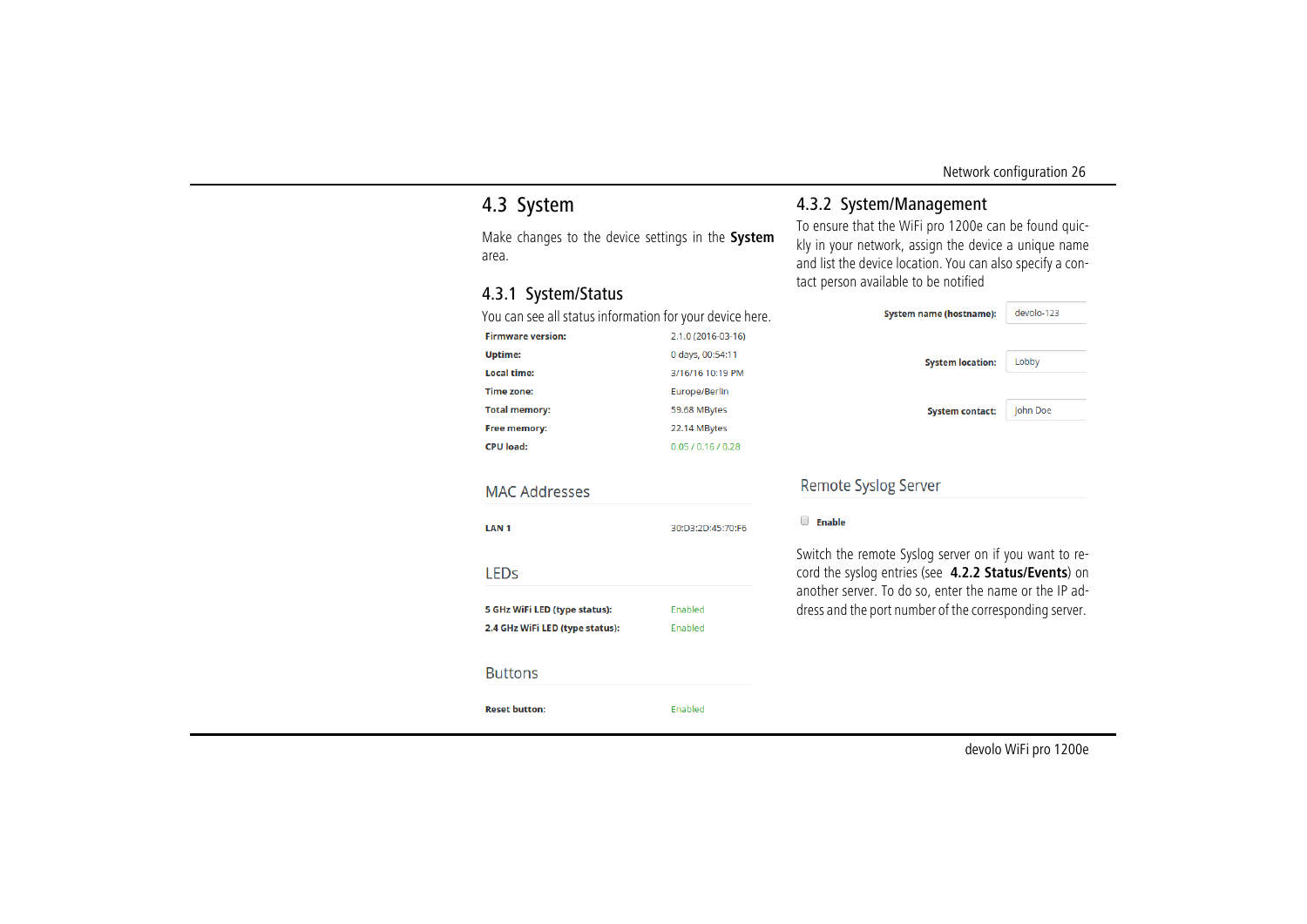### <span id="page-26-0"></span>4.3.3 System/Time

A time server is a server on the Internet or in your network tasked with providing the exact time.

Time Zone

Search ...

**Time Server** 

Europe/London

Time Server (NTP)

europe.pool.ntp.org

<span id="page-26-3"></span><span id="page-26-2"></span><span id="page-26-1"></span>

| 4.3.4 System/Button/LEDs |  |
|--------------------------|--|
|--------------------------|--|

You can switch the function of the LEDs and the buttons on the WiFi pro 1200e on or off here by activating or deactivating the corresponding checkboxes.

### **LED** settings

Enable or disable the LEDs of your device.

- Enable 5 GHz WiFi LED (type status)
- Enable 2.4 GHz WiFi LED (type status)

### **Button settings**

display 1 of 1 entries

Enable or disable the buttons of your devices.

Enable Reset/Restart button

Select the desired time zone in the **Time zone** dropdown menu.

<span id="page-26-4"></span>Select the desired time server or add a desired time server using the plus icon and confirm the entry by pressing the **Save** button in the **Time server** drop-down menu.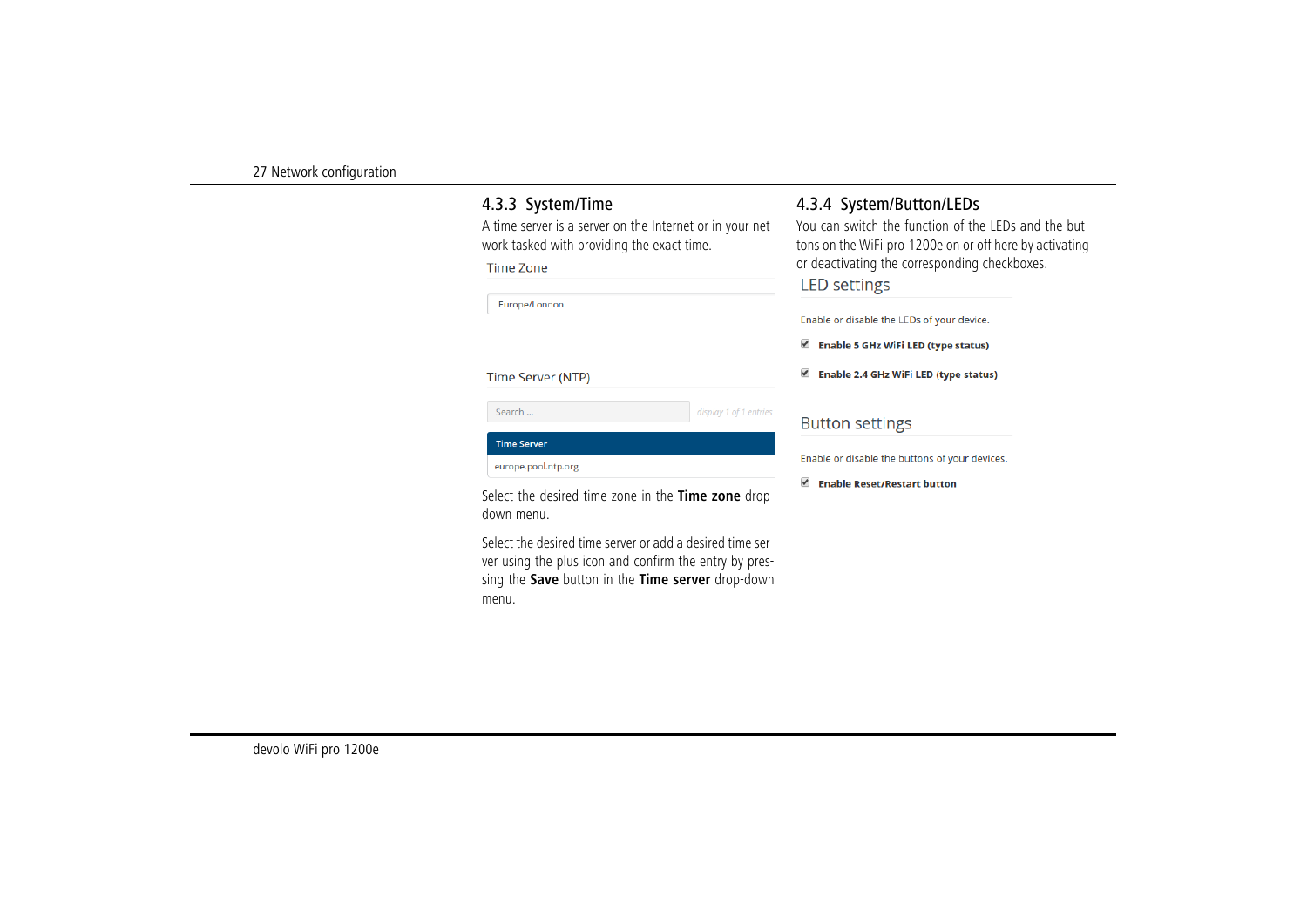### <span id="page-27-0"></span>4.3.5 System/Find me!

A buzzer function is available to help locate a WiFi pro 1200e placed in hidden locations such as covered by a suspended ceiling. Set the desired duration of the tone on the time scale and confirm by pressing **Start** to play back the signal tone. **Buzzer** 

Set a duration and click "Start" to activate the buzzer for this time.

Buzzer duration: 10 s

| $\equiv$     |     |             |
|--------------|-----|-------------|
| 10s<br>1s    | 60s | <b>120s</b> |
|              |     |             |
| <b>Start</b> |     |             |

### <span id="page-27-1"></span>4.3.6 System/Configuration

You can save the current configuration as a file on your computer, restore it or reset to the factory defaults.

#### Save Configuration to File

You can backup the device configuration as a file on your compu

Save

### **Restore Device Configuration From File**

Please select the configuration file to be restored to this device.

| Browse  | No file selected. |
|---------|-------------------|
| Restore |                   |

### **Reset Configuration**

If you continue, all device settings will be deleted and the configu

Reset

#### Saving the device configuration as a file

For backup purposes, all active configuration settings can be transmitted to your computer, stored there as a file and reloaded on the WiFi pro 1200e. This function can be useful for creating a variety of configurations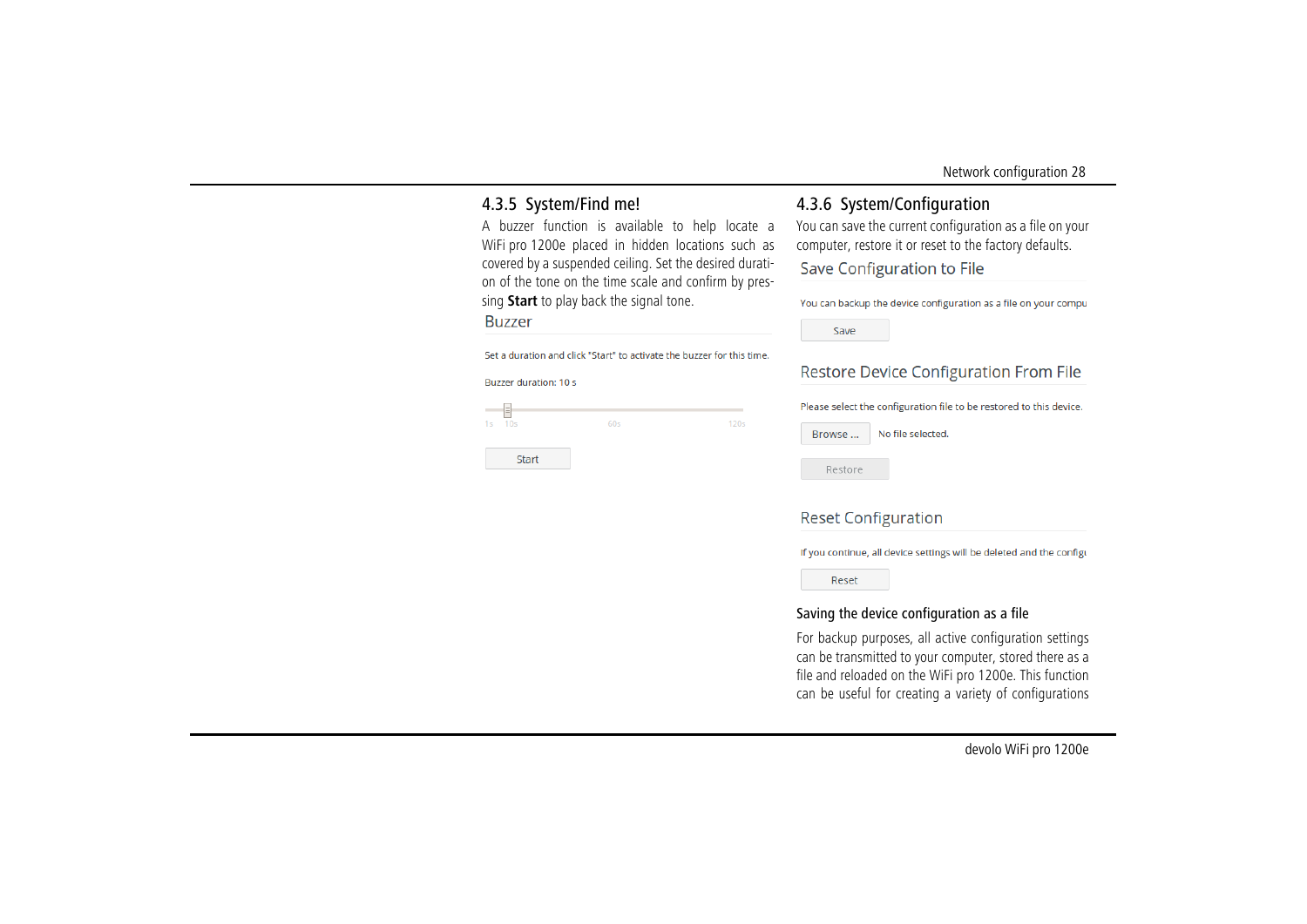that will let you quickly and easily set up the device for use in different network environments.

To save the active configuration as a file on your computer, select the **Save file** option. Then enter a storage location and name for the settings file.

### Restoring the device configuration

To send an existing configuration file to be restored to the WiFi pro 1200e, select an appropriate file using the **Select file…** button and start the process by clicking the **Restore** button.

### Resetting the device configuration

The WiFi pro 1200e is reset to the original factory defaults using the **Reset** button. Your personal settings will be discarded during the reset.

### <span id="page-28-0"></span>4.3.7 System/Firmware

The firmware of the WiFi pro 1200e includes the software for operating the device. If necessary, devolo offers new versions on the Internet as a file download, for example to modify existing functions. **Current Firmware** 

**Firmware version: 2.1.0 (2016-03-16)** 

### **Update Firmware**

Please select the firmware file to be loaded onto this device.

**Firmware file:** 

No file selected. Browse ...

<span id="page-28-1"></span>Update firmware

- To update the firmware to the latest version, first go to the devolo website,
	- www.devolo.com/en/business-solutions, and download the appropriate file for the WiFi pro 1200e to your computer.
- Click **Select file…** and select the downloaded file.
- Then start the update procedure with the **Update firmware** button. After a successful update, the WiFi pro 1200e restarts automatically.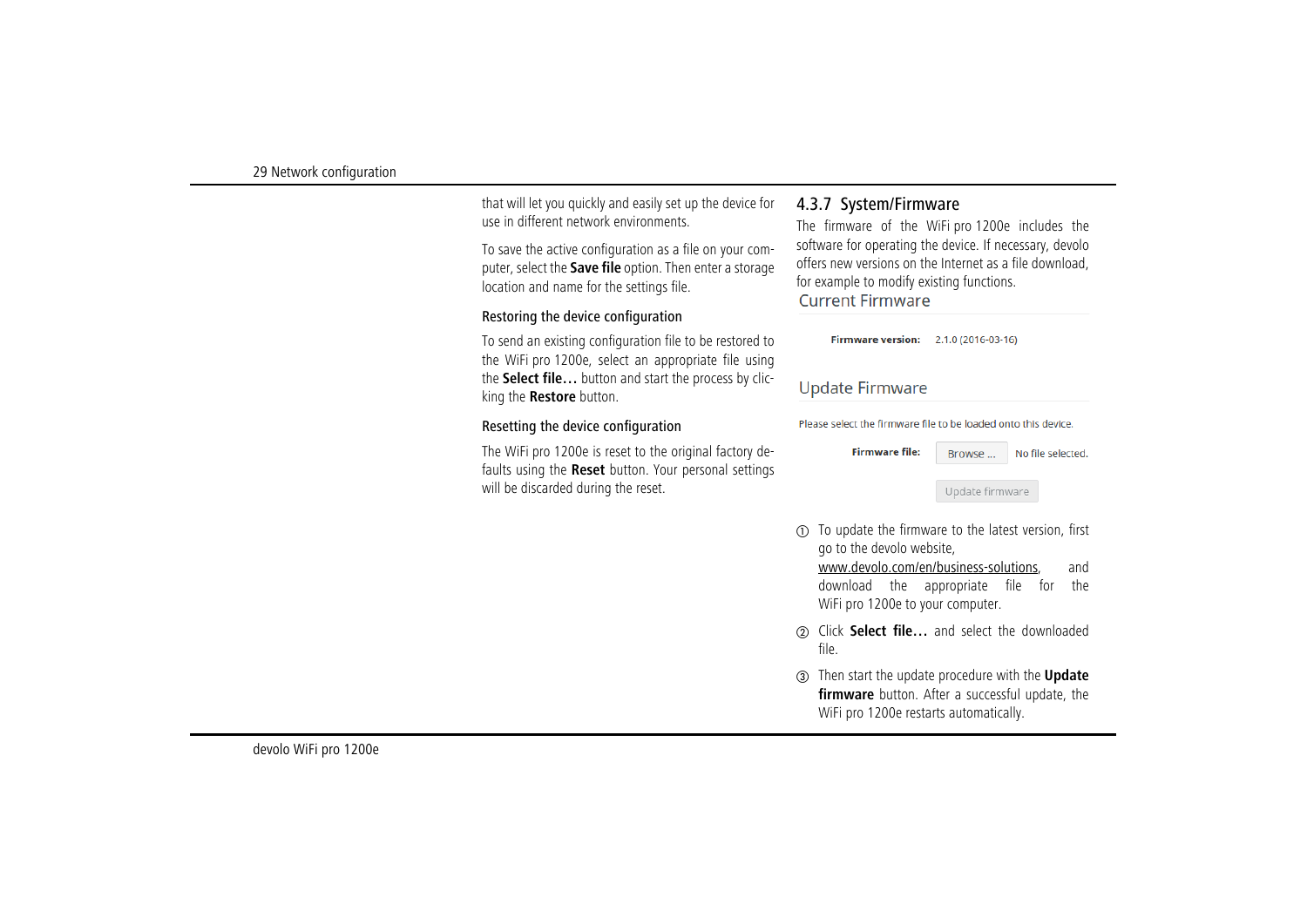

 *Ensure that the update procedure is not interrupted. This is best done by connecting your computer to the WiFi pro 1200e over a LAN and not over Wi-Fi.* 

### <span id="page-29-3"></span><span id="page-29-0"></span>4.3.8 System/Restart

The device can be restarted and/or reset to the factory defaults.

Pressing the button below will restart your device.

Reset configuration to factory defaults

Reboot

The device is restarted by clicking the **Restart** button.

Enable the **Reset configuration to factory defaults** option and confirm by pressing **Reboot** if you want to set the device back to the factory defaults. Keep in mind that all settings that have already been configured will be lost!

### <span id="page-29-2"></span><span id="page-29-1"></span>4.3.9 System/Password

You can change the login password for accessing the web interface.

To do so, enter the current password and then enter the desired new password twice.

| <b>Enter old password:</b>   |                  |
|------------------------------|------------------|
| <b>Enter new password:</b>   | The minimum pass |
| <b>Confirm new password:</b> |                  |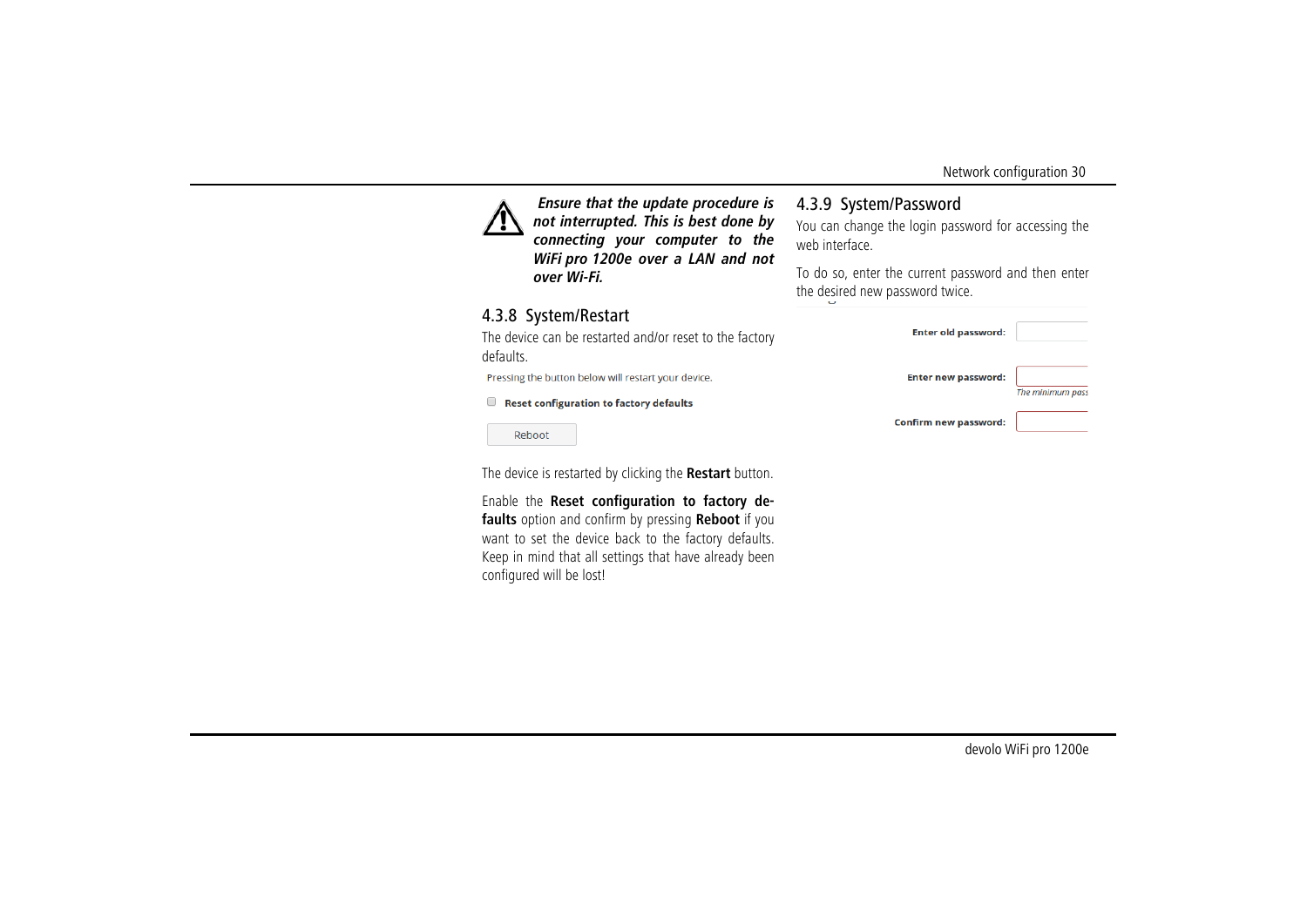### <span id="page-30-0"></span>4.4 LAN

 $IPv4$ 

Change the settings for the wired network in the **LAN** area.

### <span id="page-30-1"></span>4.4.1 LAN/Status

You can see the status of your LAN here.

| Protocol:        |                | dhcp                   |                      |
|------------------|----------------|------------------------|----------------------|
| Address/Subnet:  |                | 192.168.0.209/24       |                      |
| Default gateway: |                | 192.168.0.100          |                      |
| Name server:     |                | 192.168.0.100          |                      |
| Ethernet         |                |                        |                      |
| LAN 1:           |                | 1000 Mbit/s            |                      |
| <b>VLANs</b>     |                |                        |                      |
| bearch           |                | display 3 of 3 entries |                      |
| <b>VLAN ID</b>   | VLAN Name .    | Management VLAN        | <b>Interfaces</b>    |
|                  | VLAN 1         | م                      | devolo-123 (2.4 GHz) |
| 20               | <b>VLAN 20</b> |                        | LAN 1                |
| 35               | VLAN 35        |                        | LAN T                |
|                  |                |                        |                      |

### <span id="page-30-2"></span>4.4.2 LAN/IP configuration

As a component of your network, the WiFi pro 1200e also communicates via the TCP/IP protocol. The IP address required for this can either be entered manually as a static address or obtained **automatically** from a **DHCP server**.

The option **Get IP configuration from a DHCP server** is enabled in the factory defaults. The currently assigned network data are hidden.

<span id="page-30-3"></span>If a DHCP server is already present in the network for giving out IP addresses, the option **Get IP configuration from a DHCP server** should be enabled so thatthe WiFi pro 1200e automatically receives an address from it.

<span id="page-30-4"></span>You can also assign a static IP address by specifying entries under **Address**, **Subnet mask**, **Default gateway** and **Name server**.

**Get IP configuration from a DHCP server** 

### Static IPv4 Address

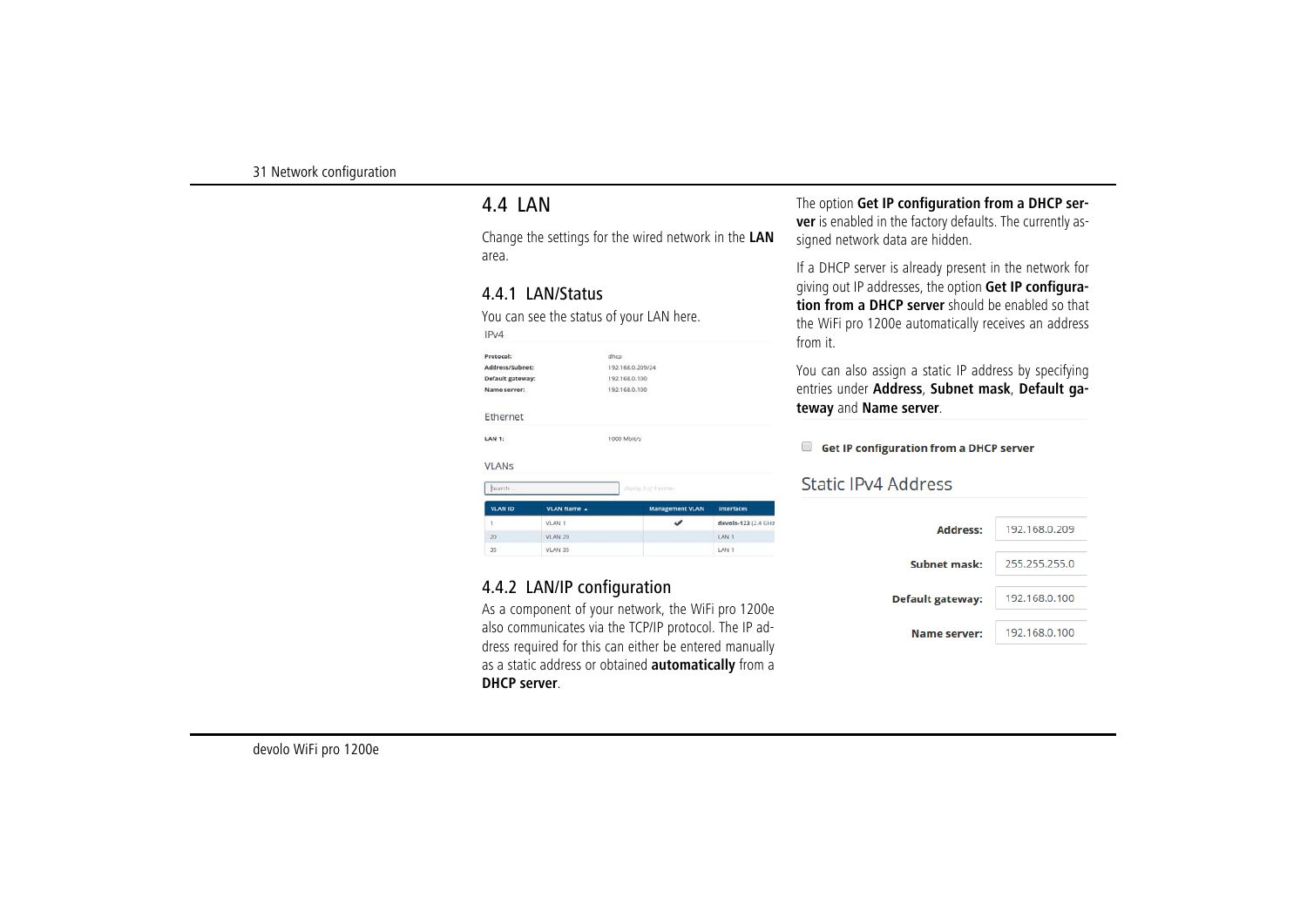### <span id="page-31-1"></span><span id="page-31-0"></span>4.4.3 LAN/VLANs

You can configure VLANs on the device. To add a VLAN, click the **plus** icon. Then, select whether it is a

**Management** VLAN or if the VLAN is to be configured **untagged**.

| Search    |                  | display 3 of 3 entries |                        |
|-----------|------------------|------------------------|------------------------|
| VLAN ID 4 | <b>VLAN Name</b> |                        | <b>Management VLAN</b> |
|           | <b>VLAN1</b>     |                        |                        |
| 20        | VLAN 20          |                        |                        |
| 35        | VLAN 35          |                        |                        |

|                        | VLAN 1                   | <b>VLAN 20</b> | <b>VLANSS</b> |
|------------------------|--------------------------|----------------|---------------|
| <b>Management VLAN</b> | $\mathcal{A}$            |                |               |
| <b>Ethernet</b>        |                          |                |               |
| LAN <sub>1</sub>       | $\mathcal{A}$            | $\mathcal{A}$  | $\mathcal{A}$ |
| <b>5 GHz Radio</b>     |                          |                |               |
| devolo-123             | $\overline{\mathcal{A}}$ |                |               |
| 2.4 GHz Radio          |                          |                |               |
| devolo-123             | $\overline{\mathcal{A}}$ |                |               |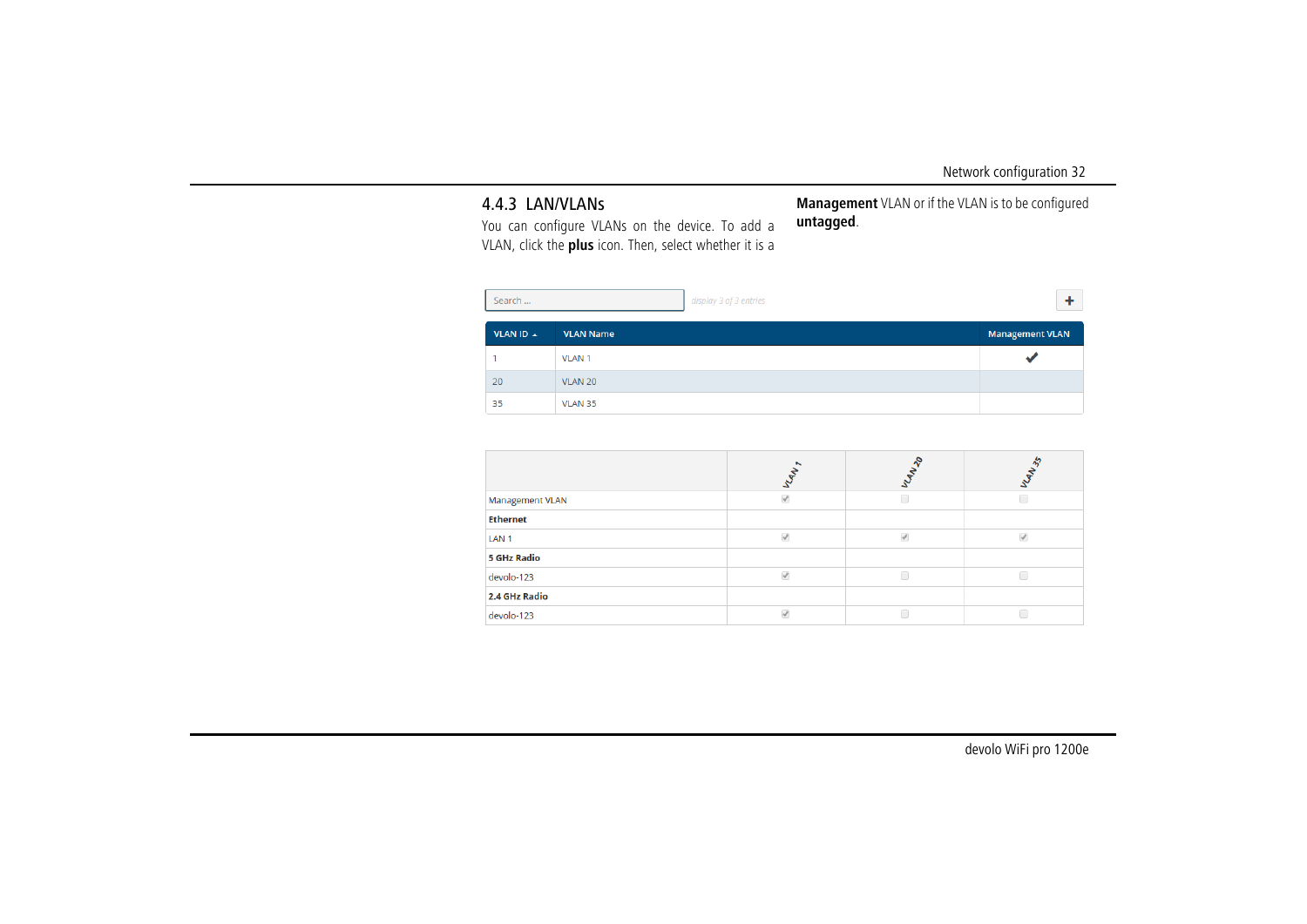#### Creating a VLAN

<span id="page-32-0"></span>The factory defaults do not have VLAN configured. You can create VLANs by clicking the **Plus** icon. In doing so, a VLAN (VLAN 1 to VLAN 16) has to be selected and a VLAN ID (1 to 4094) assigned. When creating VLANs, already assigned VLAN IDs cannot be assigned a second time.



*When configuring the VLANs and the VLAN port settings, the web interface of the WiFi pro 1200e should remain accessible, i.e. configurable. If you can no longer access the WiFi pro 1200e despite this, set the device back to its factory defaults (see Chapter* **[Reset](#page-17-3)***).*

You can display details about the VLANs to be created using the **Search** field.

### Deleting a VLAN

To delete a VLAN, first select it by clicking the corresponding table row and confirm by pressing **Delete** (recycle bin icon).

*For detailed information about this, refer to*

*the online FAQs on our website*

www.devolo.com/en/business-solutions*.* 

The behaviour of the ports is configured using the **untagged** option. If the **untagged option is not selected**, **incoming** and **outgoing** frames from this port are sent as **tagged**.

If the **untagged option is selected**, **incoming** and **outgoing** frames from this port are sent as **untagged**.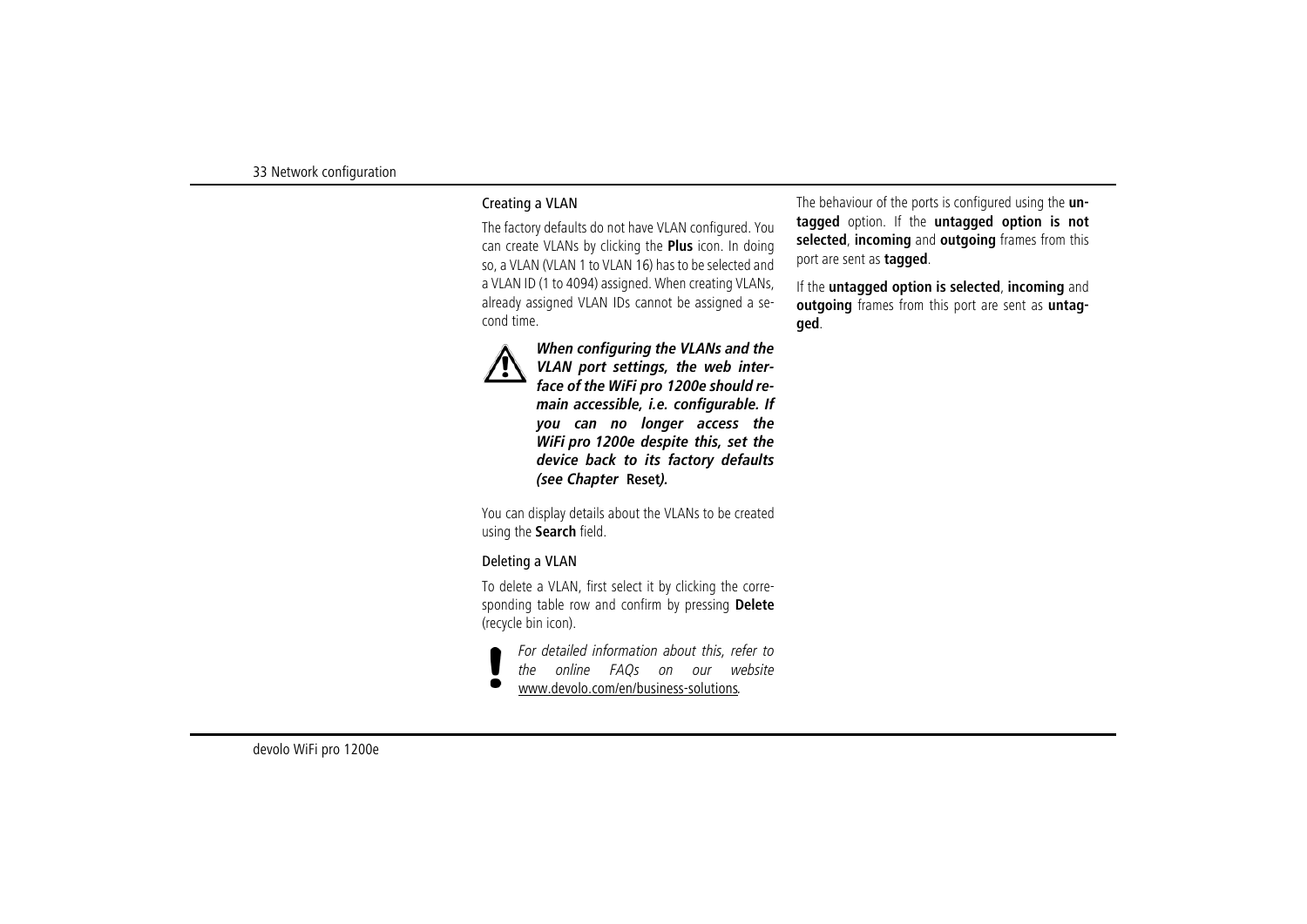### <span id="page-33-0"></span>4.5 Wi-Fi

Make all changes to your wireless network in the **Wi-Fi** area.

### <span id="page-33-1"></span>4.5.1 Wi-Fi/Status

You can see the current status of your Wi-Fi network configuration here. In addition to the connected Wi-Fi stations with detailed basic information, such as the MAC address, the selected frequency band, the SSID, the transfer rates and the connection duration, information about whether you have configured a bridge or a RADIUS server is displayed. Additionally, you can see the newly added SSIDs with possible VLAN configurations. You can display details about the respective frequency band using the search function.

| Search                                                     |             |                                      | display 0 of 0 entries    |                     |                     |                           | c |
|------------------------------------------------------------|-------------|--------------------------------------|---------------------------|---------------------|---------------------|---------------------------|---|
| MAC address $\star$                                        | Radio       | <b>SSID</b>                          | Tx rate (Mbit/s)          |                     | Rx rate (Mbit/s)    | <b>Connected since</b>    |   |
|                                                            |             |                                      | No stations are connected |                     |                     |                           |   |
| <b>Bridge</b>                                              |             |                                      |                           |                     |                     |                           |   |
| Not configured.                                            |             |                                      |                           |                     |                     |                           |   |
| <b>SSIDs</b>                                               |             |                                      |                           |                     |                     |                           |   |
| Search                                                     |             |                                      | display 2 of 2 entries    |                     |                     |                           | ø |
| Enabled $\sim$                                             | <b>SSID</b> | Radio                                | <b>Security</b>           | <b>Default VLAN</b> | <b>Dynamic VLAN</b> | <b>Connected stations</b> |   |
| ⊛                                                          | devolo-123  | 5 GHz                                | WPA2-Enterprise           | <b>VLAN 1 (1)</b>   | ◉                   | $\bf{0}$                  |   |
| $\odot$                                                    | devolo-123  | $2.4$ GHz                            | WPA2-Enterprise           | <b>VLAN 1 (1)</b>   | ⊛                   | $\bf{0}$                  |   |
| <b>RADIUS</b>                                              |             |                                      |                           |                     |                     |                           |   |
| <b>Authentication Server:</b><br><b>Accounting Server:</b> |             | 192.168.0.2:1812<br>192.168.0.3:1813 |                           |                     |                     |                           |   |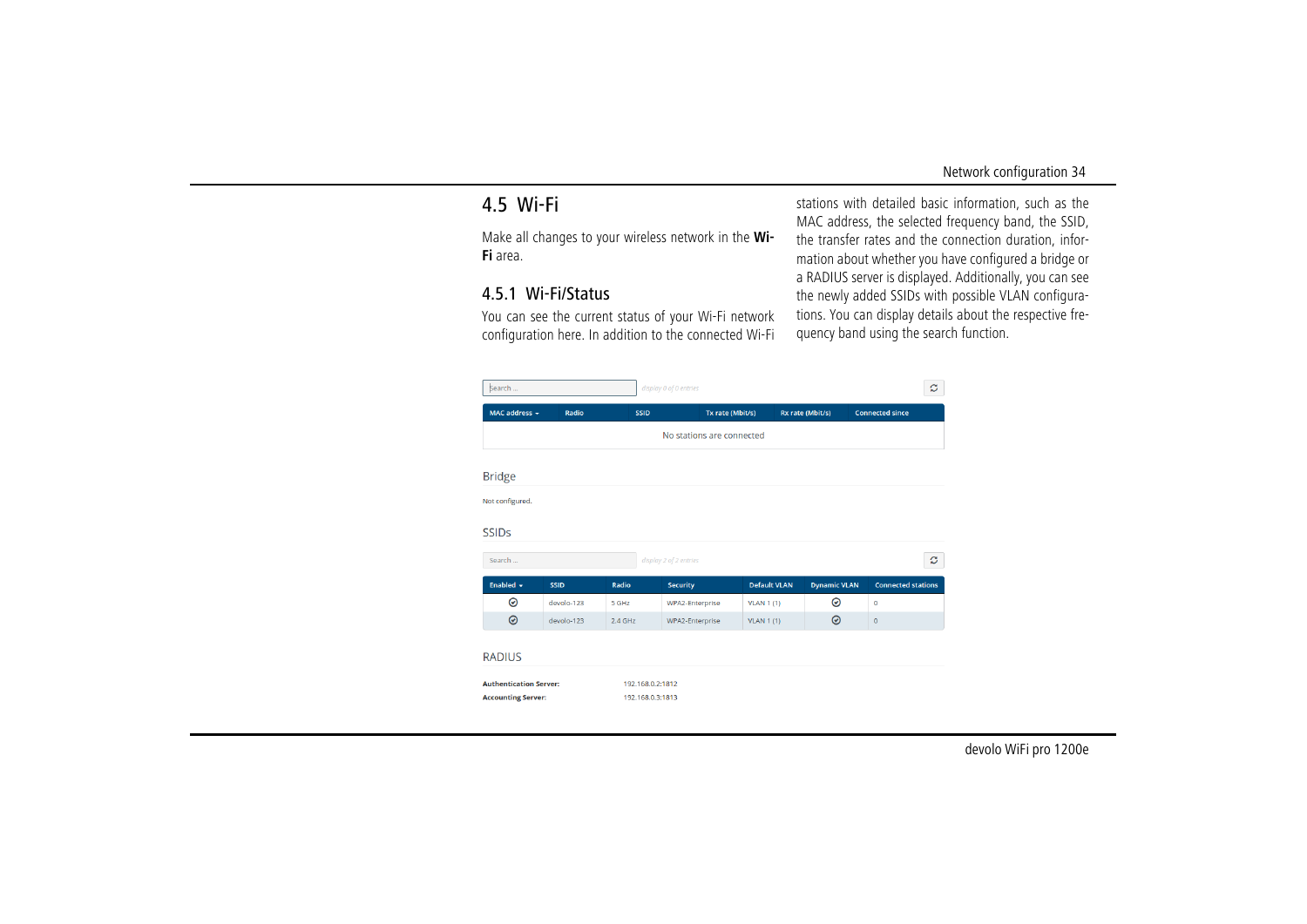### <span id="page-34-0"></span>4.5.2 Wi-Fi/2.4 GHz radio

Here, carry out all necessary settings for the frequency band of **2.4 GHz**.

### Switching the Wi-Fi on or off

If you would like, you can switch off this Wi-Fi part of your WiFi pro 1200e completely. To do so, disable the **Enable** option and confirm your entry by pressing **Save**.

<span id="page-34-1"></span>

*Keep in mind that after saving this setting, you will be disconnected from any existing wireless connection to the WiFi pro 1200e. In this case, configure the device over Ethernet.*

 $\sqrt{ }$  Fnable

Ad

#### **Standard Settings**

| Mode:                       | 802.11b/g/n *               |                          |                       |                       |                       |                       |                          |                       |                          |                          |                       |                       | ▼            |
|-----------------------------|-----------------------------|--------------------------|-----------------------|-----------------------|-----------------------|-----------------------|--------------------------|-----------------------|--------------------------|--------------------------|-----------------------|-----------------------|--------------|
|                             | Recommended: 802.11g/n      |                          |                       |                       |                       |                       |                          |                       |                          |                          |                       |                       |              |
| <b>Channel:</b>             | 1 (2412 MHz)                |                          |                       |                       |                       |                       |                          |                       |                          |                          |                       |                       | ▼            |
|                             | Recommended: Auto, 1, 6, 11 |                          |                       |                       |                       |                       |                          |                       |                          |                          |                       |                       |              |
| <b>Channel bandwidth:</b>   | 20/40 MHz *                 |                          |                       |                       |                       |                       |                          |                       |                          |                          |                       |                       | ▼            |
|                             | Recommended: 20 MHz         |                          |                       |                       |                       |                       |                          |                       |                          |                          |                       |                       |              |
| vanced Settings             |                             |                          |                       |                       |                       |                       |                          |                       |                          |                          |                       |                       |              |
|                             | High (20 dBm)               |                          |                       |                       |                       |                       |                          |                       |                          |                          |                       |                       |              |
| <b>Max. transmit power:</b> |                             |                          |                       |                       |                       |                       |                          |                       |                          |                          |                       |                       | $\mathbf{v}$ |
| <b>Data rates:</b>          | Rate (Mbit/s)               | 54                       | 48                    | 36                    | 24                    | 18                    | 12                       | 11                    | 9                        | 6                        | 5.5                   | $\overline{2}$        | 1            |
|                             | Supported                   | $\overline{\mathcal{L}}$ | $\blacktriangleright$ | $\blacktriangleright$ | $\blacktriangleright$ | $\blacktriangleright$ | $\overline{\mathscr{L}}$ | $\blacktriangleright$ | $\overline{\mathcal{L}}$ | $\overline{\mathscr{L}}$ | $\blacktriangleright$ | $\blacktriangleright$ | ✔            |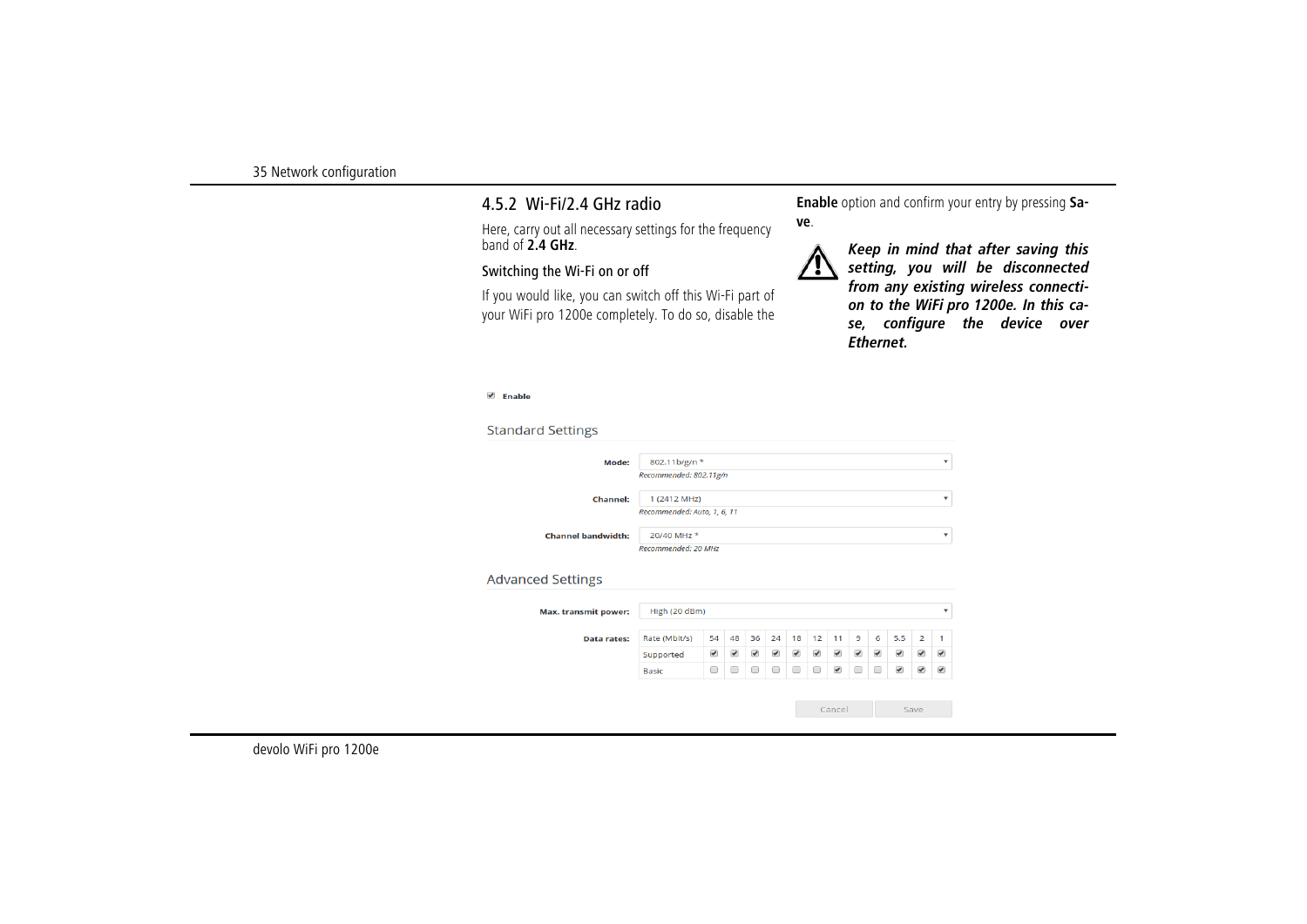#### Mode

In the **Mode** field, select the desired Wi-Fi communication standard.

#### Channel

There are 13 channels available in the 2.4 GHz frequency band. The channels recommended for Europe are channels 1, 6 and 11. This ensures the frequency bands of the channels do not overlap and any connection problems are avoided.

The channel selection default setting is **Automatic**. The WiFi pro 1200e regularly and automatically selects the channels in this setting. In other words, if the last connected station logs out, a search for a suitable channel is carried out immediately. If no stations are connected, the device automatically selects a channel every 15 minutes.

### Channel width

Optimal use of the available frequency band requires selecting the appropriate channel width.

#### Max. transmitting power

In this section, you can adjust the Wi-Fi transmission level to your needs. I.e. if you require a large range, select **High...**.

#### Data rates

*Only change the preconfigured data rates if you understand the concept behind them.*

Setting the radio data rates entails selecting the data rates used by the Wi-Fi access point for transmission. The Wi-Fi access point sends all packets with the largest possible basic rate. If the distance between the Wi-Fi access point and the Wi-Fi stations is too large for this data rate or faults and interference occur, packets are sent with the next smallest basic rate. At leastone basic rate must be selected. Unicast packets can also be sent with the supported data rates which are not basic rates.

You can optimise the Wi-Fi access point either for maximum range or for the best performance by varying the data rates. The maximum range is achieved when the basic rate is set only to 1 Mbps, all data rates, however, are supported.

If a Wi-Fi station only supports 802.11b, no basic rates outside of 1; 2; 5.5 or 11 Mbps (default) can be used.

For optimisation to ensure the best performance, it makes more sense to exclude all 802.11b clients (CCK modulation) by having the 1, 2, 5.5 or 11 Mbps rates both as not supported as well as not selected as basic rates.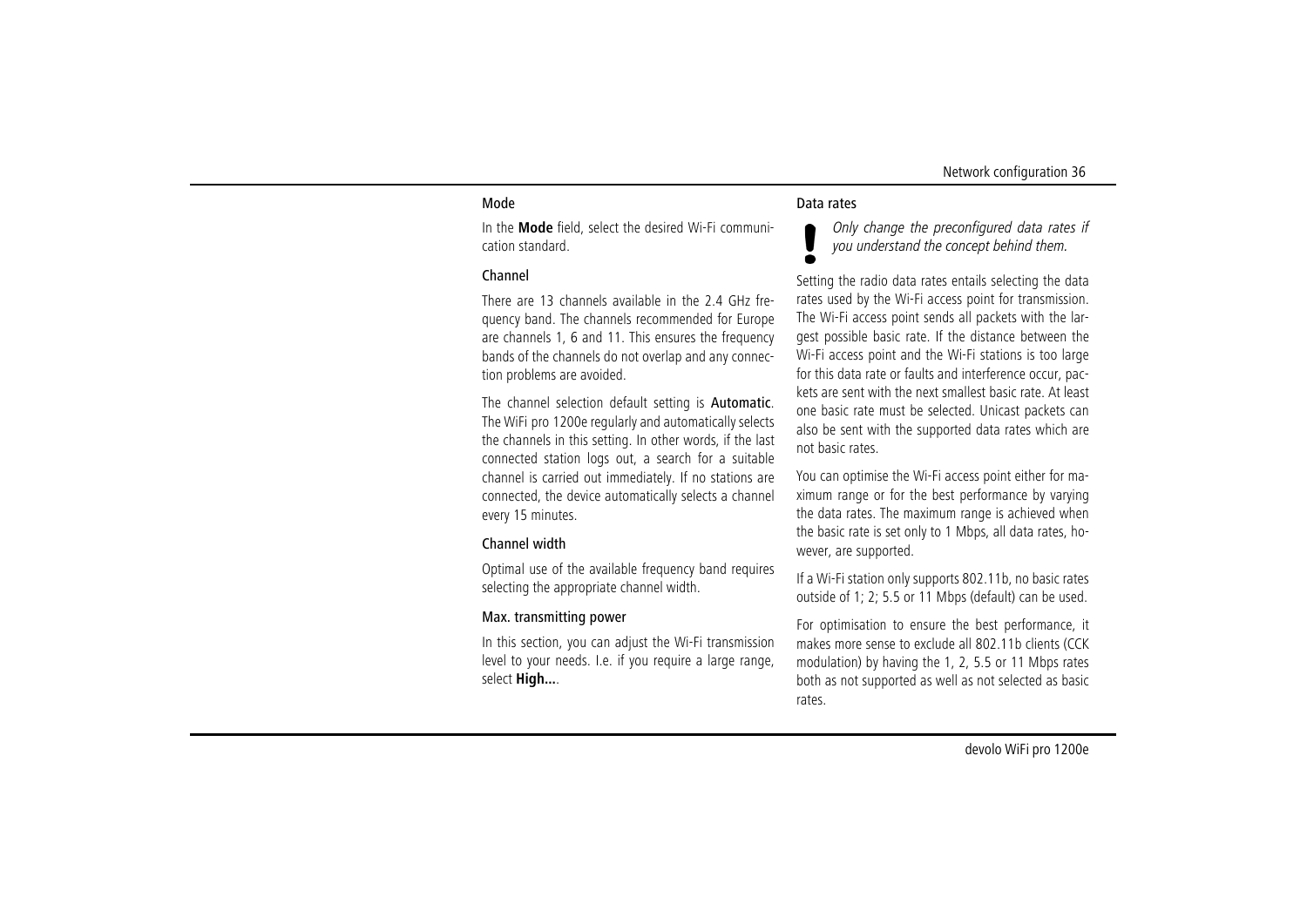You should select multiple data rates as basic rates, e.g. 6, 12 or 24 Mbps (recommended) so that multicast packets are sent at 24 Mbps, if possible.

Furthermore, the smallest selected basic rate is used for emitting the SSID (beacon). The larger this rate is, the more efficient the Wi-Fi is being used. Note that this can reduce the maximum range.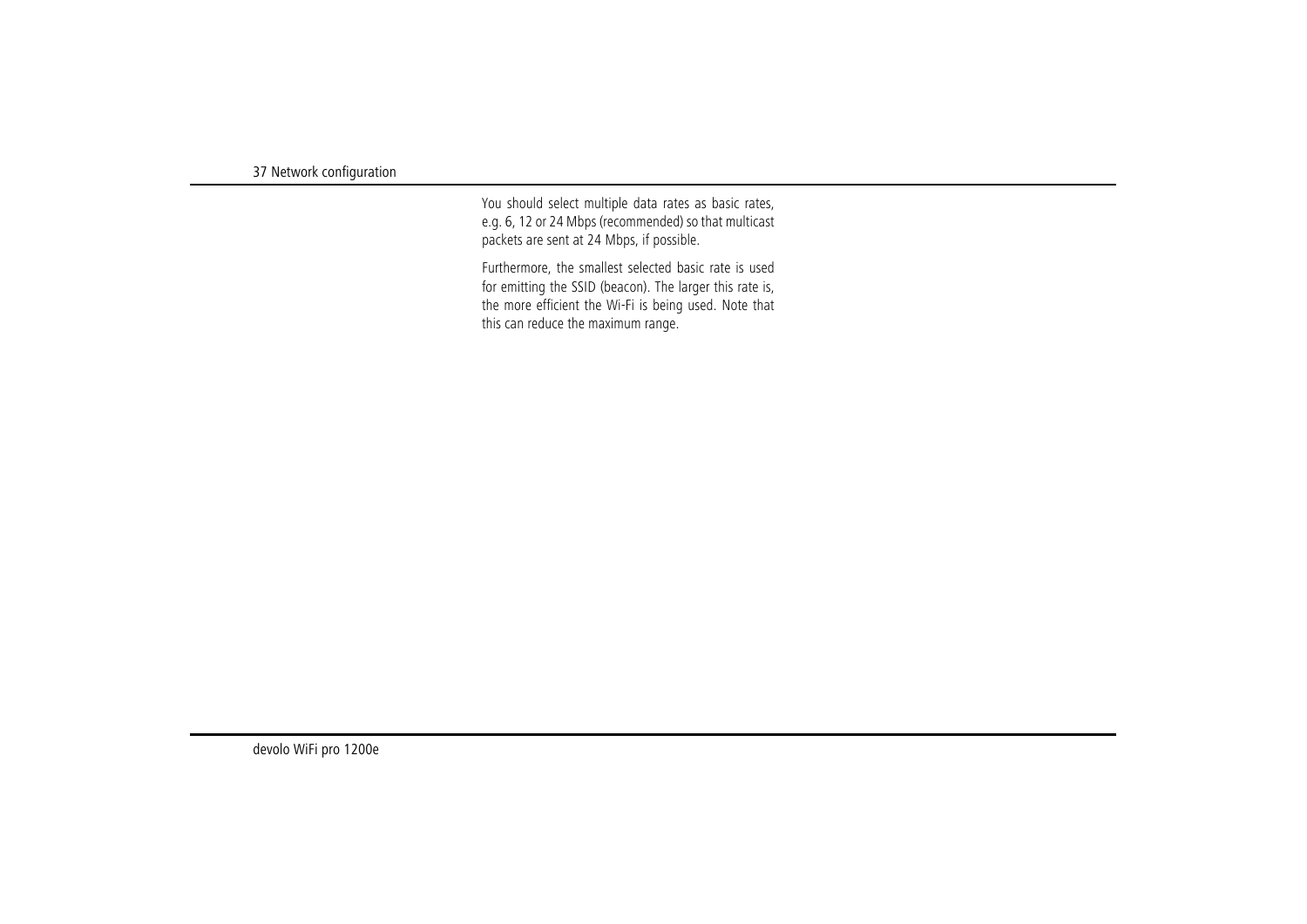### <span id="page-37-1"></span><span id="page-37-0"></span>4.5.3 Wi-Fi/5 GHz radio

Here, make all necessary settings for the frequency band of **5 GHz**.

**■** Enable

**Standard Settings** 

| Mode:                     | 802.11a/n/ac *          | ▼            |
|---------------------------|-------------------------|--------------|
|                           | Recommended: 802.11n/ac |              |
| Channel:                  | 36 (5180 MHz)           | $\mathbf{v}$ |
|                           | Recommended: Auto       |              |
| <b>Channel bandwidth:</b> | 80 MHz *                | ▼            |
|                           | Recommended: 20 MHz     |              |
|                           |                         |              |
| <b>Advanced Settings</b>  |                         |              |
|                           |                         |              |

| Max. transmit power: | Very High (27 dBm) |    |    |    |                          |    |    |   |   |
|----------------------|--------------------|----|----|----|--------------------------|----|----|---|---|
| <b>Data rates:</b>   | Rate (Mbit/s)      | 54 | 48 | 36 | 24                       | 18 | 12 | 9 | 6 |
|                      | Supported          |    |    |    |                          |    |    |   |   |
|                      | <b>Basic</b>       |    |    |    | $\overline{\mathcal{L}}$ |    |    |   |   |

#### Switching the Wi-Fi on or off

If you would like, you can switch off this Wi-FiWi-Fi part of your WiFi pro 1200e completely. To do so, disable the **Enable** option and confirm your entry by pressing **Save**.



Cancel

Save

*Keep in mind that after saving this setting, you will be disconnected from any existing wireless connection to the WiFi pro 1200e. In this case, configure the device over Ethernet.*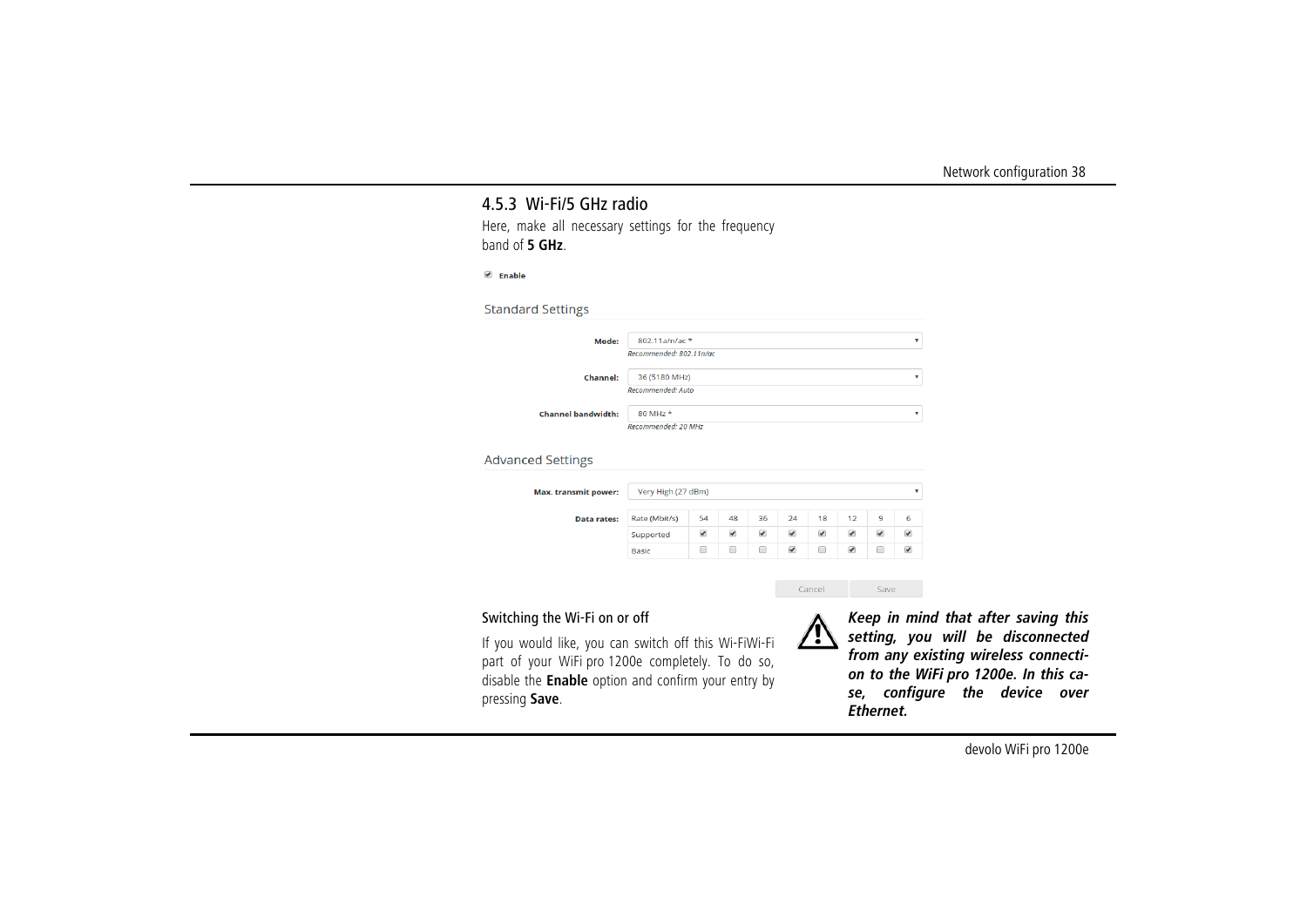It is worth noting that connected devices also have to support the increased frequency band of 5 GHz. From channel 52 onward you go into the radar range. When accessing the device for the first time, a radar detection phase (DFS) starts automatically, during which time the WiFi pro 1200e cannot be accessed via Wi-Fi.

### Mode

In the **Mode** field, select the desired Wi-Fi communication standard.

#### Channel

There are 13 channels available in the 5 GHz frequency band. The recommended channel selection default setting is Automatic. The WiFi pro 1200e regularly and automatically selects the channels in this setting. In other words, if the last connected station logs out, a search for a suitable channel is carried out immediately. If no stations are connected, the device automatically selects a channel every 15 minutes.

### Channel width

Optimal use of the available frequency band requires selecting the appropriate channel width.

### Max. transmitting power

In this section, you can adjust the Wi-Fi transmission level to your needs. I.e. if you require a large range, select **High...**.

#### Data rates

*Only change the preconfigured data rates if you understand the concept behind them.*

Setting the radio data rates entails selecting the data rates used by the Wi-Fi access point for transmission. The Wi-Fi access point sends all packets with the largest possible basic rate. If the distance between the Wi-Fi access point and the Wi-Fi stations is too large for this data rate or faults and interference occur, packets are sent with the next smallest basic rate. At leastone basic rate must be selected. Unicast packets can also be sent with the supported data rates which are not basic rates.

You can optimise the Wi-Fi access point either for maximum range or for the best performance by varying the data rates. The maximum range is achieved when the basic rate is set only to 1 Mbps, all data rates, however, are supported.

You should select multiple data rates as basic rates, e.g. 6, 12 or 24 Mbps (recommended) so that multicast packets are sent at 24 Mbps, if possible.

Furthermore, the smallest selected basic rate is used for emitting the SSID (beacon). The larger this rate is, the more efficient the Wi-Fi is being used. Note that this can reduce the maximum range.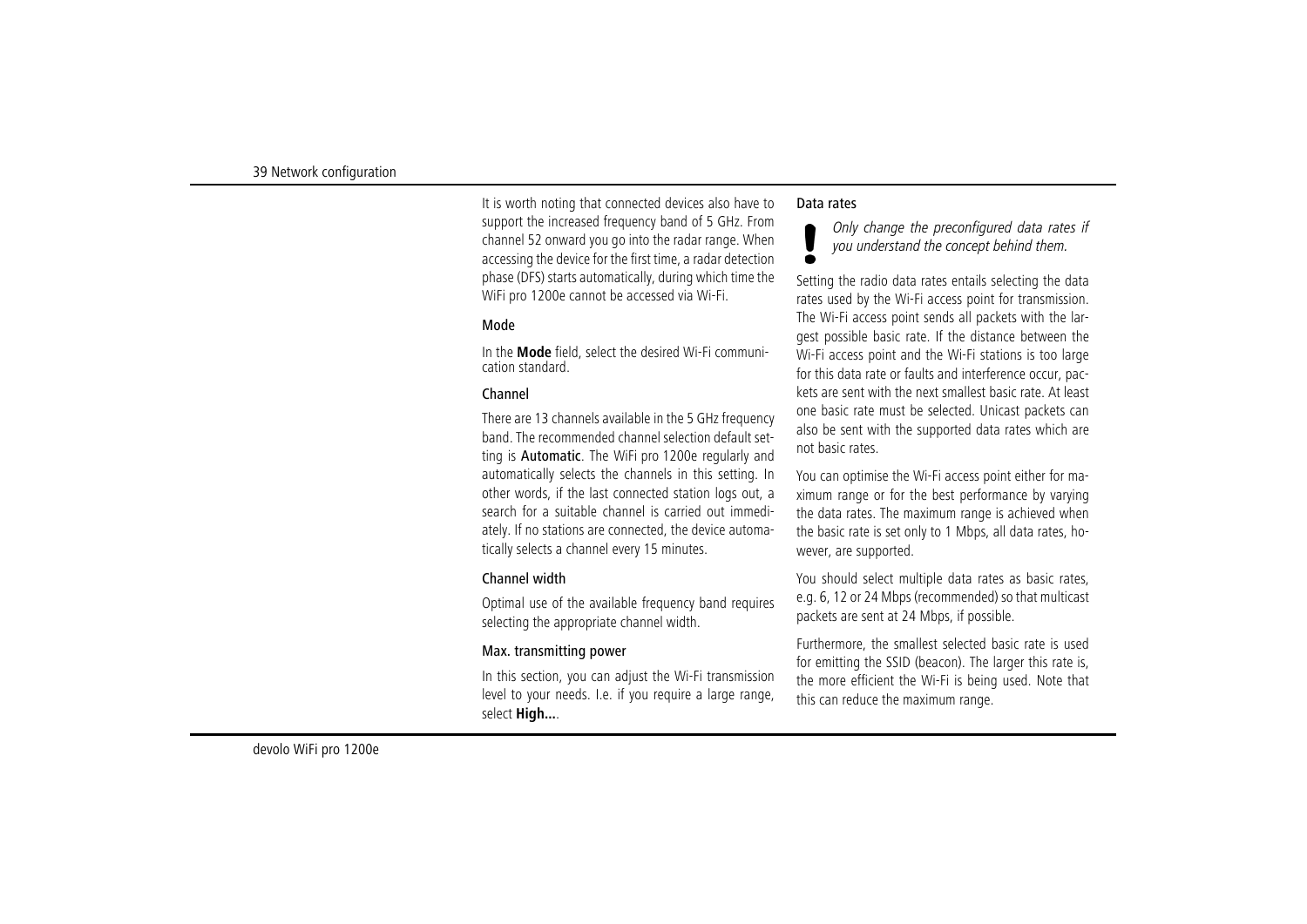### <span id="page-39-1"></span><span id="page-39-0"></span>4.5.4 Wi-Fi/RADIUS

<span id="page-39-3"></span>As a central authentication and accounting server, a RADIUS server handles the registration and management of user information for multiple Wi-Fi access points.

<span id="page-39-2"></span>Designate the respective server using its IPv4 address and enter the port number and server-side NAS key.

### **Authentication Server**

| Server: | 192.168.0.2      |
|---------|------------------|
| Port:   | 1812             |
| Secret: | \$6kB5L#1337X%x1 |

### **Accounting Server**

| Server: | 192.168.0.3           |        |      |
|---------|-----------------------|--------|------|
| Port:   | 1813                  |        |      |
|         | Secret: a%lU2v%0Aj<\$ |        |      |
|         |                       | Cancel | Save |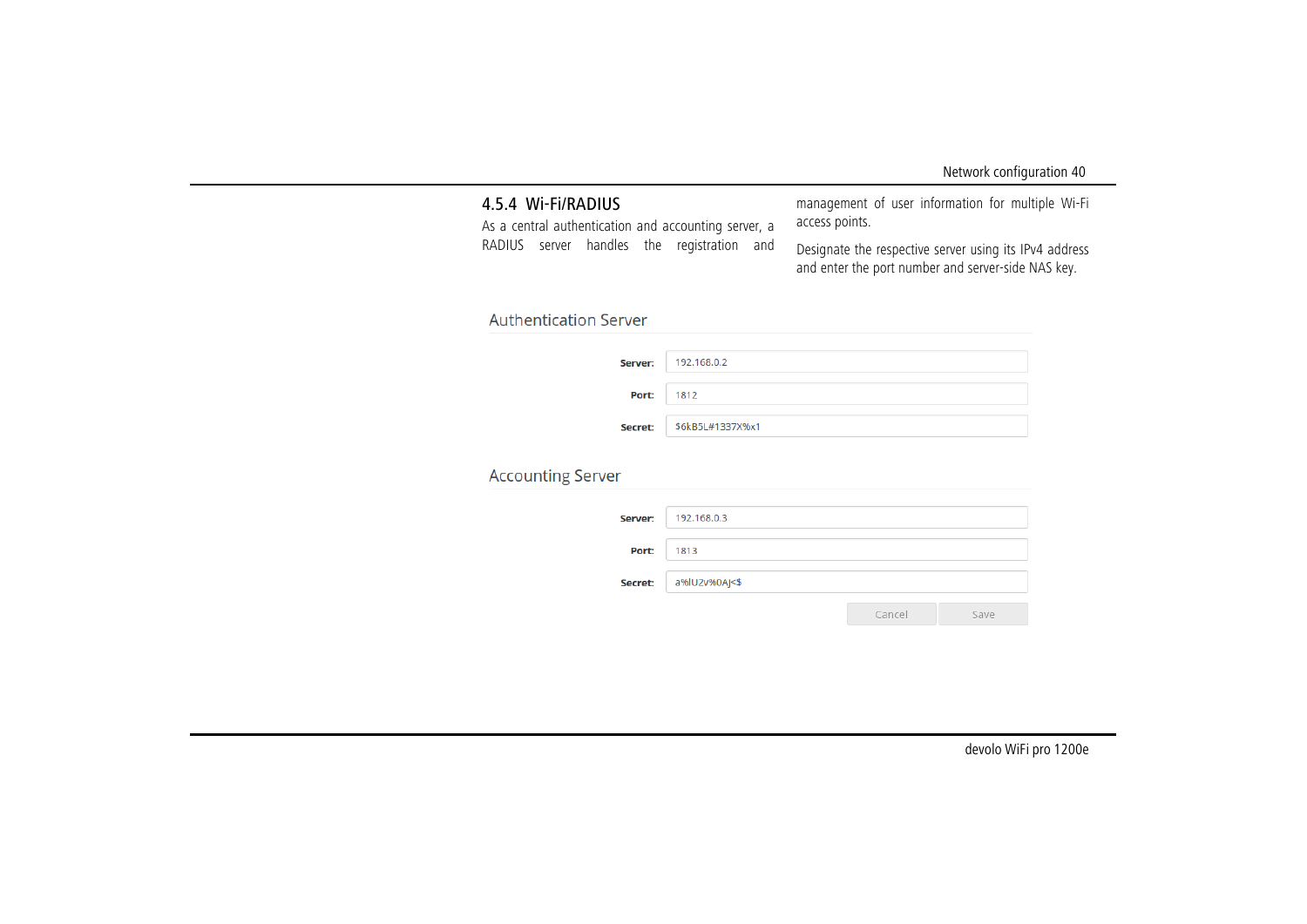### <span id="page-40-0"></span>4.5.5 Wi-Fi/SSIDs

<span id="page-40-1"></span>The WiFi pro 1200e supports up to **8 Wi-Fi access points** (multi-SSID), each with two frequency bands of

### WiFi / SSIDs

| Search        |            | display 1 of 1 entries |                                                                     |                      |  |
|---------------|------------|------------------------|---------------------------------------------------------------------|----------------------|--|
| Enable        | $SSID -$   | Radio                  | <b>Security</b>                                                     | <b>Default VLAN</b>  |  |
|               |            |                        | Allowed number of SSIDs: 8 for 2.4 GHz radio and 8 for 5 GHz radio. |                      |  |
| $\bm{\omega}$ | devolo-123 | $2.4$ GHz + 5 GHz      | WPA2-Enterprise                                                     | VLAN 1 (1) (dynamic) |  |

Click the table row of the respective Wi-Fi access point to reach its settings.

### Enable

Here you can switch the SSID on/off.

### SSID

The **SSID** specifies the name of your wireless network. You can see this name when logging onto the Wi-Fi, allowing you to identify the correct subnet. By default, the SSID (e.g. **devolo-d7e**) consists of **devolo** and the last **3 digits of the Wi-Fi MAC address**.

| devolo<br>devolo WiFi pro 1200e<br>MT:2783<br>S/N: 9999999999999999<br>desents AQ<br><b><i>STORE Auction</i></b> | System Name / SSID: devolo-xxx<br>WIFI Key: XXXXXXXXXXXXXXXXX | PoE In: IEEE 802 3at<br>Power: 12V/2.5A                                                                                         |  |
|------------------------------------------------------------------------------------------------------------------|---------------------------------------------------------------|---------------------------------------------------------------------------------------------------------------------------------|--|
|                                                                                                                  |                                                               | F4:06:8D:XX:XX:XX<br>LAN1 MAC:<br>LAN2 MAC: F4:06:8D:XX:XX:XX<br>2.4 GHz MAC: F4:06:8D:XX:XX:XX<br>5 GHz MAC: F4:06:8D:XX:XX:XX |  |
| Fig. 7: Label                                                                                                    |                                                               |                                                                                                                                 |  |

2.4 GHz and 5 GHz, i.e. you can use the WiFi pro 1200e to operate up to **16 Wi-Fi networks**.

If you enable the **Show SSID** option, your wireless network name becomes visible. If this option is disabled, potential network users must know the exact SSID and enter it manually to be able to set up a connection.



*A change to the SSID can interfere with all existing connections for a short time.*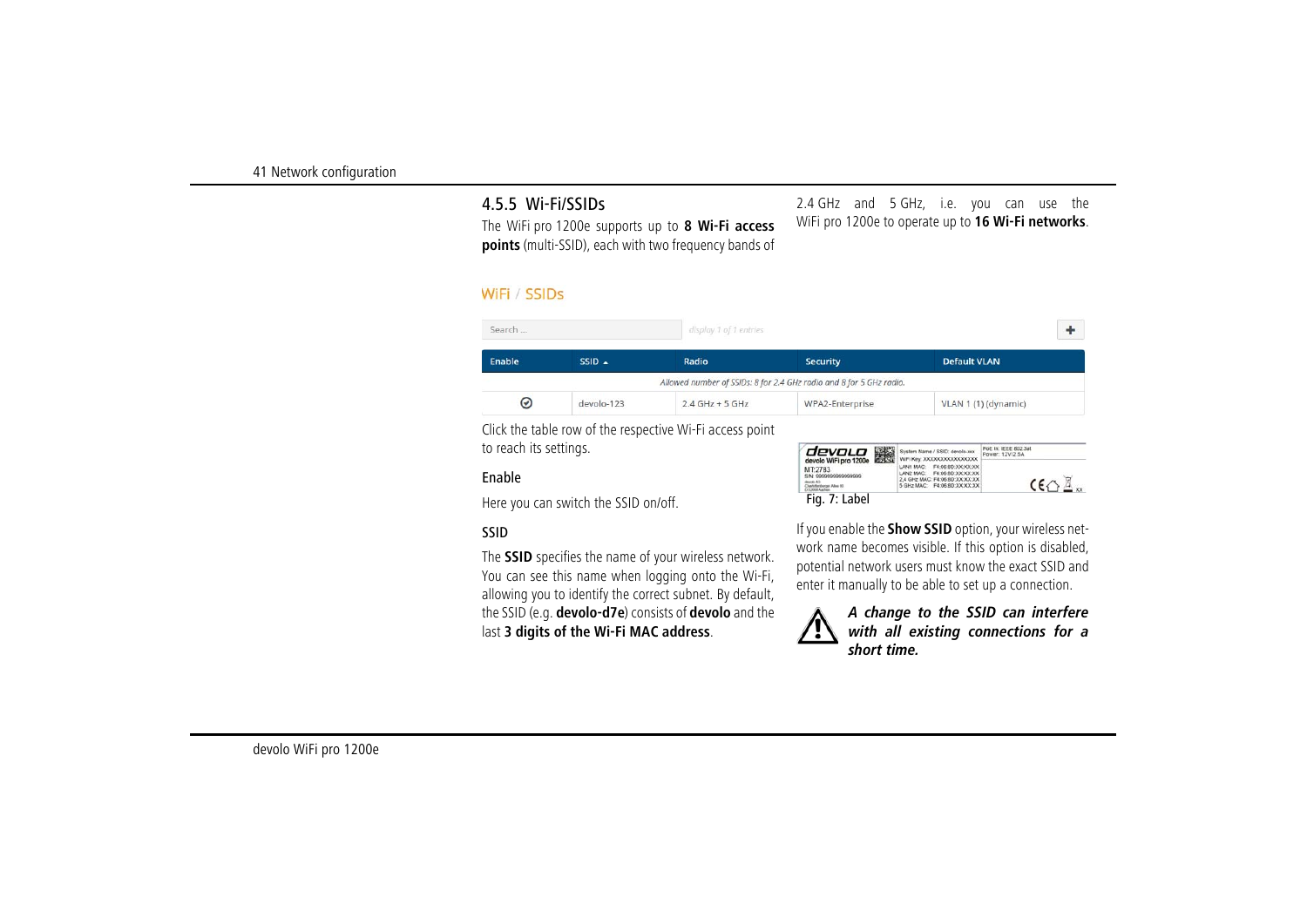*Some Wi-Fi stations have difficulty connecting to these types of hidden wireless networks. If the connection to a hidden SSID poses problems, first try to set up the connection with a visible SSID and only then try to hide it.*

### Radio

Here you can assign one frequency band or both frequency bands to the SSID.

### **Security**

The **WPA2 Personal (Wi-Fi Protected Access)** security standard is available for securing data transmission in your wireless network. This method allows for individualised keys consisting of **letters and numbers and the depicted special characters with a length of up to 63 characters**. You can simply enter them into the **Key** field via the keyboard.

<span id="page-41-3"></span><span id="page-41-0"></span>In addition, the WiFi pro 1200e also supports the **WPA/WPA2 Enterprise Mode** encryption key. As a central authentication and accounting server, a RADI-US server handles the registration and management of user information for multiple Wi-Fi access points.

### <span id="page-41-1"></span>Default VLAN

If you have configured one or more VLANs, you can assign the SSID to a VLAN.

*More information on* **VLANs** *can be found inChapter,* **[2.2.3 Static VLAN](#page-13-1) [2.2.4 Dynamic](#page-14-1) [VLAN](#page-14-1)** *and* **[4.4.3 LAN/VLANs](#page-31-0)***.* 

#### Communication between Wi-Fi stations prohibited

Depending upon the application scenario, security considerations may mean that it is to be forbidden for all devices to exchange data freely with each other. For this purpose, this option can be enabled, which implements true peer-to-peer isolation. All Wi-Fi devices configured as a station are not able to exchange any data with each other, only with the WiFi pro 1200e.

<span id="page-41-2"></span>

Fig. 8: Peer-to-Peer-Isolation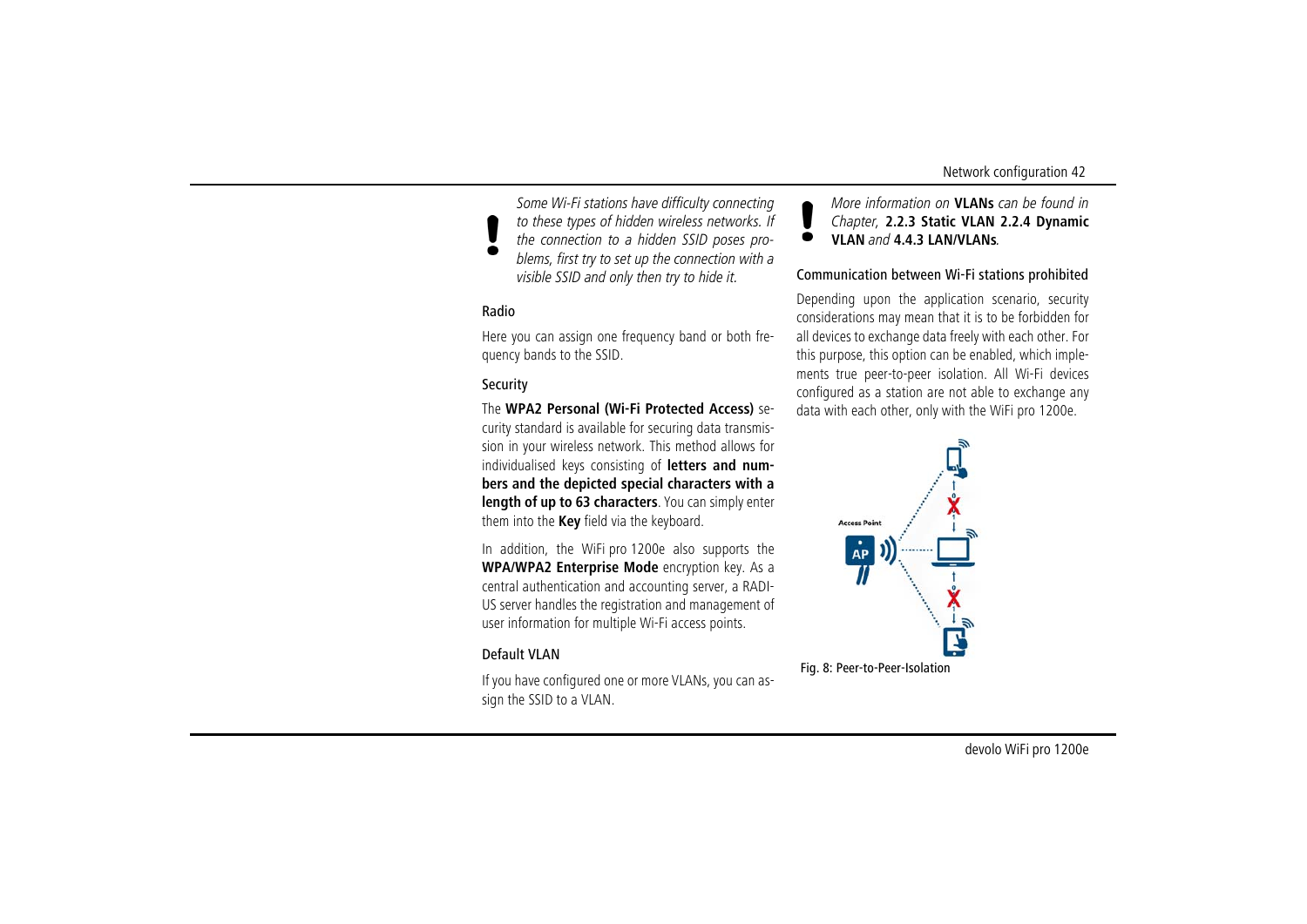

*This option is disabled in the factory defaults, i.e. all Wi-Fi stations present in the network can freely exchange data with each other (peerto-peer mode).*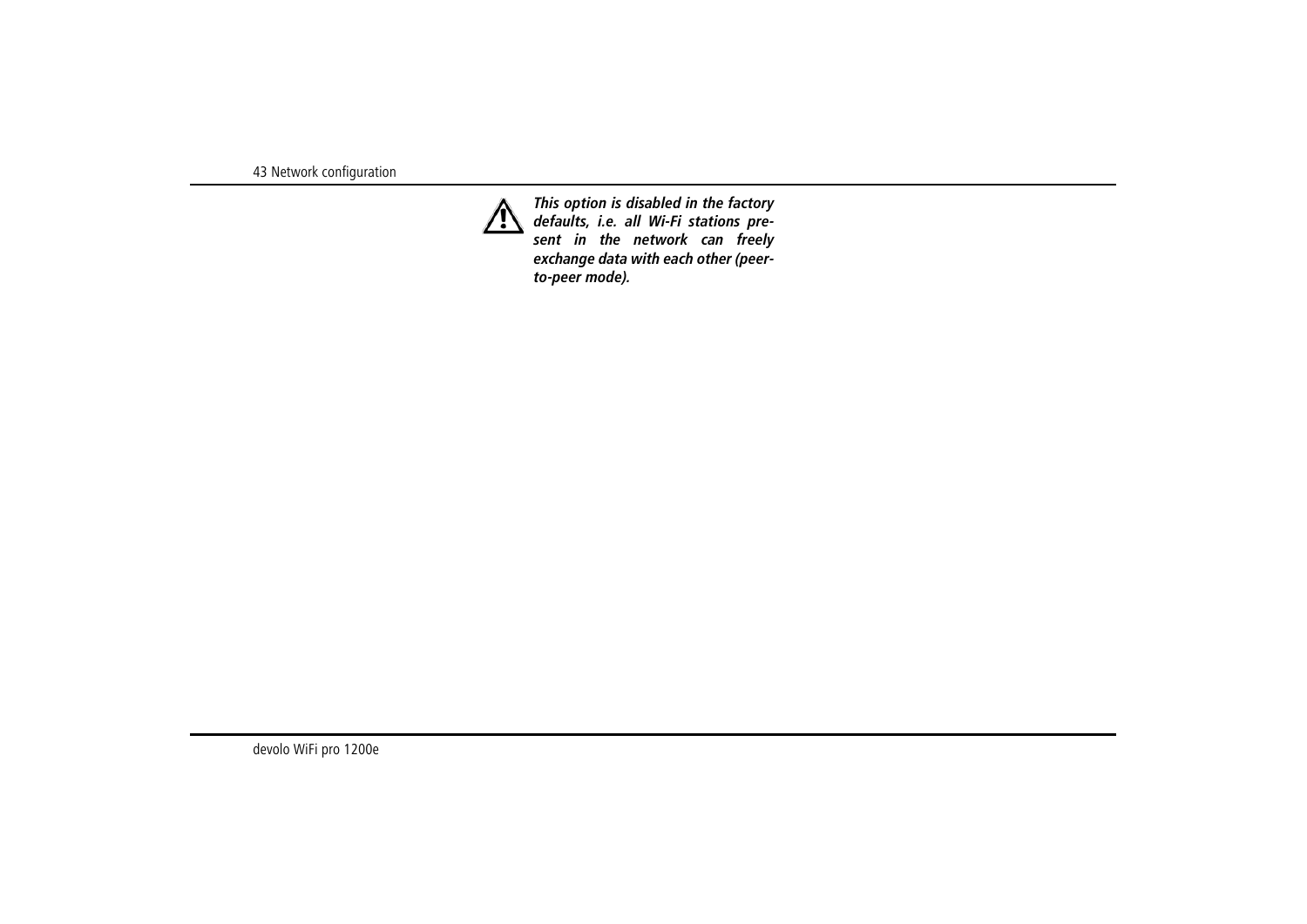### <span id="page-43-1"></span><span id="page-43-0"></span>4.5.6 Wi-Fi/Bridge

The Wi-Fi bridge function enables wireless connection to a remote Wi-Fi access point.

WDS (Wireless Distribution System) is a process for data addressing in accordance with the IEEE 802.11 standard.

#### Bridge to Remote Access Point (WDS)

| Radio:                  | 5 GHz             |        | ▼                       |
|-------------------------|-------------------|--------|-------------------------|
| SSID:                   | devolo-bridge     |        |                         |
| <b>Security:</b>        | WPA2-Enterprise   |        | $\overline{\mathbf{v}}$ |
| <b>RADIUS username:</b> | devolo radius     |        |                         |
| <b>RADIUS password:</b> | 34\$bZ7k&d#!hb6C? |        |                         |
| <b>VLAN:</b>            | <b>VLAN 1 (1)</b> |        | $\mathbf{v}$            |
|                         |                   | Cancel | Save                    |

#### Enable

Here you can switch the bridge mode on or off.

### Security

Here you can select the desired encryption methods and then enter the corresponding security key.

### Radio

Here you can assign a frequency band to the bridge.

#### SSID

You can enter the SSID of the other Wi-Fi access point here.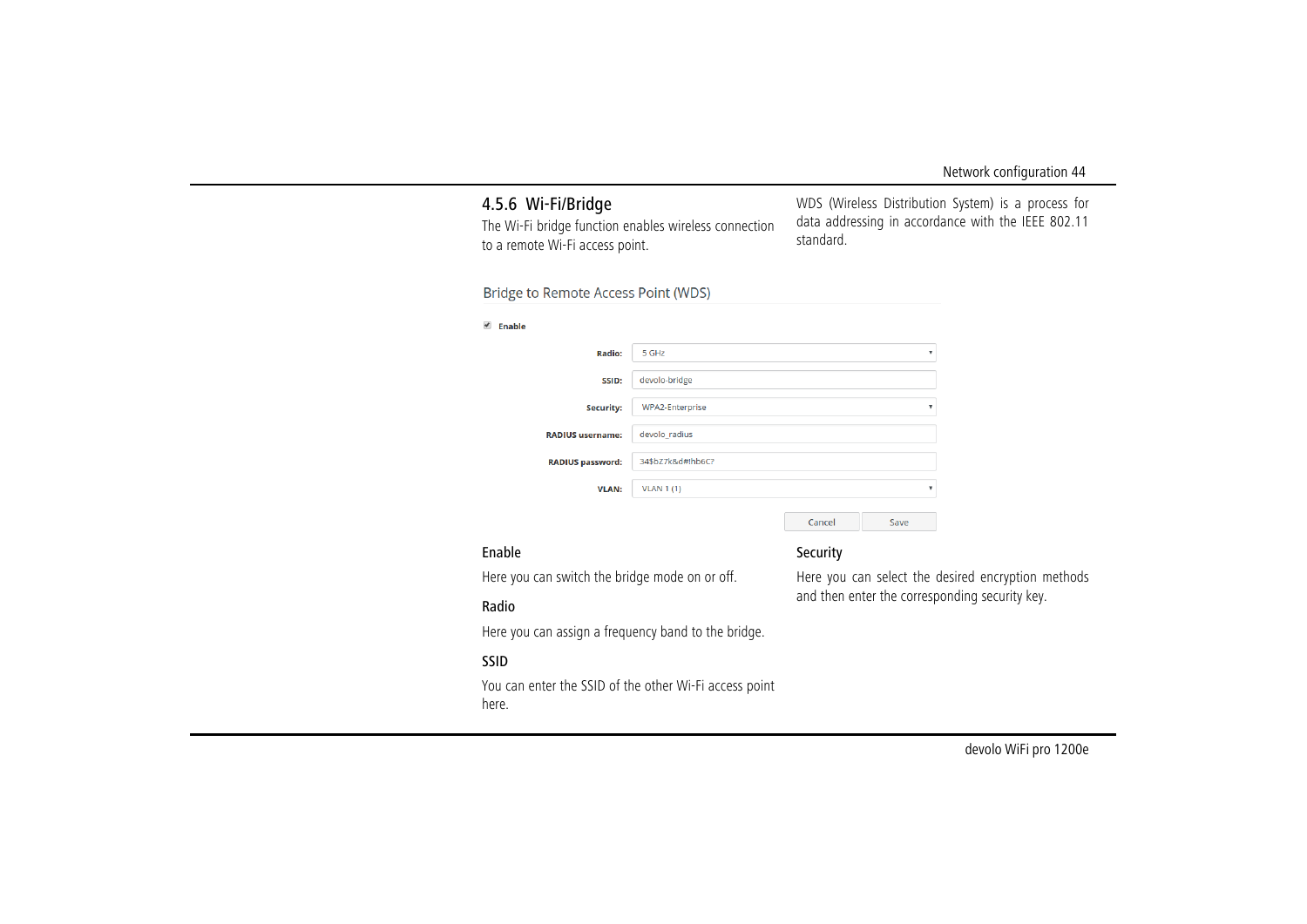### <span id="page-44-0"></span>5 Appendix

### <span id="page-44-1"></span>5.1 Basic information

### <span id="page-44-5"></span><span id="page-44-2"></span>5.1.1 MAC adresse

The MAC address designates the hardware interface of each individual network device uniquely (e.g. the Wi-Fi card of a computer or the Ethernet port of a printer). It consists of six double-digit hexadecimal numbers, each separated by a colon (e.g. 00:0B:3B:37:9D:C4). In general, the MAC address is on the housing of the device.

| devolo<br>devolo WiFi pro 1200e<br>MT2783<br>S.N: 99999999999999999<br><b>Toyota (See Equipment Atlanta EQ)</b><br>D. ADDINE Aw fresh | <b>ROAD</b> | System Name / SSID: devolo-lox<br>WIFI Key: XXXXXXXXXXXXXXXX                                                                 | PoE In: IEEE 802 3at<br>Power: 12V/2.5A |  |
|---------------------------------------------------------------------------------------------------------------------------------------|-------------|------------------------------------------------------------------------------------------------------------------------------|-----------------------------------------|--|
|                                                                                                                                       |             | LAN1 MAC: F4:06:8D:XX:XX:XX<br>LAN2 MAC: F4:06:8D:XX:XX:XX<br>2.4 GHz MAC: F4:06:8D:XX:XX:XX<br>5 GHz MAC: F4:06:8D:XX:XX:XX |                                         |  |

You can easily determine the MAC address of a Windows computer by opening the window with the command prompt under **Start**  $\uparrow$  **All Programs**  $\uparrow$ **Accessories**  $\Diamond$  **Command Prompt**. Enter the command **IPCONFIG /ALL** here. The MAC address is displayed under the designation **Physical address**. **Fig. 9:** Label data traffic in the VLAN configration<br>
ou can easily determine the MAC address of a Win-<br>
ows computer by opening the window with the com-<br> **5.1.3 What is WLAN?**<br> **5.1.3 What is WLAN?**<br> **6.1.3 What is WLAN** 

### <span id="page-44-3"></span>5.1.2 What is VLAN?

A **VLAN** (**V**irtual **L**ocal **A**rea **N**etwork, IEEE 802.1Q) is a logical, self-enclosed, local network – unlike a physical (switched) network. **VLANs** divide **physical** net-

works into multiple **logical, independent** networks. They optimise data distribution and make it easier to set up network architecture that is more secure and ar ranged more clearly.<br>Using VLANs prevents the need for complicated physi-

cal wiring. This gives you greater spatial flexibility and saves you having to purchase multiple costly individual devices (e.g. routers, switches).<br>Different criteria can be used for mapping to VLANs,

such as port assignments, addresses, port numbers and protocols. The WiFi pro 1200e allows VLANs to be mapped by port and/or access point. Other mapping methods by third-party devices using "VLAN tags" are also supported. In addition, it is possible to prioritise data traffic in the VLAN configuration.

### <span id="page-44-4"></span>5.1.3 What is WLAN?

**WLAN** (**W**ireless **L**ocal **A**rea **N**etwork) refers to the use of radio technology to network computers and other devices. While it is possible to wirelessly connect com puters in pairs (peer-to-peer, p2p), a central access point is required to set up a network of multiple de vices. Such access points are frequently combined in a single device with modems for Internet access and rou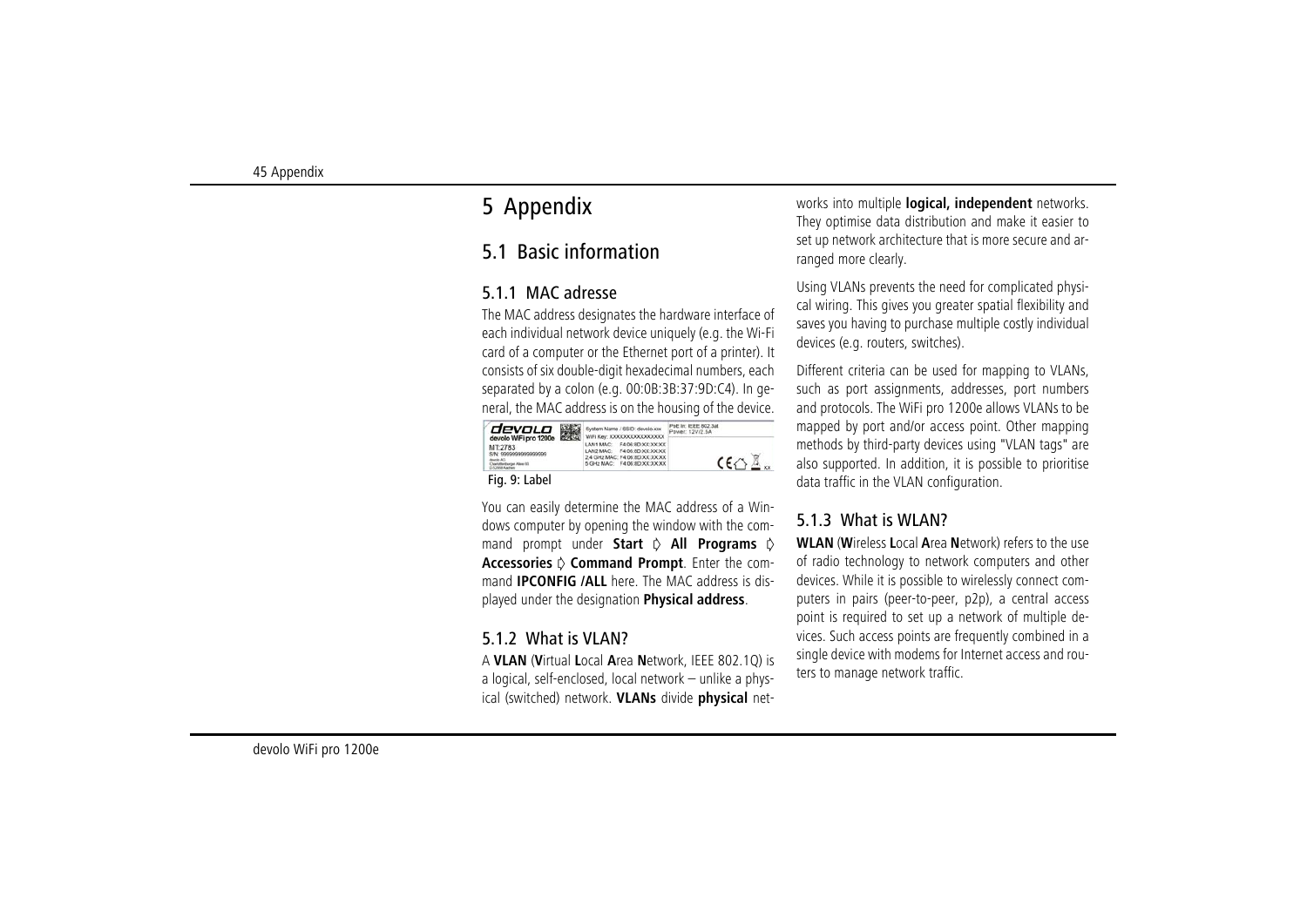The wireless network established by an access point using a specific channel (from 1 to 13) and name (SSID) has a limited range. The range of the access point, which is also known as a "radio cell", is impeded by building walls. In some cases, stable connections are often only possible between WLAN devices within a single room.

As it is not possible to rely on hardware such as network cables (in a LAN) or household wiring (in a dLAN) to control access to a WLAN, wireless networking naturally presents special security challenges. WLANs therefore use a number of security measures, such as a concealed network name, data encryption and access control via the MAC addresses of the network adapters.

### <span id="page-45-2"></span><span id="page-45-0"></span>5.2 Disposal of old devices

To be used in the countries of the European Union and other European countries with a separate collecting system:



The icon with crossed-out wastebasket onthe device means that this adapter is an electrical or electronic device that falls within the scope of application of the European Community WEEE Directive. These types of devices may no longer be disposed of with household waste. Rather they can be given to a municipal collection point free of charge. Contact your municipal government to find out the address and hours of the nearest collectionpoint.

### <span id="page-45-3"></span><span id="page-45-1"></span>5.3 Warranty conditions

The devolo AG warranty is given to purchasers of devolo products in addition to the warranty conditions provided by law and in accordance with the following conditions:

#### 1 Warranty coverage

The warranty covers the equipment delivered and all its parts. Parts will, at devolo's sole discretion, be replaced or repaired free of charge if, despite proven proper handling and adherence to the operating instructions, these parts became defective due to fabrication and/or material defects. Alternatively,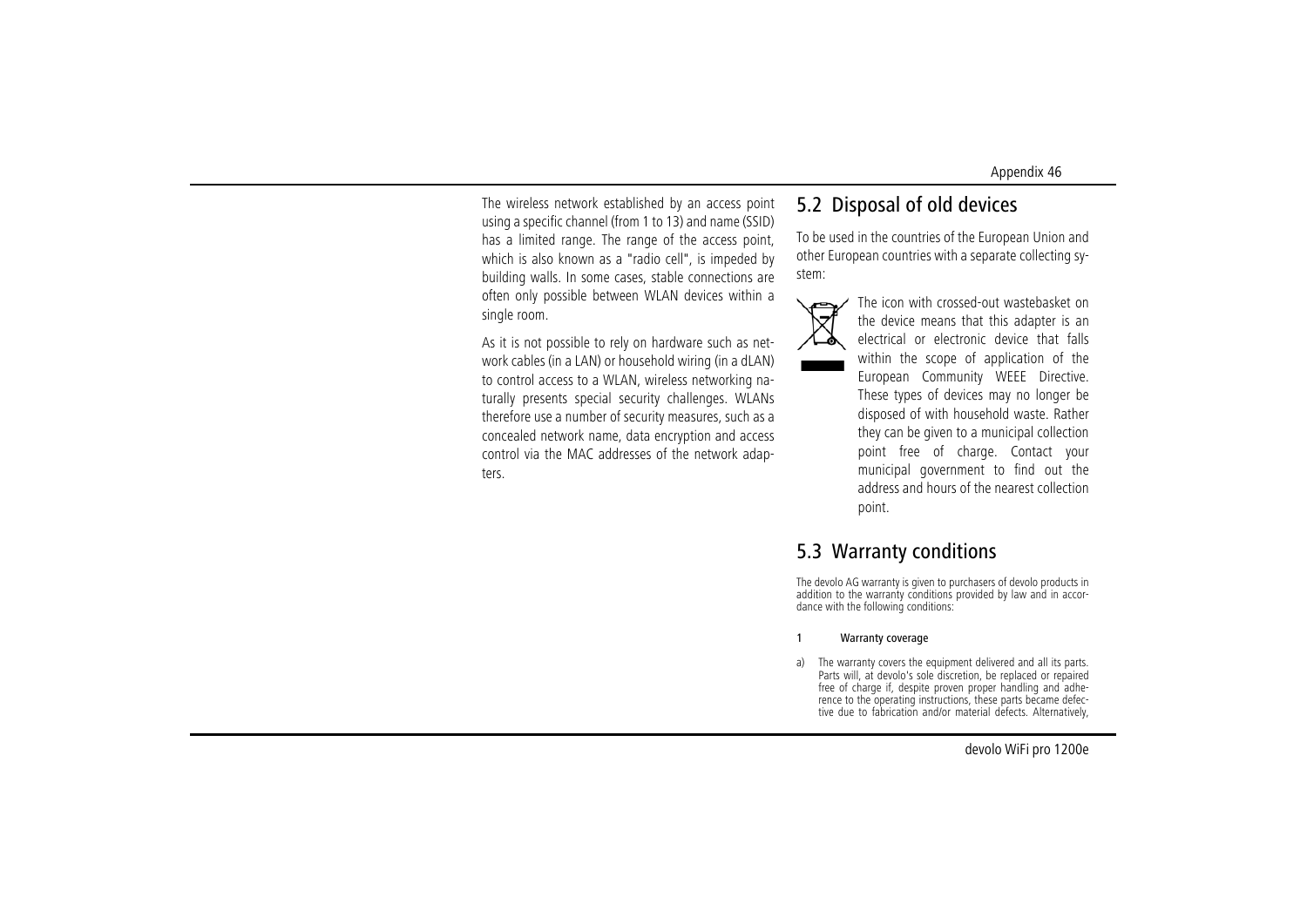devolo reserves the right to replace the defective product with a comparable product with the same specifications and features. Operating manuals and possibly supplied software are excluded from the warranty.

- b) Material and service charges shall be covered by devolo, but not shipping and handling costs involved in transport from the buyer to the service station and/or to devolo.
- c) Replaced parts become property of devolo.
- d) devolo is authorized to carry out technical changes (e.g. firmware updates) beyond repair and replacement of defective parts in order to bring the equipment up to the current technical state. This does not result in any additional charge for the customer. A legal claim to this service does not exist.

#### 2 Warranty period

The warranty period for this devolo product is three years. This period begins at the day of delivery from the devolo dealer. Warranty services carried out by devolo do not result in an extension of the warranty period nor do they initiate a new warranty period. The warranty period for installed replacement parts ends with the warranty period of the device as a whole.

#### 3 Warranty procedure

- a) If defects appear during the warranty period, the warranty claims must be made immediately, at the latest within a period of 7 days.
- b) In the case of any externally visible damage arising from transport (e.g. damage to the housing), the person carrying out the transportation and the sender should be informed immediately. On discovery of damage which is not externally visible, the transport company and the sender are to be immediately informed in writing, at the latest within 3 days of delivery.
- c) Transport to and from the location where the warranty claim is accepted and/or the repaired device is exchanged, is at the purchaser's own risk and cost.
- Warranty claims are only valid if a copy of the original purchase receipt is returned with the device. devolo reserves the right to require the submission of the original purchase receipt.

#### Suspension of the warranty

All warranty claims will be deemed invalid

- a) if the label with the serial number has been removed from the device,
- b) if the device is damaged or destroyed as a result of acts of nature or by environmental influences (moisture, electric shock, dust, etc.),
- if the device was stored or operated under conditions not in compliance with the technical specifications,
- if the damage occurred due to incorrect handling, especially to non-observance of the system description and the operating instructions,
- e) if the device was opened, repaired or modified by persons not contracted by devolo,
- if the device shows any kind of mechanical damage, or
- g) if the warranty claim has not been reported in accordance with 3a) or 3b).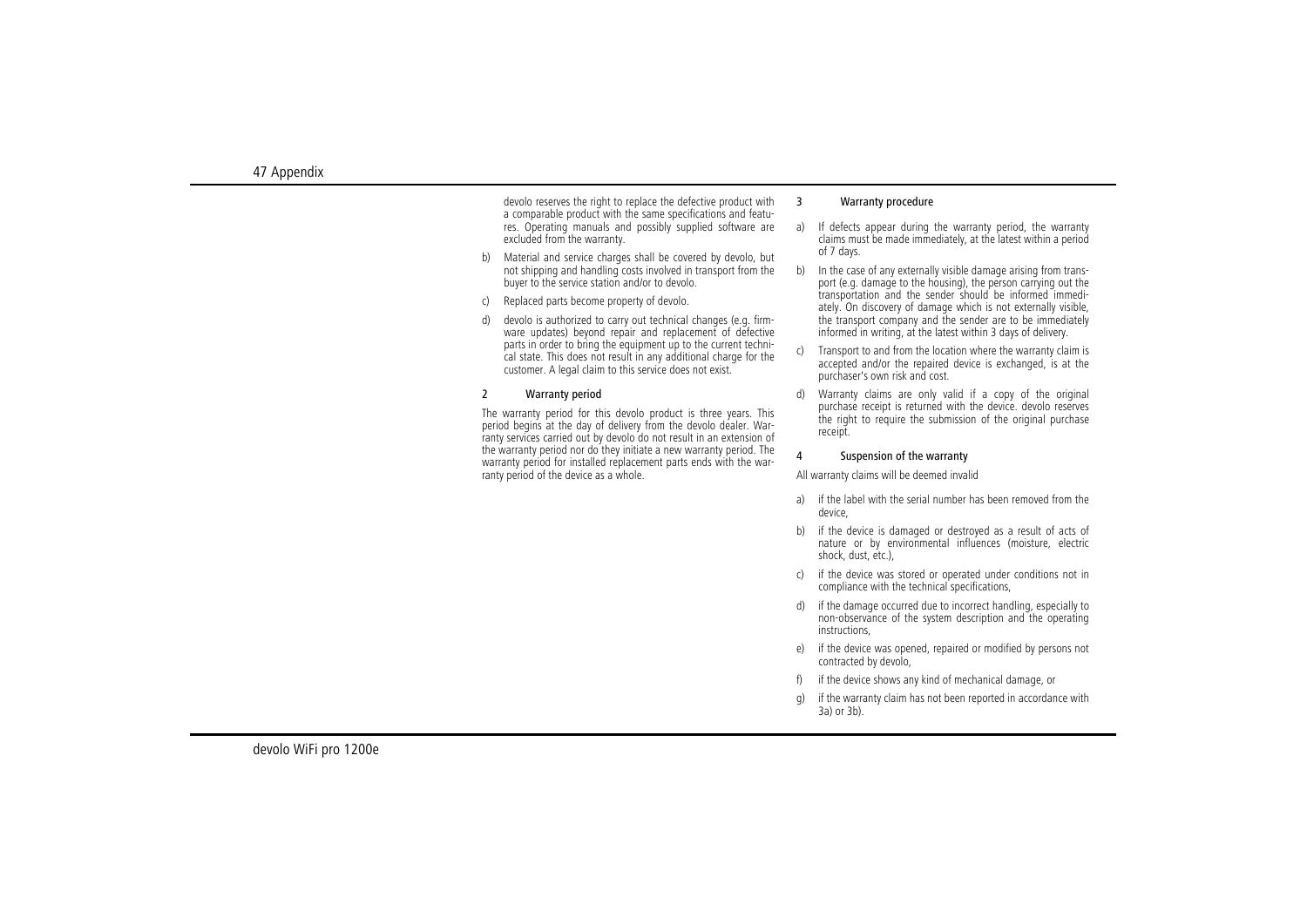#### 5 Operating mistakes

If it becomes apparent that the reported malfunction of the device has been caused by unsuitable hardware, software, installation or operation, devolo reserves the right to charge the purchaser for the resulting testing costs.

#### 6 Additional regulations

The above conditions define the complete scope of devolo's legal liability.

- a) The warranty gives no entitlement to additional claims, such as any refund in full or in part. Compensation claims, regardless of the legal basis, are excluded. This does not apply if e.g. injury to persons or damage to private property are specifically covered by the product liability law, or in cases of intentional act or culpable negligence.
- b) Claims for compensation of lost profits, indirect or consequential detriments, are excluded.
- c) devolo is not liable for lost data or retrieval of lost data in cases of slight and ordinary negligence.
- d) In the case that the intentional or culpable negligence of devolo employees has caused a loss of data, devolo will be liable for those costs typical to the recovery of data where periodic security data back-ups have been made.
- e) The warranty is valid only for the first purchaser and is not transferable.
- f) The court of jurisdiction is located in Aachen, Germany in the case that the purchaser is a merchant. If the purchaser does not have a court of jurisdiction in the Federal Republic of Germany or if he moves his domicile out of Germany after conclusion of the contract, devolo's court of jurisdiction applies. This is also applicable if the purchaser's domicile is not known at the time of institution of proceedings.
- g) The law of the Federal Republic of Germany is applicable. The UN commercial law does not apply to dealings between devolo and the purchaser.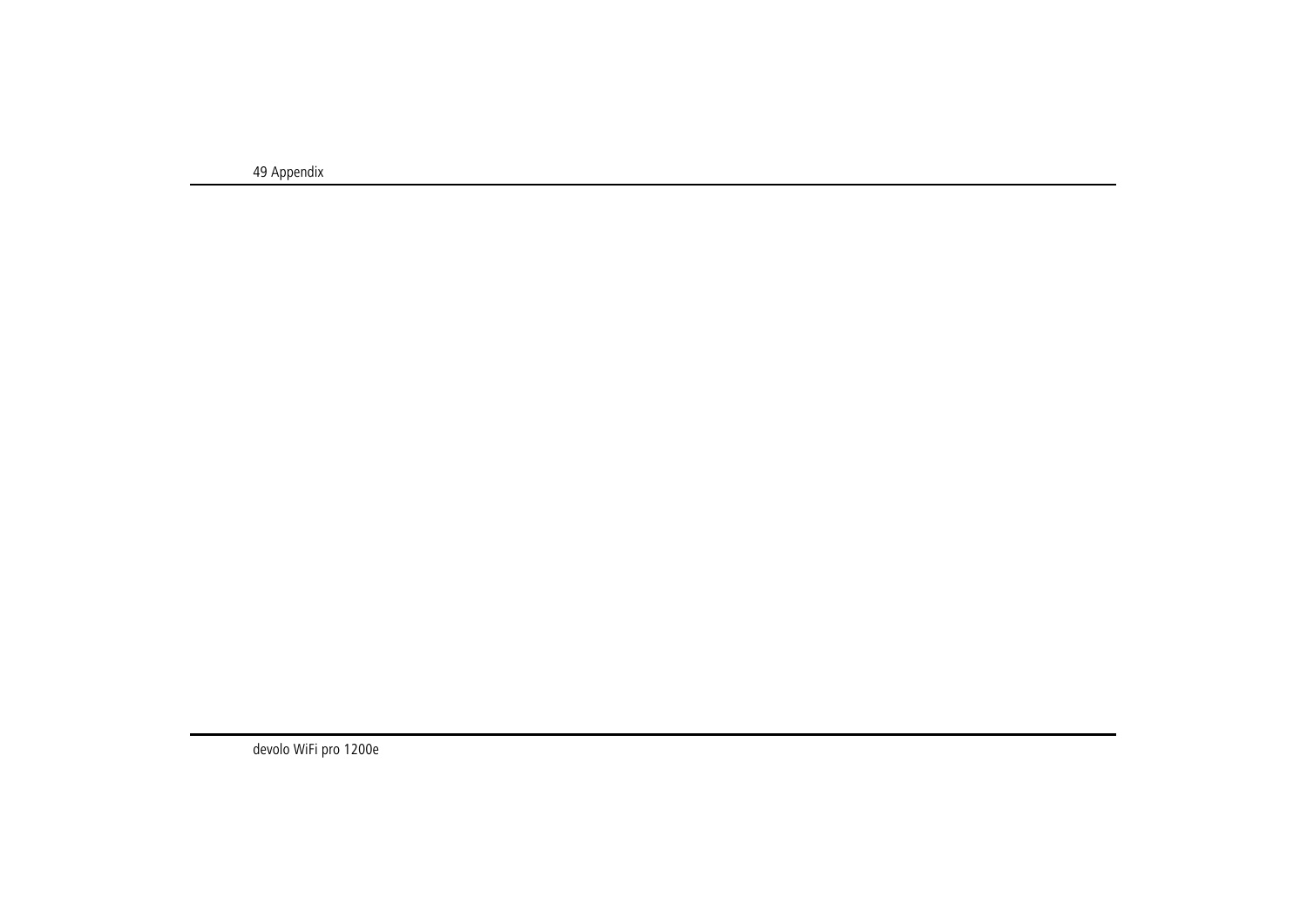### Index

### A

[Access to the device interface 21](#page-20-3)[Authentication and accounting server 40,](#page-39-1) [42](#page-41-0)

### B

[Buttons 18,](#page-17-4) [27](#page-26-2)

#### $\mathcal{C}$

[CE declaration 7](#page-6-3)[Connections 18](#page-17-5)

#### D

[Default VLAN 15,](#page-14-2) [42](#page-41-1) [DHCP server 31](#page-30-3)[Disposal of old devices 46](#page-45-2) [Dynamic VLAN 15](#page-14-3)

#### F

[Frequency band of 2.4 GHz 35](#page-34-1) [Frequency band of 5 GHz 38](#page-37-1)

[Indicator light \(LED\) 17,](#page-16-3) [27](#page-26-3) [Installation 19](#page-18-2)[IPv4 address 31,](#page-30-4) [40](#page-39-2)

#### L

[Login password 21,](#page-20-4) [30](#page-29-2)

#### M

[MAC address 45](#page-44-5)[Management VLAN 14](#page-13-2)

#### P

[Package contents 16](#page-15-2) [Peer-to-peer isolation 42](#page-41-2) [PoE in 18](#page-17-6)

#### R

[RADIUS server 14,](#page-13-3) [15,](#page-14-4) [40](#page-39-3) [Remote Syslog server 26](#page-25-3) [Reset 18](#page-17-7)[Restart 30](#page-29-3)

#### S

[Safety notes 7](#page-6-4) [SSID 15,](#page-14-5) [41](#page-40-1) [Static VLAN 14](#page-13-4)

#### T

[Time server 14,](#page-13-5) [27](#page-26-4)

#### U

[Updating firmware 29](#page-28-1)

#### V

[VLAN 32](#page-31-1)[VLAN ID 33](#page-32-0)